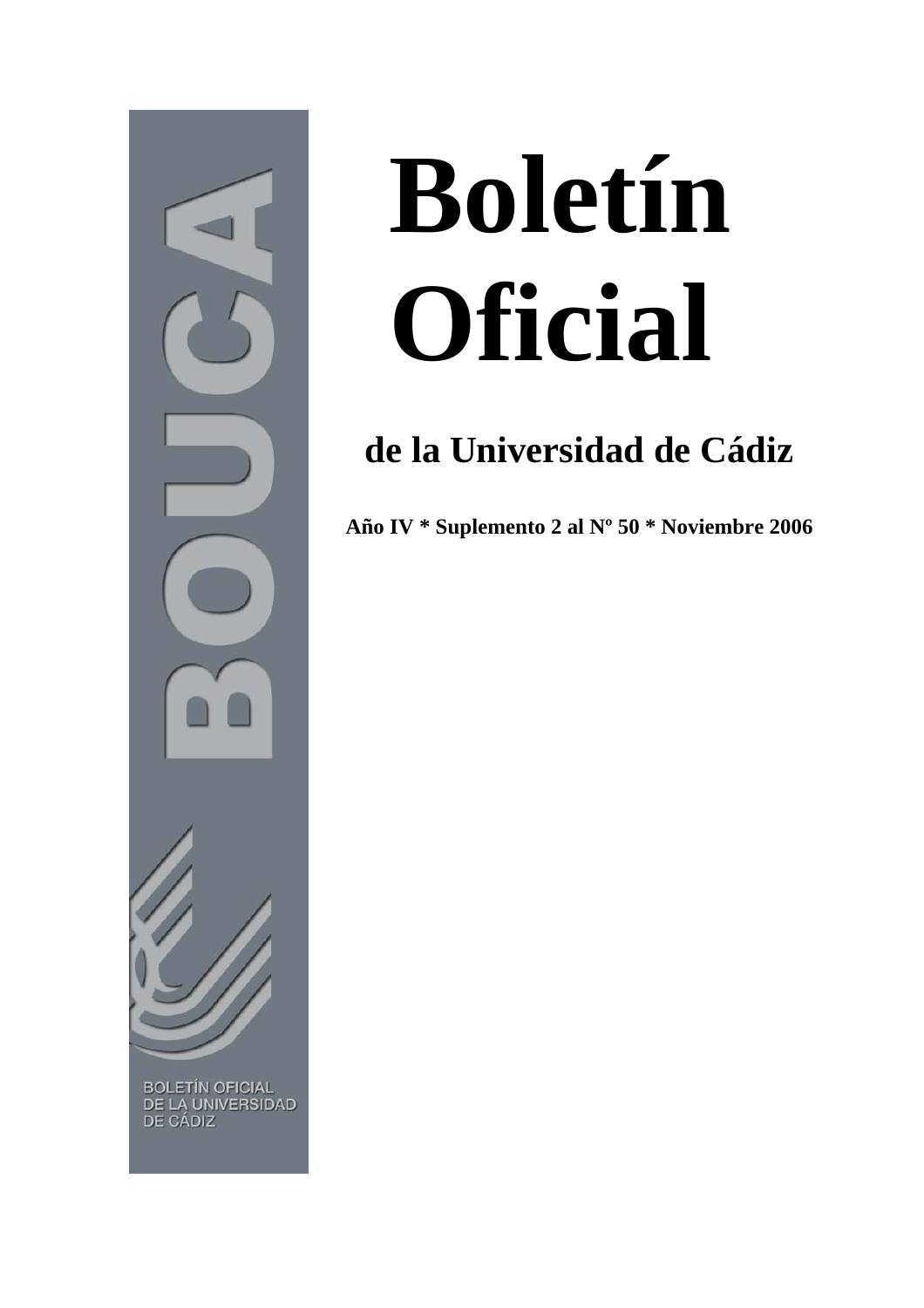## SOLICITUDES PLAZAS ALUMNOS COLABORADORES CURSO 2006 -2007

| <b>DEPARTAMENTO</b>                                                                                      | ÁREA                                    | <b>PROFESOR-TUTOR</b>          | $N^{\circ}$ PLAZAS | <b>CRÉD</b>  |
|----------------------------------------------------------------------------------------------------------|-----------------------------------------|--------------------------------|--------------------|--------------|
| DEPARTAMENTO DE ANATOMIA PATOLOGICA,<br>B.CELULAR, H.DE LA CIENCIA Y TOXICOLOGIA Y<br><b>LEGISLACION</b> | ANATOMIA PATOLOGICA                     | ANGELA M. HENS PEREZ           | $\overline{1}$     | 3            |
| DEPARTAMENTO DE ANATOMIA PATOLOGICA,<br>B.CELULAR, H.DE LA CIENCIA Y TOXICOLOGIA Y<br><b>LEGISLACION</b> | <b>HISTOLOGIA</b>                       | ANTONIO LOPEZ MUÑOZ            | $\overline{1}$     | 3            |
| DEPARTAMENTO DE ANATOMIA PATOLOGICA,<br>B.CELULAR, H.DE LA CIENCIA Y TOXICOLOGIA Y<br><b>LEGISLACION</b> | <b>HISTOLOGIA</b>                       | <b>JOSEFA LARRAN LOPEZ</b>     |                    | 3            |
| DEPARTAMENTO DE ANATOMIA Y EMBRIOLOGIA<br><b>HUMANAS</b>                                                 | ANATOMIA Y EMBRIOLOGIA<br><b>HUMANA</b> | CRISTINA VERASTEQUI ESCOLANO   |                    | $\mathbf{0}$ |
| DEPARTAMENTO DE ANATOMIA Y EMBRIOLOGIA<br><b>HUMANAS</b>                                                 | ANATOMIA Y EMBRIOLOGIA<br><b>HUMANA</b> | FRANCISCO JAVIER ORDOÑEZ MUÑOZ |                    | $\mathbf{0}$ |
| DEPARTAMENTO DE ANATOMIA Y EMBRIOLOGIA<br><b>HUMANAS</b>                                                 | ANATOMIA Y EMBRIOLOGIA<br><b>HUMANA</b> | FRANCISCO JAVIER ORDOÑEZ MUÑOZ |                    | $\mathbf{0}$ |
| DEPARTAMENTO DE BIOLOGIA                                                                                 | <b>BOTANICA</b>                         | ANA BARTUAL MAGRO              |                    | $\mathbf{0}$ |
| DEPARTAMENTO DE BIOLOGIA                                                                                 | <b>BOTANICA</b>                         | FERNANDO OJEDA COPETE          |                    | $\mathbf{0}$ |
| DEPARTAMENTO DE BIOLOGIA                                                                                 | <b>ECOLOGIA</b>                         | ALFONSO CORZO RODRIGUEZ        |                    | $\mathbf{0}$ |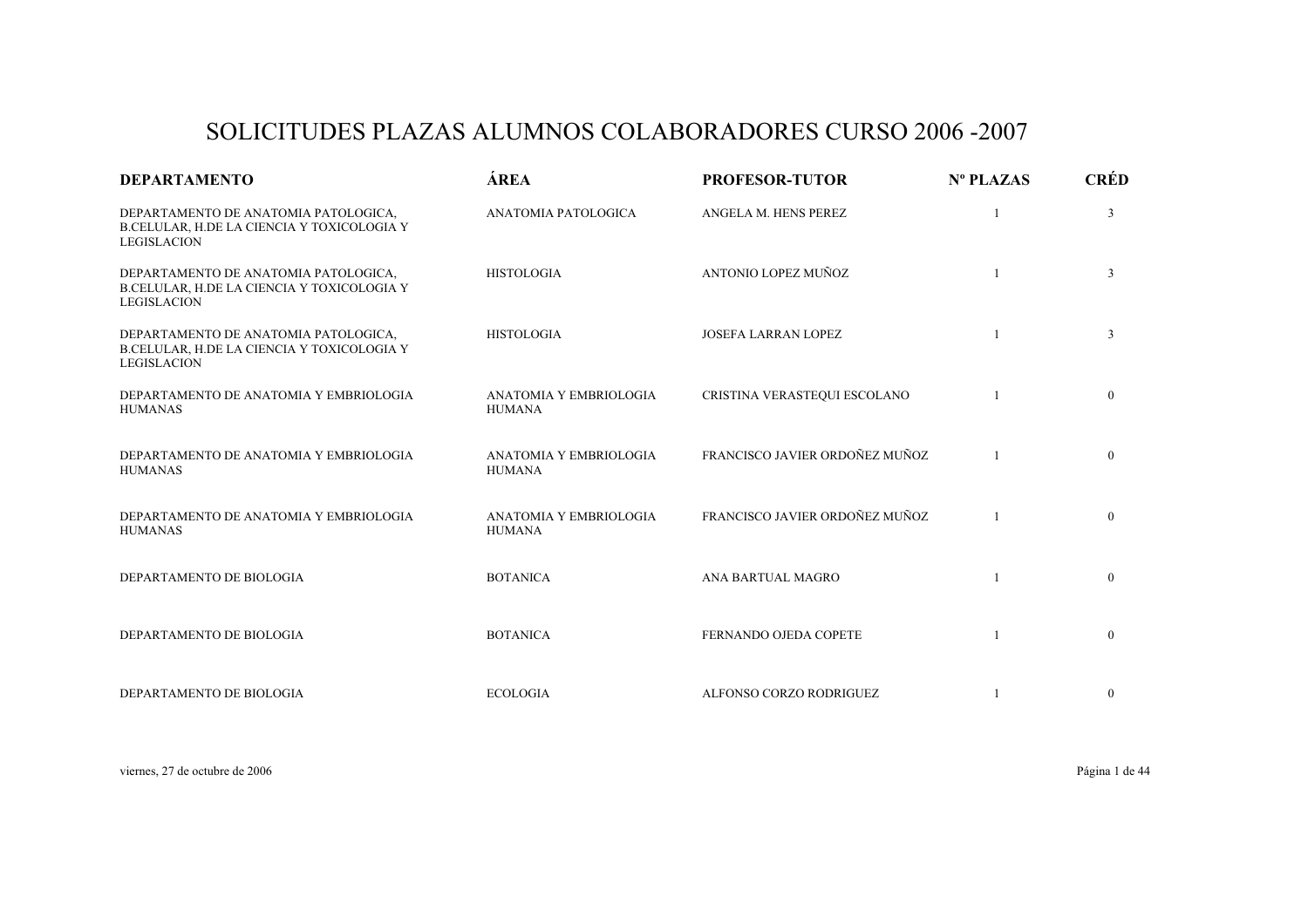| <b>DEPARTAMENTO</b>      | ÁREA            | <b>PROFESOR-TUTOR</b>          | Nº PLAZAS    | <b>CRÉD</b>    |
|--------------------------|-----------------|--------------------------------|--------------|----------------|
| DEPARTAMENTO DE BIOLOGIA | <b>ECOLOGIA</b> | <b>CARLOS GARCIA JIMENEZ</b>   | $\mathbf{1}$ | $\mathfrak{Z}$ |
| DEPARTAMENTO DE BIOLOGIA | <b>ECOLOGIA</b> | IGNACIO HERNANDEZ CARRERO      |              | $\overline{0}$ |
| DEPARTAMENTO DE BIOLOGIA | <b>ECOLOGIA</b> | JOSE ANGEL GALVEZ LORENTE      | $\mathbf{1}$ | $\overline{0}$ |
| DEPARTAMENTO DE BIOLOGIA | <b>ECOLOGIA</b> | JOSE LUCAS PEREZ LLORENS       | $\mathbf{1}$ | $\overline{0}$ |
| DEPARTAMENTO DE BIOLOGIA | <b>ECOLOGIA</b> | JUAN IGNACIO GONZALEZ GORDILLO |              | $\mathbf{0}$   |
| DEPARTAMENTO DE BIOLOGIA | <b>ECOLOGIA</b> | JUAN JOSE VERGARA OÑATE        | 1            | $\overline{0}$ |
| DEPARTAMENTO DE BIOLOGIA | ZOOLOGIA        | ANTONIO MEDINA GUERRERO        | $\mathbf{1}$ | $\overline{0}$ |
| DEPARTAMENTO DE BIOLOGIA | ZOOLOGIA        | CRISTINA ZABALA GIMENEZ        | $\mathbf{1}$ | $\overline{0}$ |
| DEPARTAMENTO DE BIOLOGIA | ZOOLOGIA        | J. ANTONIO HERNANDO CASAL      |              | $\overline{0}$ |
| DEPARTAMENTO DE BIOLOGIA | ZOOLOGIA        | J. LUCAS CERVERA CURRADO       |              | $\mathbf{0}$   |

viernes, 27 de octubre de 2006 Página 2 de 44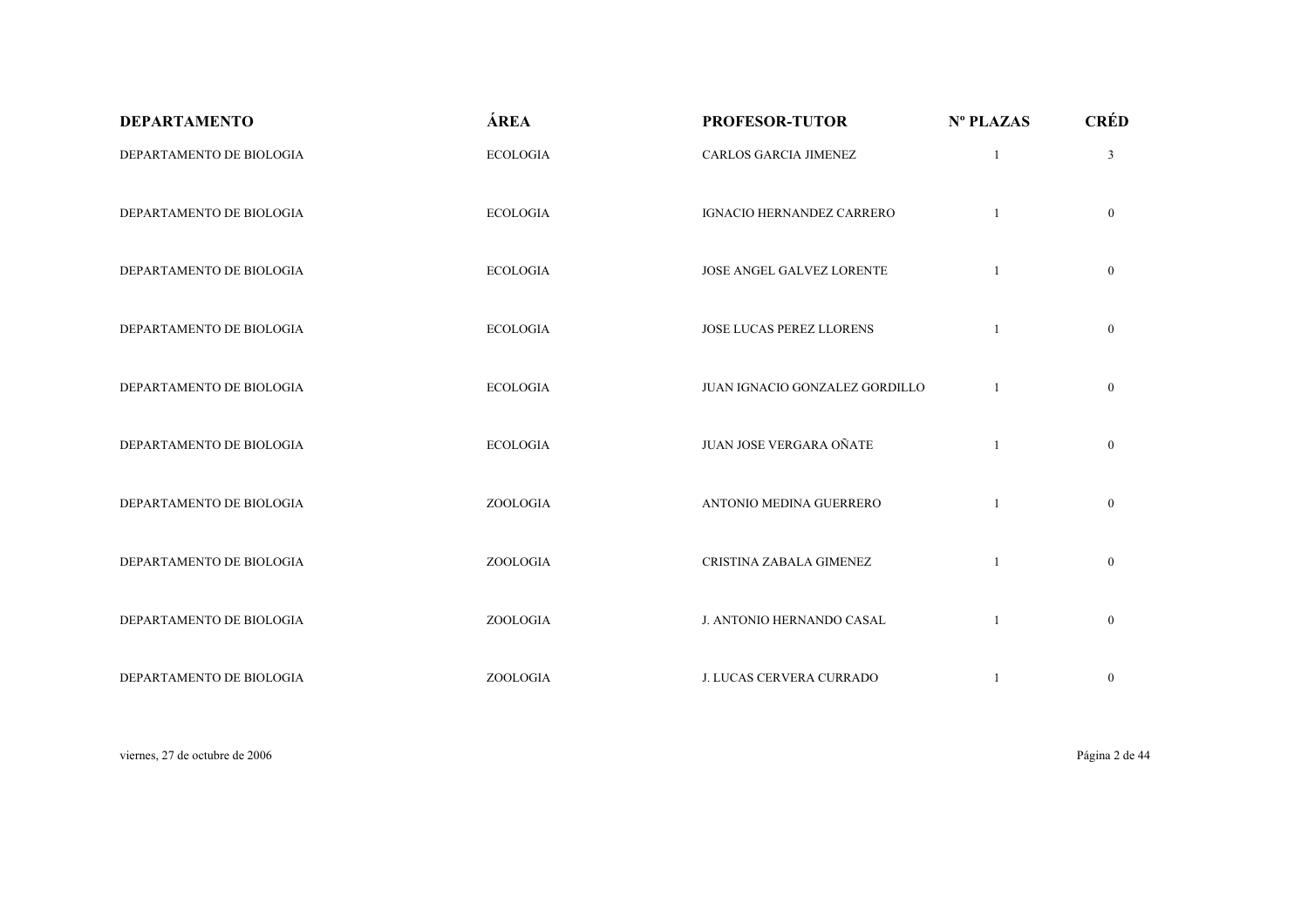| <b>DEPARTAMENTO</b>                                                                                        | ÁREA                                             | <b>PROFESOR-TUTOR</b>         | Nº PLAZAS | <b>CRÉD</b>    |
|------------------------------------------------------------------------------------------------------------|--------------------------------------------------|-------------------------------|-----------|----------------|
| DEPARTAMENTO DE BIOLOGIA                                                                                   | ZOOLOGIA                                         | JOSE ANTONIO MUÑOZ CUETO      |           | $\mathbf{0}$   |
| DEPARTAMENTO DE BIOLOGIA                                                                                   | ZOOLOGIA                                         | JUAN MIGUEL MANCERA ROMERO    |           | $\mathbf{0}$   |
| DEPARTAMENTO DE BIOLOGIA                                                                                   | ZOOLOGIA                                         | MILAGROSA CASIMIRO-SORINGER   |           | $\mathbf{0}$   |
| DEPARTAMENTO DE BIOQUIMICA Y BIOLOGIA MOLEC,<br>MICROBIOLOGIA, MEDIC.PREVENT. Y SALUD PUBLICA Y<br>FISIOL. | <b>BIOQUIMICA Y BIOLOGIA</b><br><b>MOLECULAR</b> | ANA NAVARRO AREVALO           | 1         | $\overline{0}$ |
| DEPARTAMENTO DE BIOQUIMICA Y BIOLOGIA MOLEC,<br>MICROBIOLOGIA, MEDIC.PREVENT. Y SALUD PUBLICA Y<br>FISIOL. | <b>BIOQUIMICA Y BIOLOGIA</b><br><b>MOLECULAR</b> | CARLOS PENDON MELENDEZ        |           | $\mathbf{0}$   |
| DEPARTAMENTO DE BIOQUIMICA Y BIOLOGIA MOLEC,<br>MICROBIOLOGIA, MEDIC.PREVENT. Y SALUD PUBLICA Y<br>FISIOL. | <b>BIOQUIMICA Y BIOLOGIA</b><br><b>MOLECULAR</b> | <b>CARLOS PENDON MELENDEZ</b> |           | $\mathfrak{Z}$ |
| DEPARTAMENTO DE BIOQUIMICA Y BIOLOGIA MOLEC,<br>MICROBIOLOGIA, MEDIC.PREVENT. Y SALUD PUBLICA Y<br>FISIOL. | <b>BIOQUIMICA Y BIOLOGIA</b><br><b>MOLECULAR</b> | JORGE BOLIVAR PEREZ           |           | $\mathbf{0}$   |
| DEPARTAMENTO DE BIOQUIMICA Y BIOLOGIA MOLEC,<br>MICROBIOLOGIA, MEDIC.PREVENT. Y SALUD PUBLICA Y<br>FISIOL. | <b>BIOQUIMICA Y BIOLOGIA</b><br><b>MOLECULAR</b> | JORGE BOLIVAR PEREZ           | -1        | $\mathbf{0}$   |
| DEPARTAMENTO DE BIOQUIMICA Y BIOLOGIA MOLEC,<br>MICROBIOLOGIA, MEDIC.PREVENT. Y SALUD PUBLICA Y<br>FISIOL. | <b>FISIOLOGIA</b>                                | BERNARDO MORENO LOPEZ         |           | $\mathbf{0}$   |
| DEPARTAMENTO DE BIOQUIMICA Y BIOLOGIA MOLEC,<br>MICROBIOLOGIA, MEDIC.PREVENT. Y SALUD PUBLICA Y<br>FISIOL. | <b>FISIOLOGIA</b>                                | CARMEN ESTRADA/ISABEL MURILLO |           | $\mathbf{0}$   |

viernes, 27 de octubre de 2006 Página 3 de 44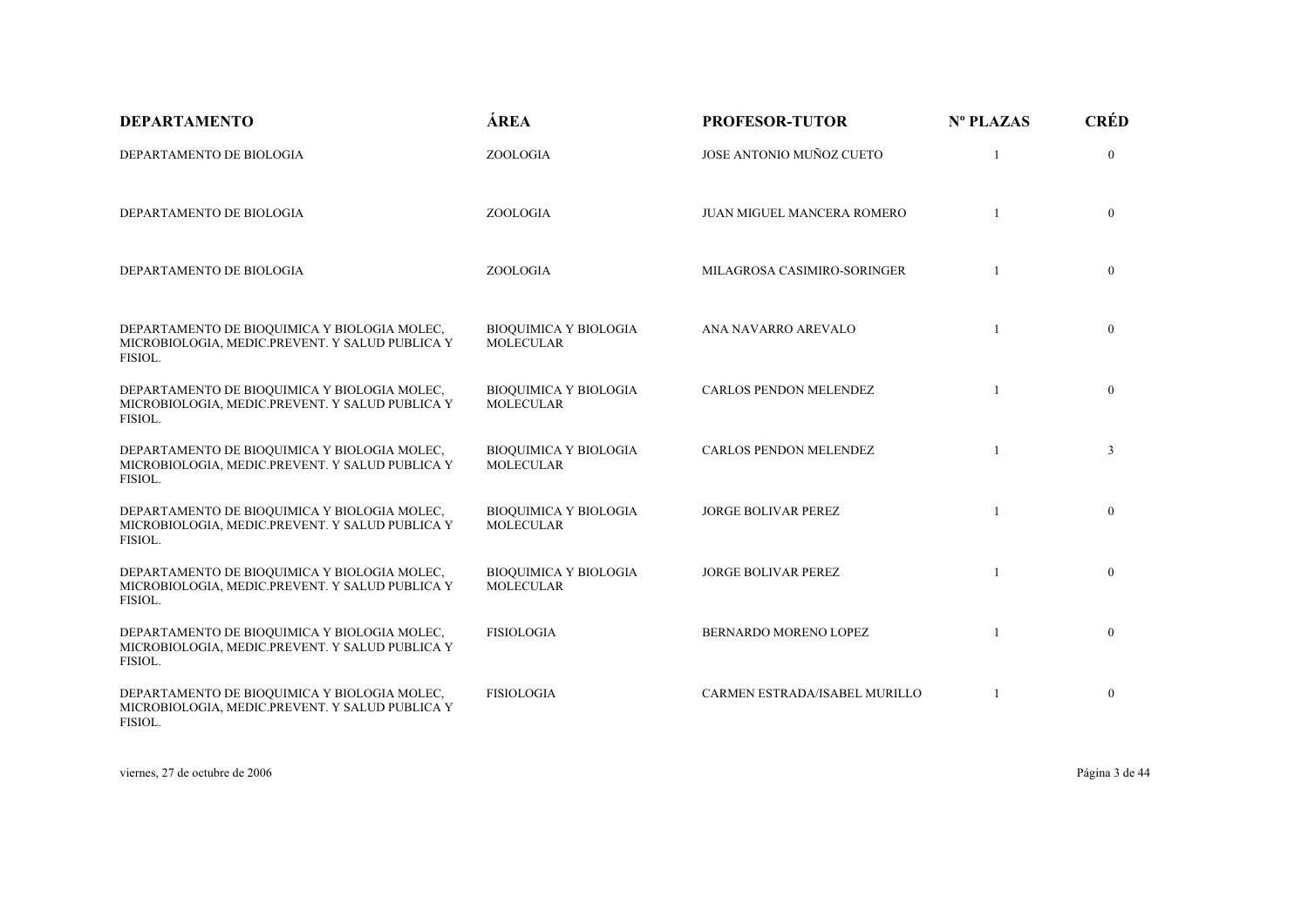| <b>DEPARTAMENTO</b>                                                                                        | ÁREA                                                         | <b>PROFESOR-TUTOR</b>         | Nº PLAZAS      | <b>CRÉD</b>    |
|------------------------------------------------------------------------------------------------------------|--------------------------------------------------------------|-------------------------------|----------------|----------------|
| DEPARTAMENTO DE BIOQUIMICA Y BIOLOGIA MOLEC,<br>MICROBIOLOGIA, MEDIC.PREVENT. Y SALUD PUBLICA Y<br>FISIOL. | MEDICINA PREVENTIVA Y SALUD<br><b>PUBLICA</b>                | AMELIA RODRIGUEZ MARTIN       |                | $\mathbf{0}$   |
| DEPARTAMENTO DE BIOQUIMICA Y BIOLOGIA MOLEC,<br>MICROBIOLOGIA, MEDIC.PREVENT. Y SALUD PUBLICA Y<br>FISIOL. | MICROBIOLOGIA Y<br>PARASITOLOGIA                             | <b>JESUS MANUEL CANTORAL</b>  |                | $\mathbf{0}$   |
| DEPARTAMENTO DE BIOQUIMICA Y BIOLOGIA MOLEC,<br>MICROBIOLOGIA, MEDIC.PREVENT. Y SALUD PUBLICA Y<br>FISIOL. | MICROBIOLOGIA Y<br>PARASITOLOGIA                             | <b>JESUS MANUEL CANTORAL</b>  |                | $\mathbf{0}$   |
| DEPARTAMENTO DE BIOQUIMICA Y BIOLOGIA MOLEC,<br>MICROBIOLOGIA, MEDIC.PREVENT. Y SALUD PUBLICA Y<br>FISIOL. | MICROBIOLOGIA Y<br>PARASITOLOGIA                             | MANUEL RODRIGUEZ IGLESIAS     |                | $\mathbf{0}$   |
| DEPARTAMENTO DE BIOQUIMICA Y BIOLOGIA MOLEC,<br>MICROBIOLOGIA, MEDIC.PREVENT. Y SALUD PUBLICA Y<br>FISIOL. | MICROBIOLOGIA Y<br>PARASITOLOGIA                             | SANTIAGO PEREZ RAMOS          | $\overline{1}$ | $\mathbf{0}$   |
| DEPARTAMENTO DE CIENCIA DE LOS MATERIALES E<br>INGENIERIA METALURGICA Y QUIMICA INORGANICA                 | CIENCIA DE LOS MATERIALES E<br><b>INGENIERIA METALURGICA</b> | DAVID GONZALEZ ROBLEDO        |                | 3              |
| DEPARTAMENTO DE CIENCIA DE LOS MATERIALES E<br>INGENIERIA METALURGICA Y QUIMICA INORGANICA                 | <b>CIENCIA DE LOS MATERIALES E</b><br>INGENIERIA METALURGICA | MARIA DEL PILAR VILLAR CASTRO |                | $\overline{3}$ |
| DEPARTAMENTO DE CIENCIA DE LOS MATERIALES E<br>INGENIERIA METALURGICA Y QUIMICA INORGANICA                 | CIENCIA DE LOS MATERIALES E<br><b>INGENIERIA METALURGICA</b> | MARINA GUTIERREZ PEINADO      |                | 3              |
| DEPARTAMENTO DE CIENCIA DE LOS MATERIALES E<br>INGENIERIA METALURGICA Y QUIMICA INORGANICA                 | CIENCIA DE LOS MATERIALES E<br><b>INGENIERIA METALURGICA</b> | MARINA GUTIERREZ PEINADO      | $\mathbf{1}$   | 3              |
| DEPARTAMENTO DE CIENCIA DE LOS MATERIALES E<br>INGENIERIA METALURGICA Y QUIMICA INORGANICA                 | QUIMICA INORGANICA                                           | <b>GINESA BLANCO MONTILLA</b> |                | 3              |

viernes, 27 de octubre de 2006 Página 4 de 44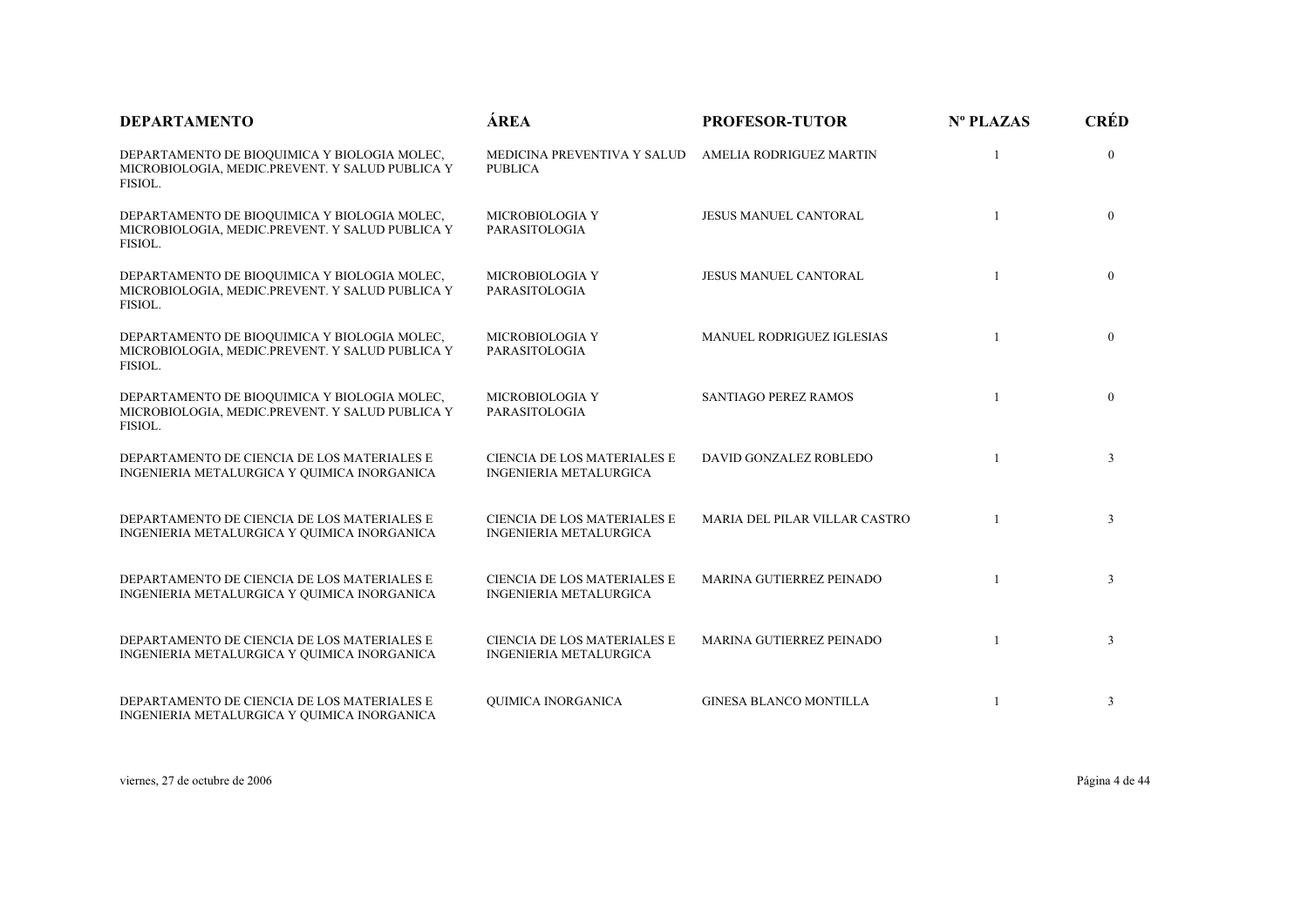| <b>DEPARTAMENTO</b>                                                                        | ÁREA                      | <b>PROFESOR-TUTOR</b>       | Nº PLAZAS    | <b>CRÉD</b>    |
|--------------------------------------------------------------------------------------------|---------------------------|-----------------------------|--------------|----------------|
| DEPARTAMENTO DE CIENCIA DE LOS MATERIALES E<br>INGENIERIA METALURGICA Y QUIMICA INORGANICA | QUIMICA INORGANICA        | JOSE ANTONIO PEREZ OMIL     |              | 3              |
| DEPARTAMENTO DE CIENCIA DE LOS MATERIALES E<br>INGENIERIA METALURGICA Y QUIMICA INORGANICA | <b>OUIMICA INORGANICA</b> | JOSE JUAN CALVINO GAMEZ     | 1            | 3              |
| DEPARTAMENTO DE CIENCIA DE LOS MATERIALES E<br>INGENIERIA METALURGICA Y QUIMICA INORGANICA | QUIMICA INORGANICA        | MANUEL BETHENCOURT NUÑEZ    | $\mathbf{1}$ | 3              |
| DEPARTAMENTO DE CIENCIA DE LOS MATERIALES E<br>INGENIERIA METALURGICA Y QUIMICA INORGANICA | QUIMICA INORGANICA        | MANUEL JIMENEZ TENORIO      |              | 3              |
| DEPARTAMENTO DE CIENCIA DE LOS MATERIALES E<br>INGENIERIA METALURGICA Y QUIMICA INORGANICA | QUIMICA INORGANICA        | MANUEL JIMENEZ TENORIO      |              | 3              |
| DEPARTAMENTO DE CIENCIA DE LOS MATERIALES E<br>INGENIERIA METALURGICA Y QUIMICA INORGANICA | <b>OUIMICA INORGANICA</b> | MARIA DEL CARMEN PUERTA     |              | 3              |
| DEPARTAMENTO DE CIENCIA DE LOS MATERIALES E<br>INGENIERIA METALURGICA Y QUIMICA INORGANICA | QUIMICA INORGANICA        | MARIA DEL CARMEN PUERTA     |              | 3              |
| DEPARTAMENTO DE CIENCIA DE LOS MATERIALES E<br>INGENIERIA METALURGICA Y QUIMICA INORGANICA | QUIMICA INORGANICA        | PEDRO SIXTO VALERGA JIMENEZ |              | $\mathfrak{Z}$ |
| DEPARTAMENTO DE CIENCIA DE LOS MATERIALES E<br>INGENIERIA METALURGICA Y QUIMICA INORGANICA | <b>OUIMICA INORGANICA</b> | PEDRO SIXTO VALERGA JIMENEZ | $\mathbf{1}$ | 3              |
| DEPARTAMENTO DE CIENCIA DE LOS MATERIALES E<br>INGENIERIA METALURGICA Y QUIMICA INORGANICA | <b>OUIMICA INORGANICA</b> | <b>SUSANA TRASOBARES</b>    | 1            | 3              |

viernes, 27 de octubre de 2006 Página 5 de 44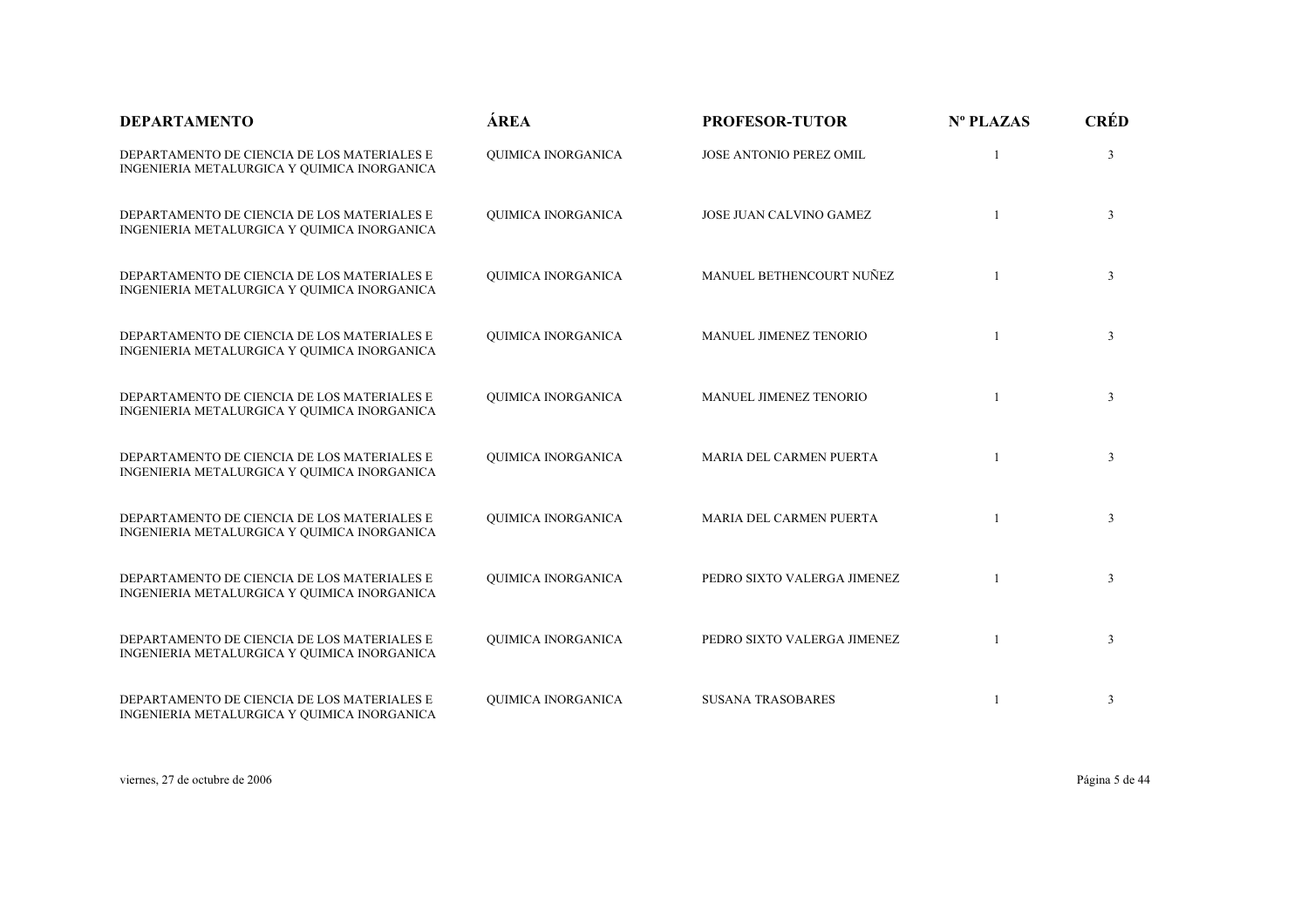| <b>DEPARTAMENTO</b>                                                                         | ÁREA                                           | <b>PROFESOR-TUTOR</b>            | Nº PLAZAS | <b>CRÉD</b>    |
|---------------------------------------------------------------------------------------------|------------------------------------------------|----------------------------------|-----------|----------------|
| DEPARTAMENTO DE CIENCIAS Y TECNICAS DE LA<br>NAVEGACION Y TEORIA DE LA SEÑAL Y COMUNICACIÓN | CIENCIAS Y TECNICAS DE LA<br><b>NAVEGACION</b> | <b>JUAN CARLOS RASERO BALON</b>  |           | $\overline{0}$ |
| DEPARTAMENTO DE CIENCIAS Y TECNICAS DE LA<br>NAVEGACION Y TEORIA DE LA SEÑAL Y COMUNICACIÓN | CIENCIAS Y TECNICAS DE LA<br><b>NAVEGACION</b> | <b>JUANCARLOS RASERO BALON</b>   |           | $\overline{0}$ |
| DEPARTAMENTO DE CIRUGIA                                                                     | CIRUGIA (ANESTESIOLOGIA)                       | MARIA SOL CARRASCO JIMENEZ       |           | $\mathbf{0}$   |
| DEPARTAMENTO DE CIRUGIA                                                                     | CIRUGIA (ANESTESIOLOGIA)                       | MARIA SOL CARRASCO JIMENEZ       |           | $\overline{0}$ |
| DEPARTAMENTO DE CIRUGIA                                                                     | CIRUGIA (CIRIGUIA GENERAL)                     | MIGUEL ANGEL GARCIA UREÑA        |           | $\overline{0}$ |
| DEPARTAMENTO DE CIRUGIA                                                                     | CIRUGIA (CIRIGUIA GENERAL)                     | MIGUEL ANGEL VELASCO GARCIA      |           | $\mathbf{0}$   |
| DEPARTAMENTO DE CIRUGIA                                                                     | CIRUGIA (NEUROCIRUGIA)                         | MANUEL LOPEZ-ESCOBAR             |           | $\overline{0}$ |
| DEPARTAMENTO DE CIRUGIA                                                                     | CIRUGIA (TRAUMATOLOGIA)                        | <b>JULIO RODRIGUEZ DE LA RUA</b> |           | $\mathbf{0}$   |
| DEPARTAMENTO DE CIRUGIA                                                                     | CIRUGIA (UROLOGIA)                             | FEDERICO RODRIGUEZ-RUBIO VIDAL   |           | $\mathbf{0}$   |
| DEPARTAMENTO DE CIRUGIA                                                                     | <b>OFTALMOLOGIA</b>                            | JOSE JORDANO PEREZ               |           | $\bf{0}$       |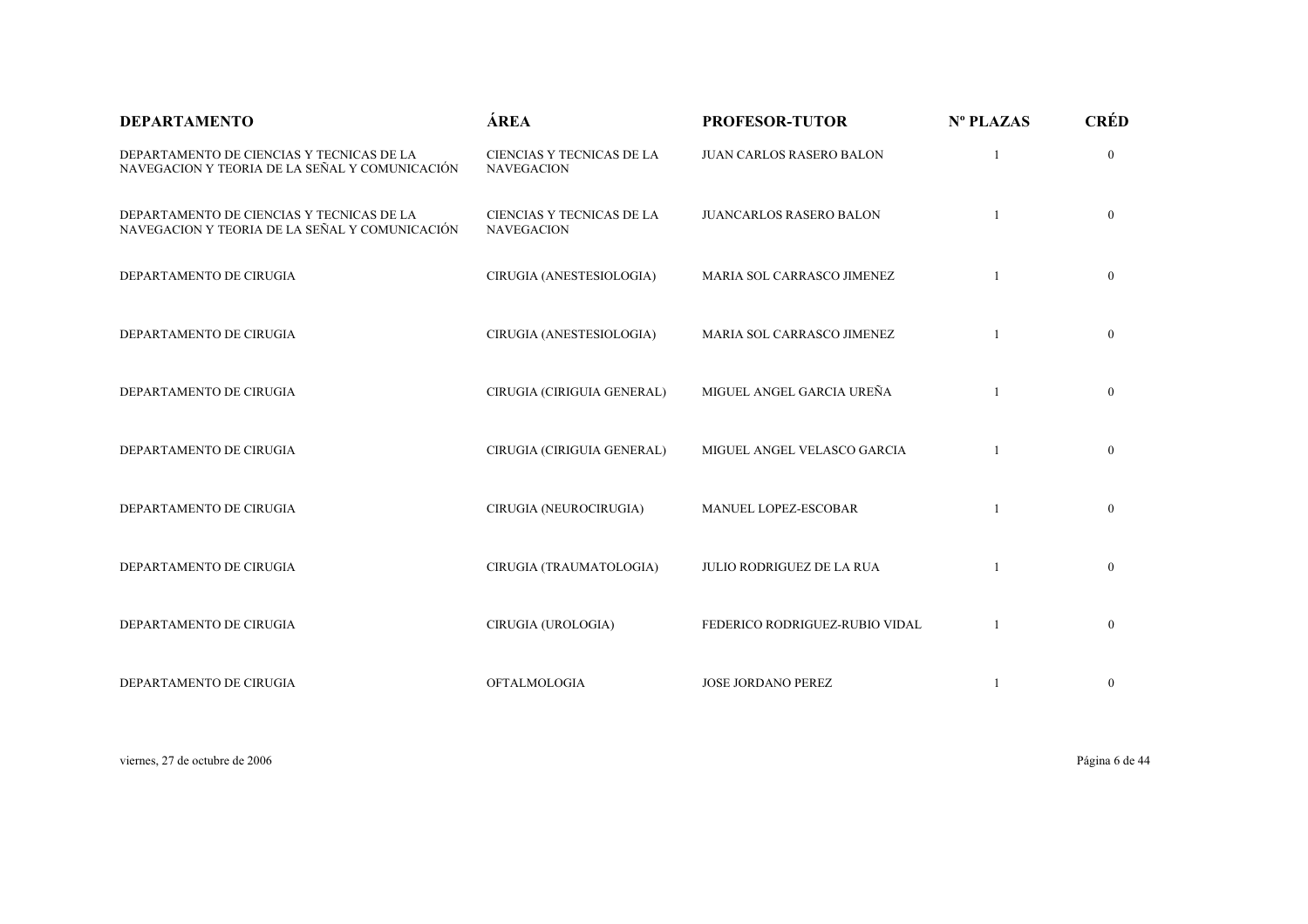| <b>DEPARTAMENTO</b>                                                                                             | ÁREA                                                | <b>PROFESOR-TUTOR</b>            | Nº PLAZAS | <b>CRÉD</b>    |
|-----------------------------------------------------------------------------------------------------------------|-----------------------------------------------------|----------------------------------|-----------|----------------|
| DEPARTAMENTO DE CIRUGIA                                                                                         | <b>OTORRINOLARINGOLOGIA</b>                         | <b>JUAN BARTUAL PASTOR</b>       |           | $\mathbf{0}$   |
| DEPARTAMENTO DE CRISTALOGRAFIA Y MINERALOGIA,<br>ESTRATIGRAFIA, GEODINAMICA Y PETROLOGIA Y<br><b>GEOQUIMICA</b> | CRISTALOGRAFIA Y MINERALOGIA ALBERTO SANTOS SANCHEZ |                                  |           | $\mathbf{0}$   |
| DEPARTAMENTO DE CRISTALOGRAFIA Y MINERALOGIA,<br>ESTRATIGRAFIA, GEODINAMICA Y PETROLOGIA Y<br><b>GEOQUIMICA</b> | CRISTALOGRAFIA Y MINERALOGIA ANGEL SANCHEZ BELLON   |                                  |           | $\mathbf{0}$   |
| DEPARTAMENTO DE CRISTALOGRAFIA Y MINERALOGIA,<br>ESTRATIGRAFIA, GEODINAMICA Y PETROLOGIA Y<br><b>GEOQUIMICA</b> | CRISTALOGRAFIA Y MINERALOGIA PILAR MATA CAMPO       |                                  |           | $\mathbf{0}$   |
| DEPARTAMENTO DE CRISTALOGRAFIA Y MINERALOGIA,<br>ESTRATIGRAFIA, GEODINAMICA Y PETROLOGIA Y<br><b>GEOQUIMICA</b> | <b>ESTRATIGRAFIA</b>                                | <b>JOSE MANUEL GUTIERREZ MAS</b> |           | $\mathbf{0}$   |
| DEPARTAMENTO DE CRISTALOGRAFIA Y MINERALOGIA,<br>ESTRATIGRAFIA, GEODINAMICA Y PETROLOGIA Y<br><b>GEOQUIMICA</b> | <b>GEODINAMICA EXTERNA</b>                          | FRANCISCO JAVIER GARCIA PRIETO   |           | $\mathbf{0}$   |
| DEPARTAMENTO DE CRISTALOGRAFIA Y MINERALOGIA,<br>ESTRATIGRAFIA, GEODINAMICA Y PETROLOGIA Y<br><b>GEOQUIMICA</b> | <b>GEODINAMICA EXTERNA</b>                          | <b>GIORGIO ANFUS MELFI</b>       |           | $\mathbf{0}$   |
| DEPARTAMENTO DE CRISTALOGRAFIA Y MINERALOGIA,<br>ESTRATIGRAFIA, GEODINAMICA Y PETROLOGIA Y<br><b>GEOQUIMICA</b> | <b>GEODINAMICA EXTERNA</b>                          | <b>GIORGIO ANFUSO MELFI</b>      |           | $\mathbf{0}$   |
| DEPARTAMENTO DE DERECHO DEL TRABAJO Y DE LA<br><b>SEGURIDAD SOCIAL</b>                                          | DERECHO DEL TRABAJO                                 | CRISTINA AGUILAR GONZALVEZ       |           | $\overline{2}$ |
| DEPARTAMENTO DE DERECHO INTERNACIONAL<br>PUBLICO, PENAL Y PROCESAL                                              | DERECHO INTERNACINAL<br>PUBLICO Y RR.II.            | INMACULADA GONZALEZ GARCIA       |           | $\bf{0}$       |

viernes, 27 de octubre de 2006 Página 7 de 44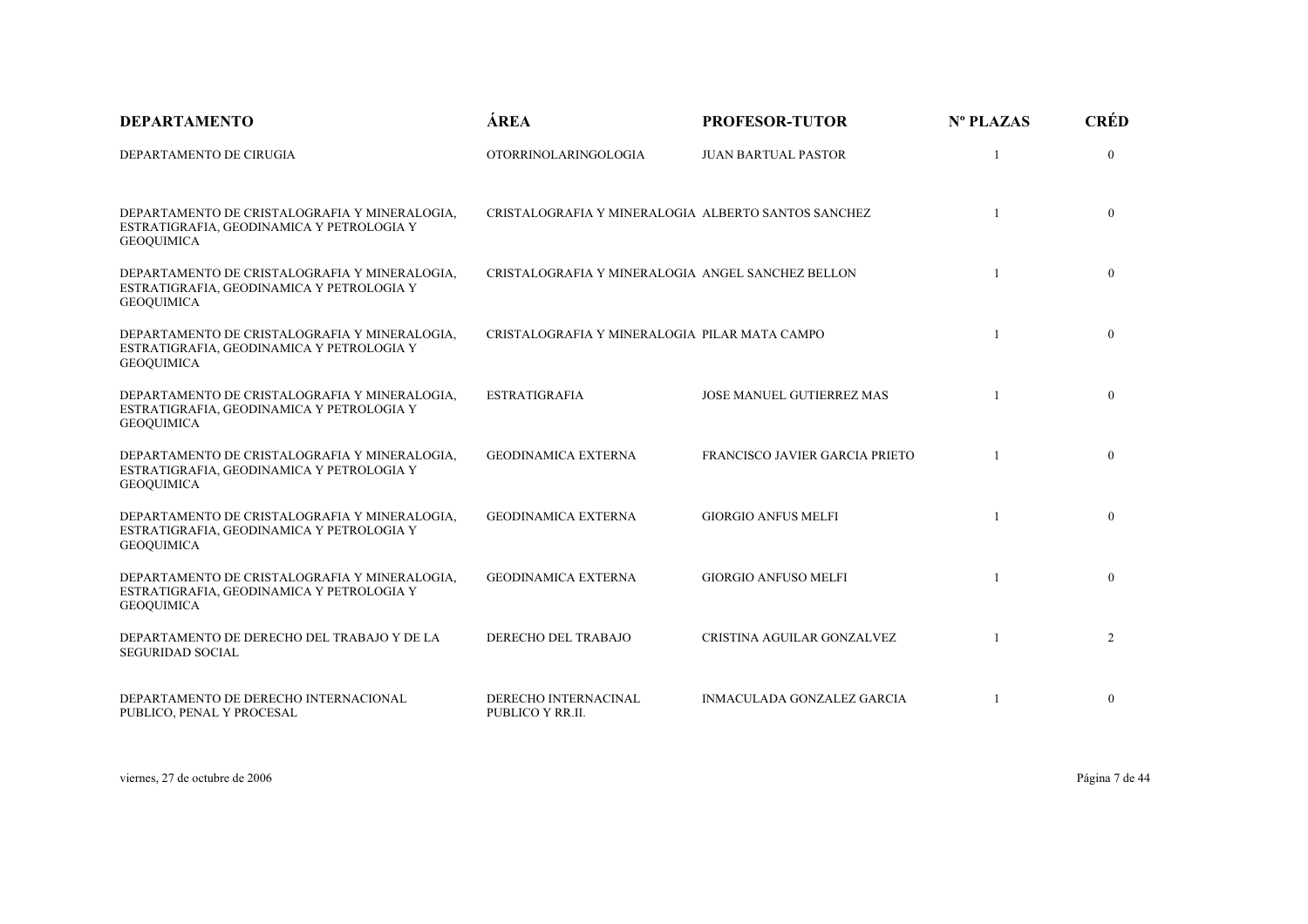| <b>DEPARTAMENTO</b>                                                | ÁREA                                     | <b>PROFESOR-TUTOR</b>             | Nº PLAZAS    | <b>CRÉD</b>    |
|--------------------------------------------------------------------|------------------------------------------|-----------------------------------|--------------|----------------|
| DEPARTAMENTO DE DERECHO INTERNACIONAL<br>PUBLICO, PENAL Y PROCESAL | DERECHO INTERNACINAL<br>PUBLICO Y RR.II. | <b>INMACULADA GONZALEZ GARCIA</b> |              | $\mathbf{0}$   |
| DEPARTAMENTO DE DERECHO INTERNACIONAL<br>PUBLICO, PENAL Y PROCESAL | DERECHO PENAL                            | <b>ESTHER HAVA GARCIA</b>         | $\mathbf{1}$ | $\overline{0}$ |
| DEPARTAMENTO DE DERECHO INTERNACIONAL<br>PUBLICO, PENAL Y PROCESAL | DERECHO PENAL                            | <b>JUAN TERRADILLOS BASOCO</b>    |              | $\mathbf{0}$   |
| DEPARTAMENTO DE DERECHO INTERNACIONAL<br>PUBLICO, PENAL Y PROCESAL | DERECHO PENAL                            | <b>MARIA ACALE SANCHEZ</b>        | $\mathbf{1}$ | $\mathbf{0}$   |
| DEPARTAMENTO DE DERECHO INTERNACIONAL<br>PUBLICO, PENAL Y PROCESAL | <b>DERECHO PROCESAL</b>                  | ANA MARIA RODRIGUEZ TIRADO        |              | $\mathbf{0}$   |
| DEPARTAMENTO DE DERECHO INTERNACIONAL<br>PUBLICO, PENAL Y PROCESAL | DERECHO PROCESAL                         | ARTURO ALVAREZ ALCON              |              | $\mathbf{0}$   |
| DEPARTAMENTO DE DERECHO INTERNACIONAL<br>PUBLICO, PENAL Y PROCESAL | DERECHO PROCESAL                         | <b>JESUS SAEZ GONZALEZ</b>        |              | $\mathbf{0}$   |
| DEPARTAMENTO DE DERECHO PRIVADO                                    | DERECHO CIVIL                            | <b>EDUARDO CORRAL GARCIA</b>      |              | $\mathbf{0}$   |
| DEPARTAMENTO DE DERECHO PRIVADO                                    | DERECHO CIVIL                            | EDUARDO CORRAL GARCIA             |              | $\mathbf{0}$   |
| DEPARTAMENTO DE DERECHO PRIVADO                                    | DERECHO CIVIL                            | <b>ISABEL ZURITA MARTIN</b>       |              | $\mathbf{0}$   |

viernes, 27 de octubre de 2006 Página 8 de 44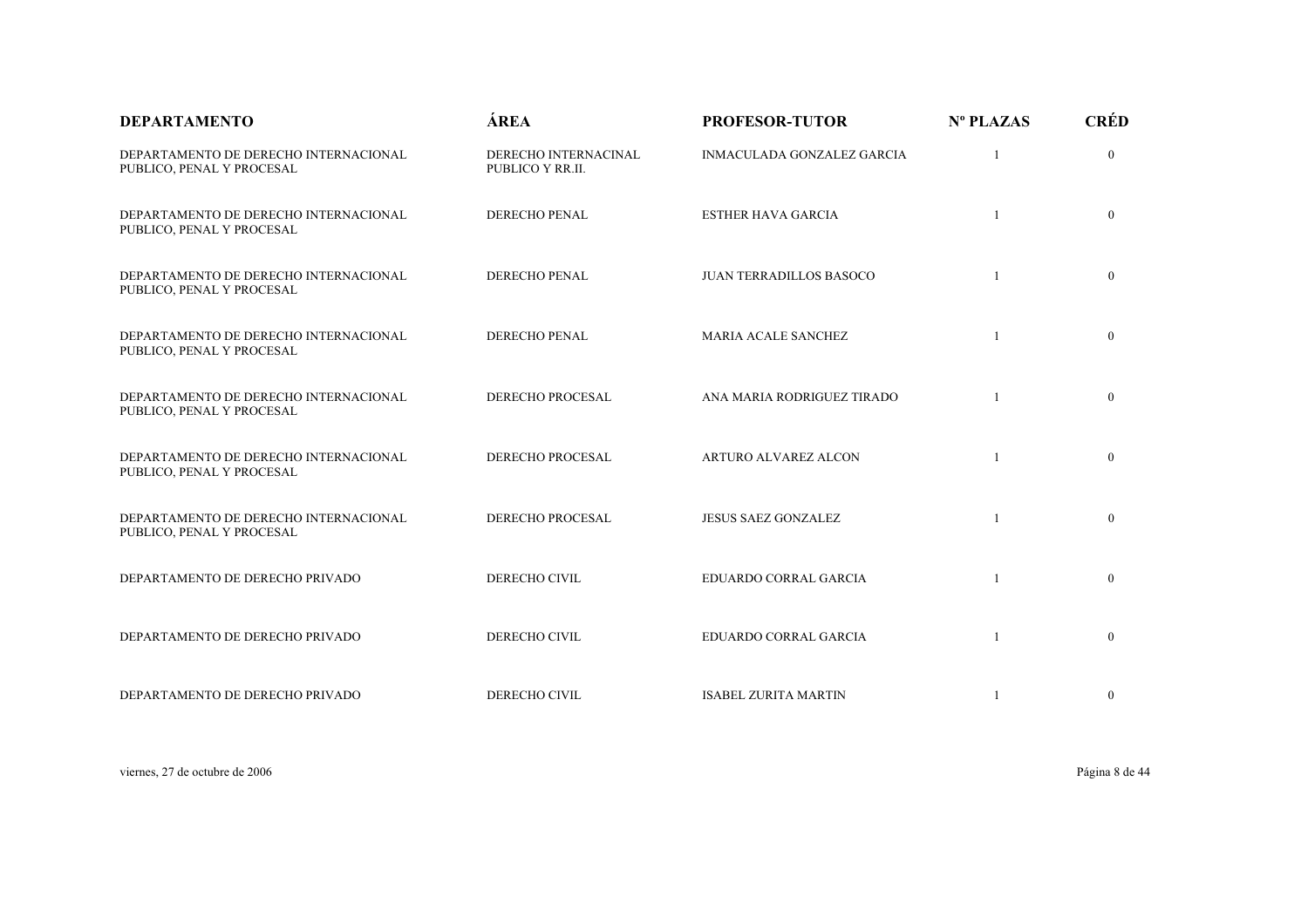| <b>DEPARTAMENTO</b>             | ÁREA                                         | <b>PROFESOR-TUTOR</b>        | Nº PLAZAS    | <b>CRÉD</b>    |
|---------------------------------|----------------------------------------------|------------------------------|--------------|----------------|
| DEPARTAMENTO DE DERECHO PUBLICO | DERECHO ADMINISTRATIVO                       | SEVERIANO FERNANDEZ RAMOS    |              | $\overline{0}$ |
| DEPARTAMENTO DE DERECHO PUBLICO | DERECHO FINANCIERO Y<br><b>TRIBUTARIO</b>    | <b>ADOLFO MARTIN JIMENEZ</b> | 1            | $\mathbf{0}$   |
| DEPARTAMENTO DE DERECHO PUBLICO | DERECHO FINANCIERO Y<br><b>TRIBUTARIO</b>    | ADOLFO MARTIN JIMENEZ        | $\mathbf{1}$ | $\overline{0}$ |
| DEPARTAMENTO DE DIDACTICA       | DIDACTICA DE LAS CIENCIAS<br><b>SOCIALES</b> | MARCOS JOSE CORREA LOPEZ     |              | $\mathfrak{Z}$ |
| DEPARTAMENTO DE DIDACTICA       | DIDACTICA DE LAS CIENCIAS<br><b>SOCIALES</b> | MARCOS JOSE CORREA LOPEZ     |              | $\mathfrak{Z}$ |
| DEPARTAMENTO DE DIDACTICA       | DIDACTICA Y ORGANCACION<br><b>ESCOLAR</b>    | FELIX ANGULO RASCO           | 1            | 3              |
| DEPARTAMENTO DE DIDACTICA       | DIDACTICA Y ORGANCACION<br><b>ESCOLAR</b>    | FELIX ANGULO RASCO           | $\mathbf{1}$ | $\mathfrak{Z}$ |
| DEPARTAMENTO DE DIDACTICA       | DIDACTICA Y ORGANCACION<br><b>ESCOLAR</b>    | PILAR SECO TORRECILLAS       |              | $\mathfrak{Z}$ |
| DEPARTAMENTO DE DIDACTICA       | DIDACTICA Y ORGANCACION<br><b>ESCOLAR</b>    | VICTOR AMAR RODRIGUEZ        | 1            | $\mathfrak{Z}$ |
| DEPARTAMENTO DE DIDACTICA       | DIDACTICA Y ORGANCACION<br><b>ESCOLAR</b>    | VICTOR AMAR RODRIGUEZ        | 1            | 3              |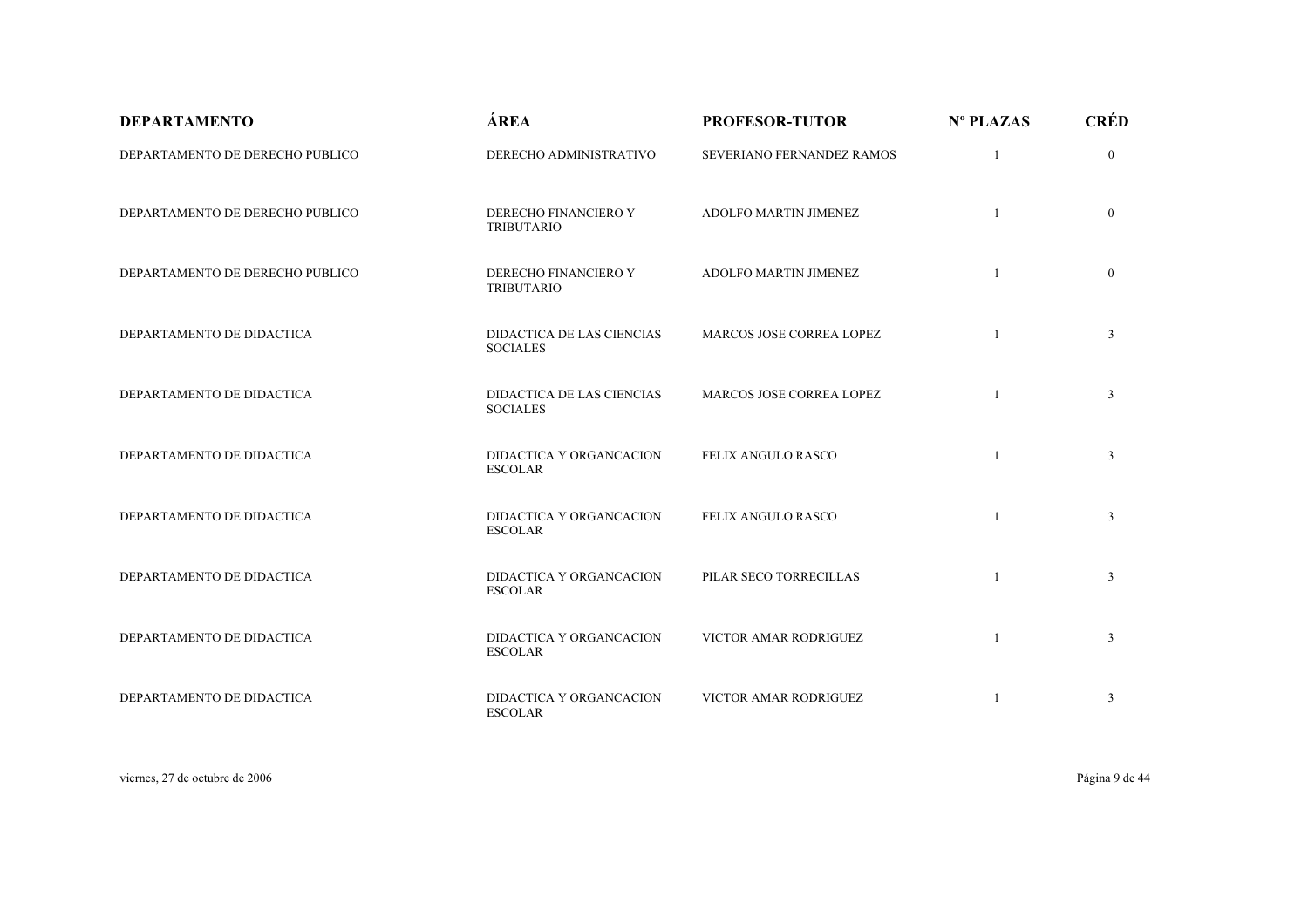| <b>DEPARTAMENTO</b>                                                     | <b>ÁREA</b>                                  | <b>PROFESOR-TUTOR</b>                                      | Nº PLAZAS | <b>CRÉD</b>    |
|-------------------------------------------------------------------------|----------------------------------------------|------------------------------------------------------------|-----------|----------------|
| DEPARTAMENTO DE DIDACTICA DE LA EDUCACION<br>FISICA, PLASTICA Y MUSICAL | DIDACTICA DE LA EXPRESION<br><b>CORPORAL</b> | CARMEN PADILLA MOLEDO                                      |           | $\overline{0}$ |
| DEPARTAMENTO DE DIDACTICA DE LA EDUCACION<br>FISICA, PLASTICA Y MUSICAL | DIDACTICA DE LA EXPRESION<br><b>CORPORAL</b> | CARMEN PADILLA MOLEDO                                      |           | $\overline{0}$ |
| DEPARTAMENTO DE DIDACTICA DE LA EDUCACIÓN<br>FISICA, PLASTICA Y MUSICAL | DIDACTICA DE LA EXPRESION<br><b>CORPORAL</b> | <b>JOSE CASTRO PIÑERO</b>                                  | 1         | $\overline{0}$ |
| DEPARTAMENTO DE DIDACTICA DE LA EDUCACION<br>FISICA, PLASTICA Y MUSICAL | DIDACTICA DE LA EXPRESION<br><b>CORPORAL</b> | <b>JULIO CONDE DE CAVEDA</b>                               |           | $\overline{0}$ |
| DEPARTAMENTO DE DIDACTICA DE LA EDUCACION<br>FISICA, PLASTICA Y MUSICAL | DIDACTICA DE LA EXPRESION<br><b>CORPORAL</b> | <b>JULIO CONDE DE CAVEDA</b>                               |           | $\overline{0}$ |
| DEPARTAMENTO DE DIDACTICA DE LA EDUCACION<br>FISICA, PLASTICA Y MUSICAL | DIDACTICA DE LA EXPRESION<br><b>CORPORAL</b> | MANUEL GOMEZ DEL VALLE                                     |           | $\theta$       |
| DEPARTAMENTO DE DIDACTICA DE LA EDUCACION<br>FISICA, PLASTICA Y MUSICAL | DIDACTICA DE LA EXPRESION<br><b>CORPORAL</b> | MANUEL GOMEZ DEL VALLE                                     |           | $\mathbf{0}$   |
| DEPARTAMENTO DE DIDACTICA DE LA EDUCACION<br>FISICA, PLASTICA Y MUSICAL | DIDACTICA DE LA EXPRESION<br><b>CORPORAL</b> | MARIA TERESA FERNANDEZ SANCHEZ                             | -1        | $\theta$       |
| DEPARTAMENTO DE DIDACTICA DE LA EDUCACION<br>FISICA, PLASTICA Y MUSICAL | DIDACTIDA DE LA EXPRESION<br><b>CORPORAL</b> | MARIA TERESA FERNANDEZ SANCHEZ                             |           | $\mathbf{0}$   |
| DEPARTAMENTO DE DIDACTICA DE LA EDUCACION<br>FISICA, PLASTICA Y MUSICAL |                                              | EDUCACION FISICA Y DEPORTIVA JOSE LUIS GONZALEZ MONTESINOS |           | $\mathbf{0}$   |

viernes, 27 de octubre de 2006 Página 10 de 44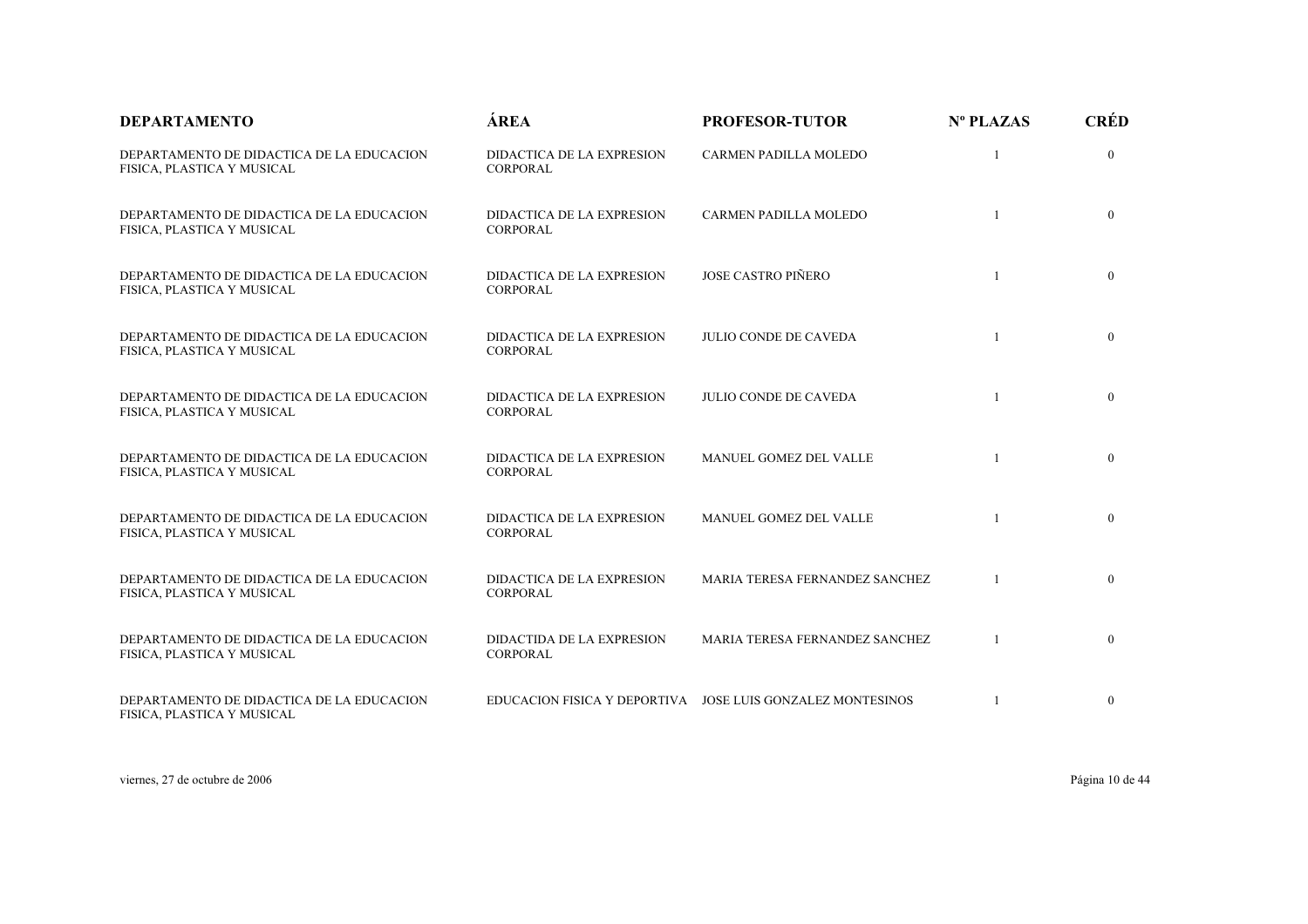| <b>DEPARTAMENTO</b>                                                     | ÁREA                                             | <b>PROFESOR-TUTOR</b>                                      | Nº PLAZAS    | <b>CRÉD</b>    |
|-------------------------------------------------------------------------|--------------------------------------------------|------------------------------------------------------------|--------------|----------------|
| DEPARTAMENTO DE DIDACTICA DE LA EDUCACION<br>FISICA, PLASTICA Y MUSICAL |                                                  | EDUCACION FISICA Y DEPORTIVA JOSE LUIS GONZALEZ MONTESINOS |              | $\mathbf{0}$   |
| DEPARTAMENTO DE DIDACTICA DE LA LENGUA Y<br><b>LITERATURA</b>           | DIDACTICA DE LA LENGUA Y LA<br><b>LITERATURA</b> | <b>LOURDES SANCHEZ VERA</b>                                |              | $\overline{2}$ |
| DEPARTAMENTO DE DIDACTICA DE LA LENGUA Y<br><b>LITERATURA</b>           | DIDACTICA DE LA LENGUA Y LA<br><b>LITERATURA</b> | TERESA-GEMMA SIBON MACARRO                                 |              | $\overline{2}$ |
| DEPARTAMENTO DE DIDACTICA DE LA LENGUA Y<br><b>LITERATURA</b>           | DIDACTICA DE LA LENGUA Y LA<br><b>LITERATURA</b> | TERESA-GEMMA SIGON MACARRO                                 |              | $\overline{2}$ |
| DEPARTAMENTO DE DISCIPLINAS JURIDICAS BASICAS                           | DERECHO CONSTITUCIONAL                           | <b>JOSE LUIS GARCIA RUIZ</b>                               | $\mathbf{1}$ | $\overline{2}$ |
| DEPARTAMENTO DE DISCIPLINAS JURIDICAS BASICAS                           | DERECHO CONSTITUCIONAL                           | <b>JOSE LUIS GARCIA RUIZ</b>                               |              | $\overline{2}$ |
| DEPARTAMENTO DE DISCIPLINAS JURIDICAS BASICAS                           | DERECHO CONSTITUCIONAL                           | <b>JUAN MANUEL LOPEZ ULLA</b>                              |              | $\overline{2}$ |
| DEPARTAMENTO DE DISCIPLINAS JURIDICAS BASICAS                           | DERECHO CONSTITUCIONAL                           | MERCEDES SOTO GARCIA                                       |              | $\overline{2}$ |
| DEPARTAMENTO DE DISCIPLINAS JURIDICAS BASICAS                           | DERECHO CONSTITUCIONAL                           | MERCEDES SOTO GARCIA                                       | $\mathbf{1}$ | $\overline{2}$ |
| DEPARTAMENTO DE DISCIPLINAS JURIDICAS BASICAS                           | DERECHO CONSTITUCIONAL                           | MIGUEL REVENGA SANCHEZ                                     |              | 2              |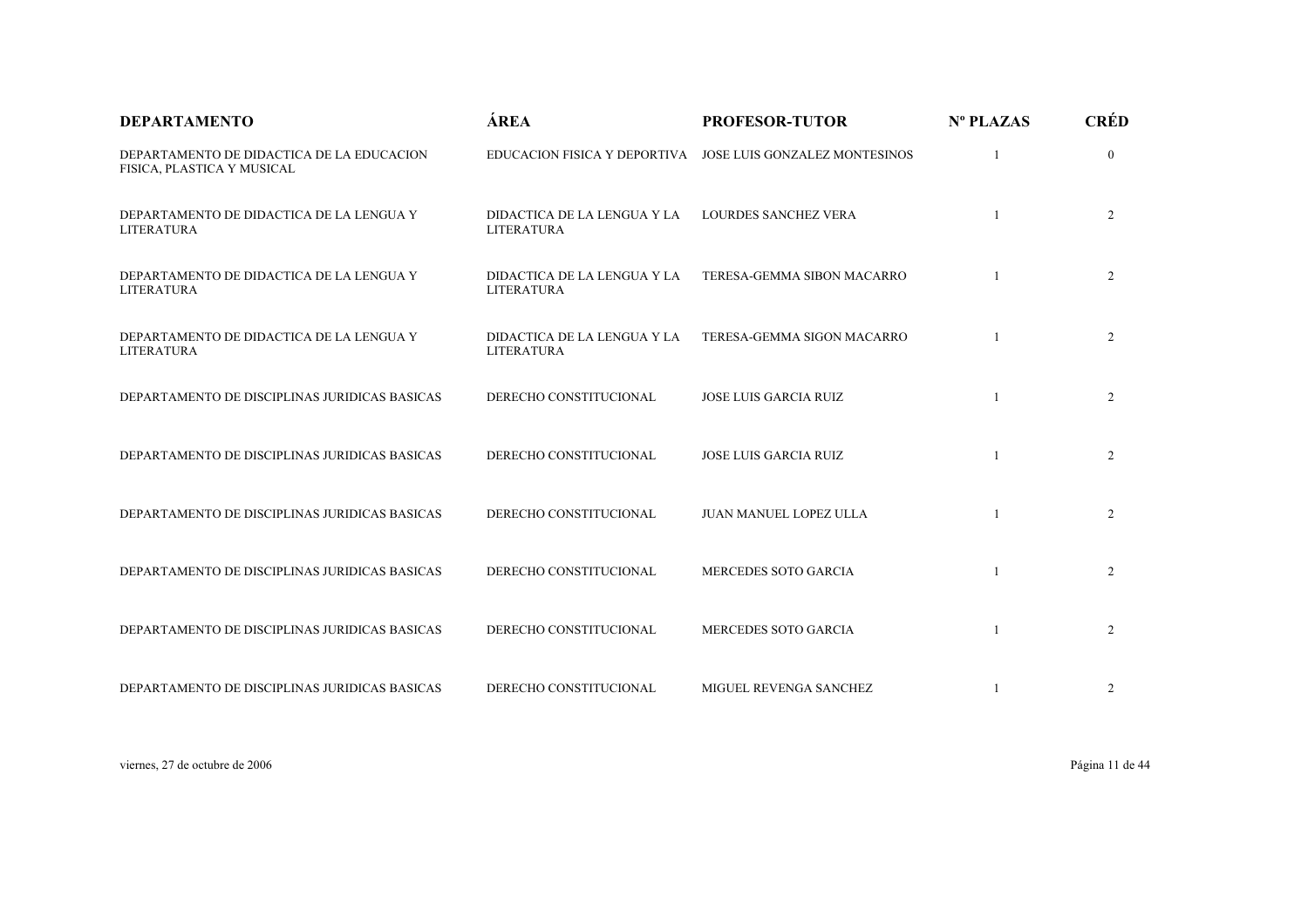| <b>DEPARTAMENTO</b>                           | ÁREA                                                          | <b>PROFESOR-TUTOR</b>              | Nº PLAZAS | <b>CRÉD</b>    |
|-----------------------------------------------|---------------------------------------------------------------|------------------------------------|-----------|----------------|
| DEPARTAMENTO DE DISCIPLINAS JURIDICAS BASICAS | DERECHO CONSTITUCIONAL                                        | MIGUEL REVENGA SANCHEZ             |           | $\overline{2}$ |
| DEPARTAMENTO DE DISCIPLINAS JURIDICAS BASICAS | <b>DERECHO ECLESIASTICO</b>                                   | JUAN ANTONIO ALBERCA DE CASTRO     |           | 1              |
| DEPARTAMENTO DE DISCIPLINAS JURIDICAS BASICAS | DERECHO ECLESIASTICO                                          | SARA ACUÑA GUIROLA                 |           |                |
| DEPARTAMENTO DE ECONOMIA DE LA EMPRESA        | <b>COMERCIALIZACION E</b><br><b>INVESTIGACION DE MERCADOS</b> | <b>BLANCA LACAVE GARCIA</b>        |           | $\overline{0}$ |
| DEPARTAMENTO DE ECONOMIA DE LA EMPRESA        | <b>COMERCIALIZACION E</b><br><b>INVESTIGACION DE MERCADOS</b> | <b>BLANCA LACAVE GARCIA</b>        |           | $\mathbf{0}$   |
| DEPARTAMENTO DE ECONOMIA DE LA EMPRESA        | <b>COMERCIALIZACION E</b><br><b>INVESTIGACION DE MERCADOS</b> | <b>CESAR SERRANO DOMINGUEZ</b>     |           | $\overline{0}$ |
| DEPARTAMENTO DE ECONOMIA DE LA EMPRESA        | <b>COMERCIALIZACION E</b><br><b>INVESTIGACION DE MERCADOS</b> | <b>JUAN JOSE MIER-TERAN FRANCO</b> |           | $\overline{0}$ |
| DEPARTAMENTO DE ECONOMIA DE LA EMPRESA        | <b>COMERCIALIZACION E</b><br><b>INVESTIGACION DE MERCADOS</b> | TERESA FERNANDEZ ALLES             |           | $\mathbf{0}$   |
| DEPARTAMENTO DE ECONOMIA DE LA EMPRESA        | <b>COMERCIALIZACION E</b><br><b>INVESTIGACION DE MERCADOS</b> | <b>TERESA FERNANDEZ ALLES</b>      |           | $\overline{0}$ |
| DEPARTAMENTO DE ECONOMIA DE LA EMPRESA        | ECONOMIA FINANCIERA Y<br>CONTABILIDAD                         | <b>AMALIA GARCIA-BORBOLLA</b>      |           | $\overline{0}$ |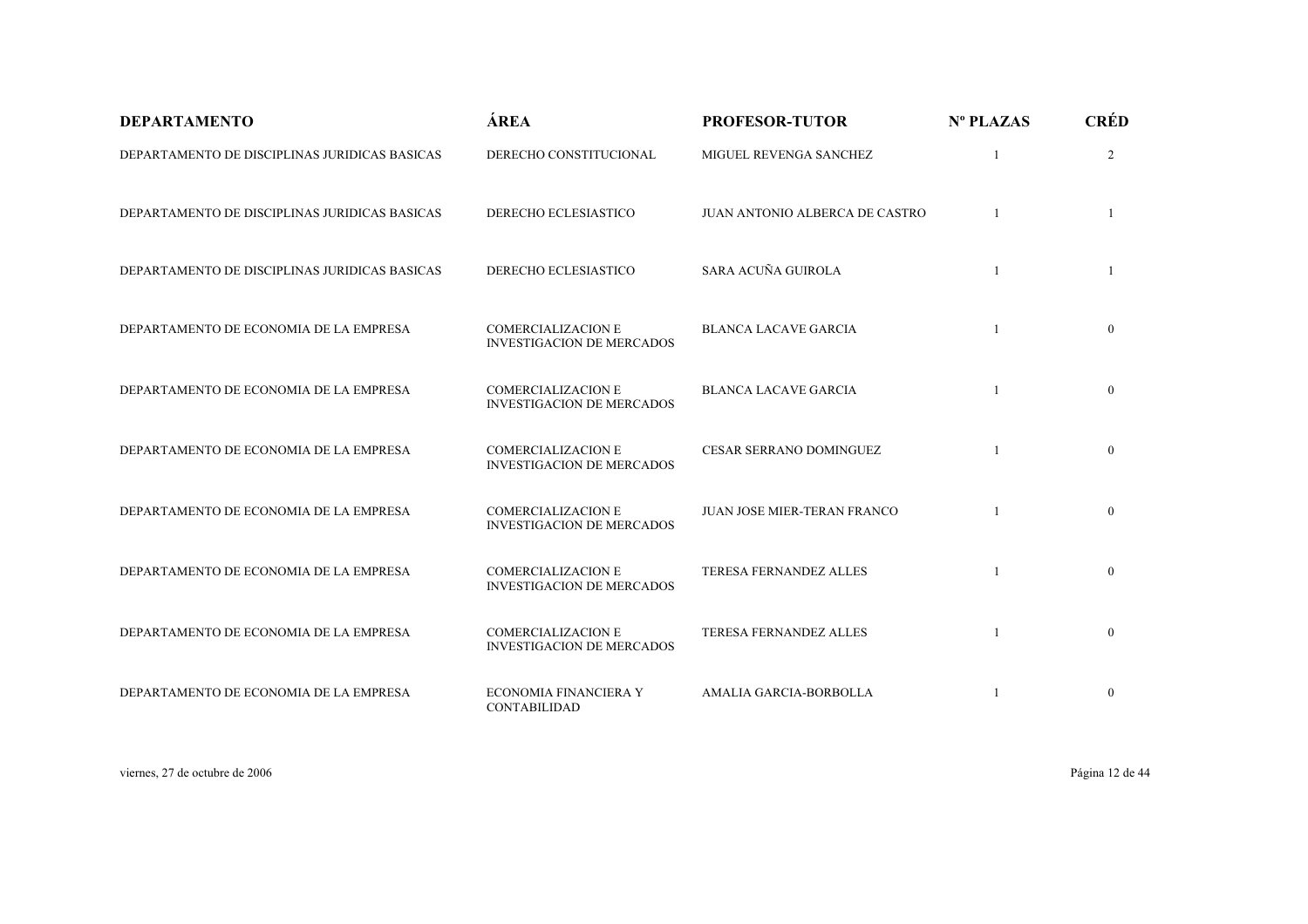| <b>DEPARTAMENTO</b>                    | ÁREA                                         | <b>PROFESOR-TUTOR</b>            | Nº PLAZAS    | <b>CRÉD</b>  |
|----------------------------------------|----------------------------------------------|----------------------------------|--------------|--------------|
| DEPARTAMENTO DE ECONOMIA DE LA EMPRESA | ECONOMIA FINANCIERA Y<br>CONTABILIDAD        | AMALIA GARCIA-BORBOLLA           | 1            | $\mathbf{0}$ |
| DEPARTAMENTO DE ECONOMIA DE LA EMPRESA | ECONOMIA FINANCIERA Y<br><b>CONTABILIDAD</b> | ANA MARIA GARCIA RODRIGUEZ       |              | $\mathbf{0}$ |
| DEPARTAMENTO DE ECONOMIA DE LA EMPRESA | ECONOMIA FINANCIERA Y<br><b>CONTABILIDAD</b> | ANA MARIA GARCIA RODRIGUEZ       |              | $\mathbf{0}$ |
| DEPARTAMENTO DE ECONOMIA DE LA EMPRESA | ECONOMIA FINANCIERA Y<br><b>CONTABILIDAD</b> | <b>EMILIANO RUIZ BARBADILLO</b>  |              | $\mathbf{0}$ |
| DEPARTAMENTO DE ECONOMIA DE LA EMPRESA | ECONOMIA FINANCIERA Y<br>CONTABILIDAD        | <b>EMILIANO RUIZ BARBADILLO</b>  | $\mathbf{1}$ | $\mathbf{0}$ |
| DEPARTAMENTO DE ECONOMIA DE LA EMPRESA | ECONOMIA FINANCIERA Y<br>CONTABILIDAD        | <b>JESUS RODRIGUEZ TORREJON</b>  |              | $\mathbf{0}$ |
| DEPARTAMENTO DE ECONOMIA DE LA EMPRESA | ECONOMIA FINANCIERA Y<br><b>CONTABILIDAD</b> | <b>JOSE MARIA PAEZ SANDUBETE</b> |              | $\mathbf{0}$ |
| DEPARTAMENTO DE ECONOMIA DE LA EMPRESA | ECONOMIA FINANCIERA Y<br><b>CONTABILIDAD</b> | JOSE MARIA PAEZ SANDUBETE        |              | $\bf{0}$     |
| DEPARTAMENTO DE ECONOMIA DE LA EMPRESA | ECONOMIA FINANCIERA Y<br><b>CONTABILIDAD</b> | MARIA LUISA VELEZ ELORZA         |              | $\Omega$     |
| DEPARTAMENTO DE ECONOMIA DE LA EMPRESA | <b>ECONOMIA FINANCIERA Y</b><br>CONTABILIDAD | NIEVES GOMEZ AGUILAR             | 1            | $\mathbf{0}$ |

viernes, 27 de octubre de 2006 Página 13 de 44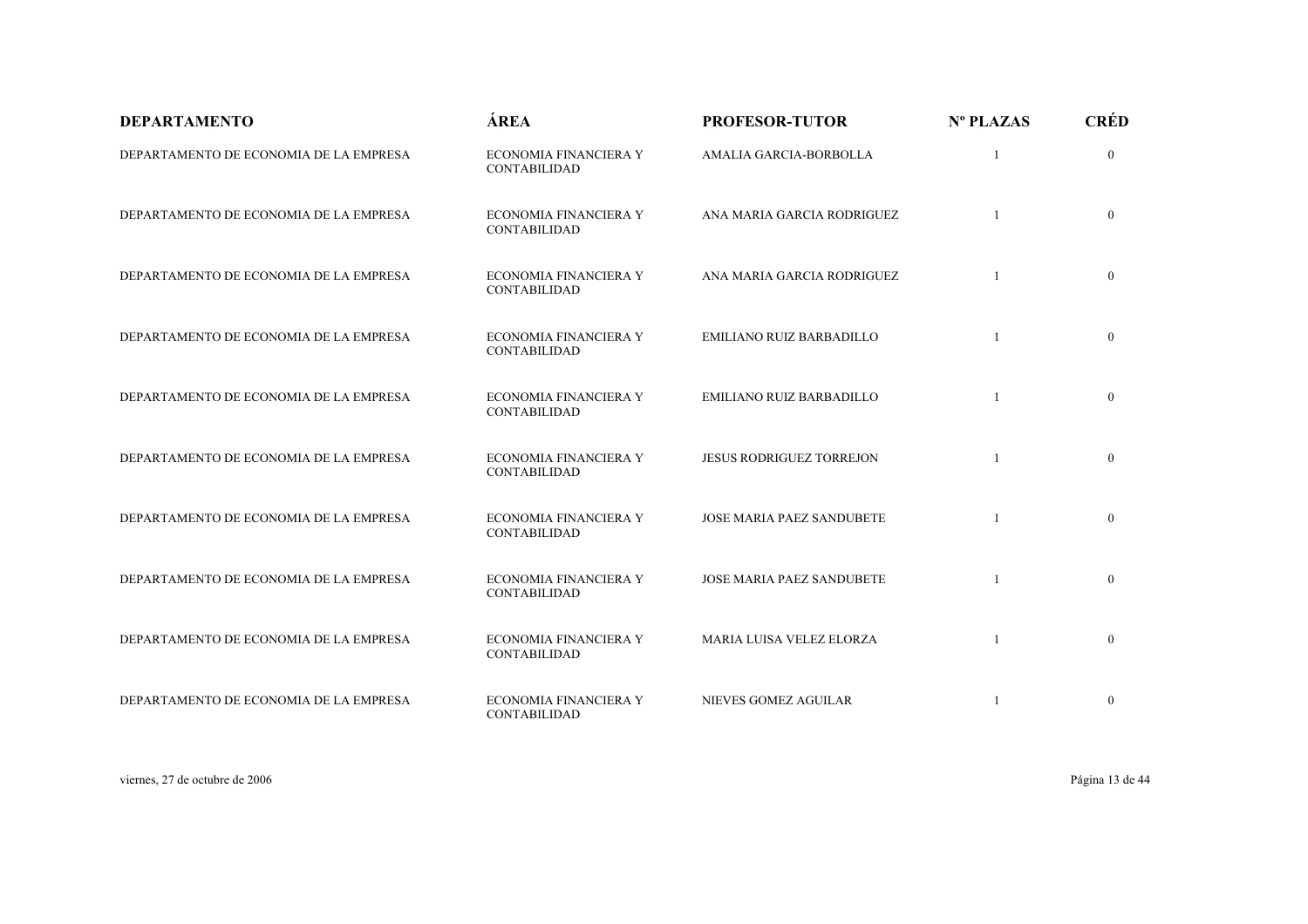| <b>DEPARTAMENTO</b>                    | ÁREA                                         | <b>PROFESOR-TUTOR</b>   | Nº PLAZAS | <b>CRÉD</b>    |
|----------------------------------------|----------------------------------------------|-------------------------|-----------|----------------|
| DEPARTAMENTO DE ECONOMIA DE LA EMPRESA | ECONOMIA FINANCIERA Y<br>CONTABILIDAD        | NIEVES GOMEZ AGUILAR    |           | $\overline{0}$ |
| DEPARTAMENTO DE ECONOMIA DE LA EMPRESA | ECONOMIA FINANCIERA Y<br><b>CONTABILIDAD</b> | PEDRO ARAUJO PINZON     |           | $\mathbf{0}$   |
| DEPARTAMENTO DE ECONOMIA DE LA EMPRESA | ECONOMIA FINANCIERA Y<br>CONTABILIDAD        | RAFAEL LOPEZ GARCIA     | 1         | $\overline{0}$ |
| DEPARTAMENTO DE ECONOMIA DE LA EMPRESA | ECONOMIA FINANCIERA Y<br>CONTABILIDAD        | RAFAEL LOPEZ GARCIA     |           | $\overline{0}$ |
| DEPARTAMENTO DE ECONOMIA DE LA EMPRESA | ECONOMIA FINANCIERA Y<br><b>CONTABILIDAD</b> | ROSARIO DEL RIO SANCHEZ |           | $\mathbf{0}$   |
| DEPARTAMENTO DE ECONOMIA DE LA EMPRESA | ECONOMIA FINANCIERA Y<br>CONTABILIDAD        | ROSARIO DEL RIO SANCHEZ |           | $\mathbf{0}$   |
| DEPARTAMENTO DE ECONOMIA DE LA EMPRESA | ECONOMIA FINANCIERA Y<br>CONTABILIDAD        | YOLANDA GINER MANSO     |           | $\mathbf{0}$   |
| DEPARTAMENTO DE ECONOMIA GENERAL       | ECOGOMIA APLICADA                            | SOCORRO MONTOYA SANCHEZ |           | $\mathbf{0}$   |
| DEPARTAMENTO DE ECONOMIA GENERAL       | ECONOMIA APLICADA                            | ANA FERNANDEZ PEREZ     |           | $\mathbf{0}$   |
| DEPARTAMENTO DE ECONOMIA GENERAL       | ECONOMIA APLICADA                            | ANA FERNANDEZ PEREZ     |           | $\bf{0}$       |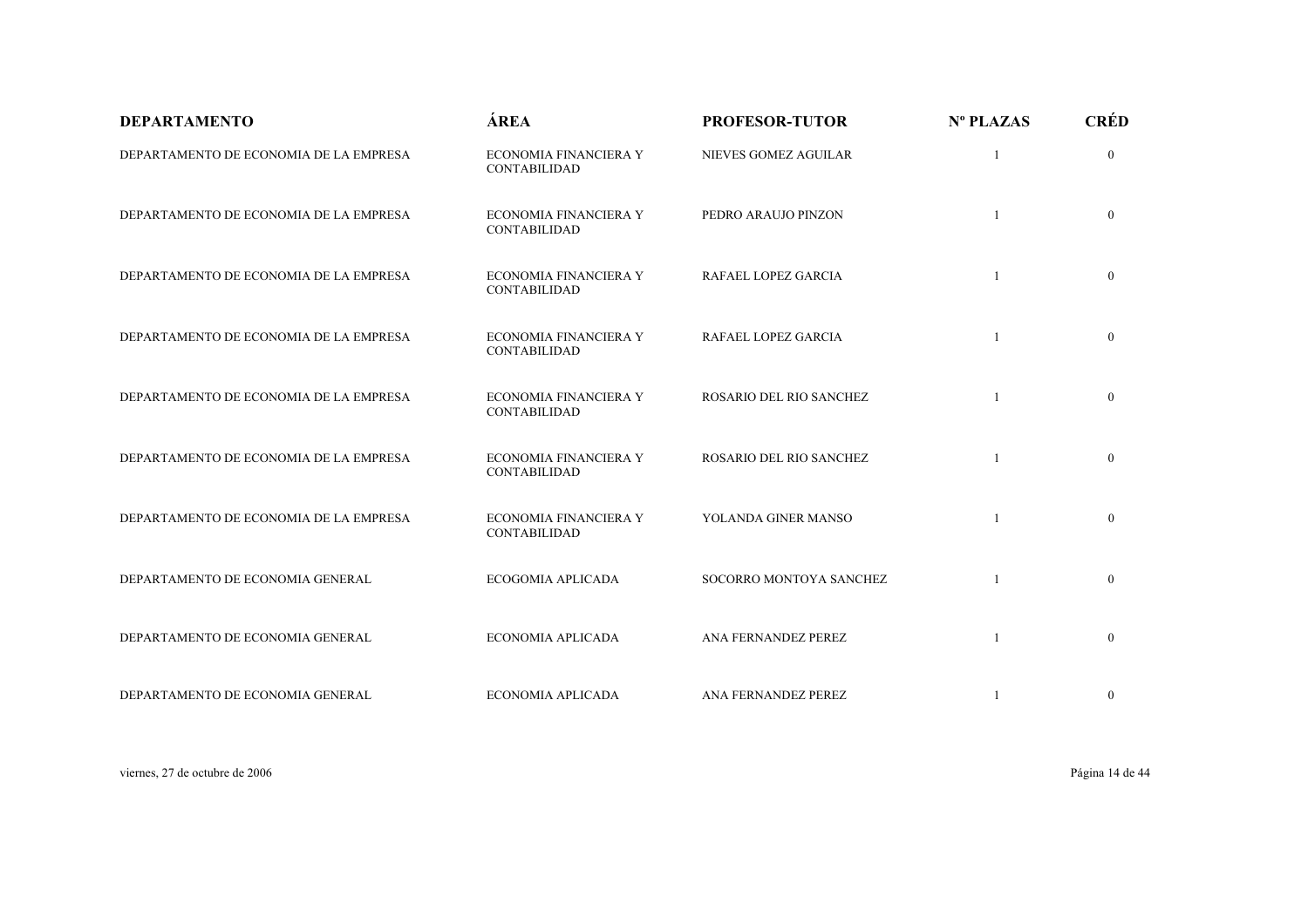| <b>DEPARTAMENTO</b>                       | ÁREA              | <b>PROFESOR-TUTOR</b>        | Nº PLAZAS | <b>CRÉD</b>    |
|-------------------------------------------|-------------------|------------------------------|-----------|----------------|
| DEPARTAMENTO DE ECONOMIA GENERAL          | ECONOMIA APLICADA | JOSE MIGUEL DOMINGUEZ JURADO |           | $\overline{0}$ |
| DEPARTAMENTO DE ECONOMIA GENERAL          | ECONOMIA APLICADA | MARIA ANGELES MARTINEZ       |           | $\mathbf{0}$   |
| DEPARTAMENTO DE ECONOMIA GENERAL          | ECONOMIA APLICADA | MARIA DOLORES LEON RODRIGUEZ |           | $\overline{0}$ |
| DEPARTAMENTO DE ECONOMIA GENERAL          | ECONOMIA APLICADA | MARIA DOLORES LEON RODRIGUEZ |           | $\overline{0}$ |
| DEPARTAMENTO DE ECONOMIA GENERAL          | ECONOMIA APLICADA | SOCORRO MONYOYA SANCHEZ      |           | $\overline{0}$ |
| DEPARTAMENTO DE ECONOMIA GENERAL          | <b>SOCIOLOGIA</b> | <b>GEMA GONZALEZ FERRERA</b> |           | $\overline{0}$ |
| DEPARTAMENTO DE ENFERMERIA Y FISIOTERAPIA | <b>ENFERMERIA</b> | ADELA ALCALA RODRIGUEZ       |           | $\overline{0}$ |
| DEPARTAMENTO DE ENFERMERIA Y FISIOTERAPIA | <b>ENFERMERIA</b> | ALVARO BERNALTE BENAZET      |           | $\overline{0}$ |
| DEPARTAMENTO DE ENFERMERIA Y FISIOTERAPIA | <b>ENFERMERIA</b> | ALVARO BERNALTE BENAZET      |           | $\overline{0}$ |
| DEPARTAMENTO DE ENFERMERIA Y FISIOTERAPIA | <b>ENFERMERIA</b> | ANA SAINS OTERO              |           | $\mathbf{0}$   |

viernes, 27 de octubre de 2006 Página 15 de 44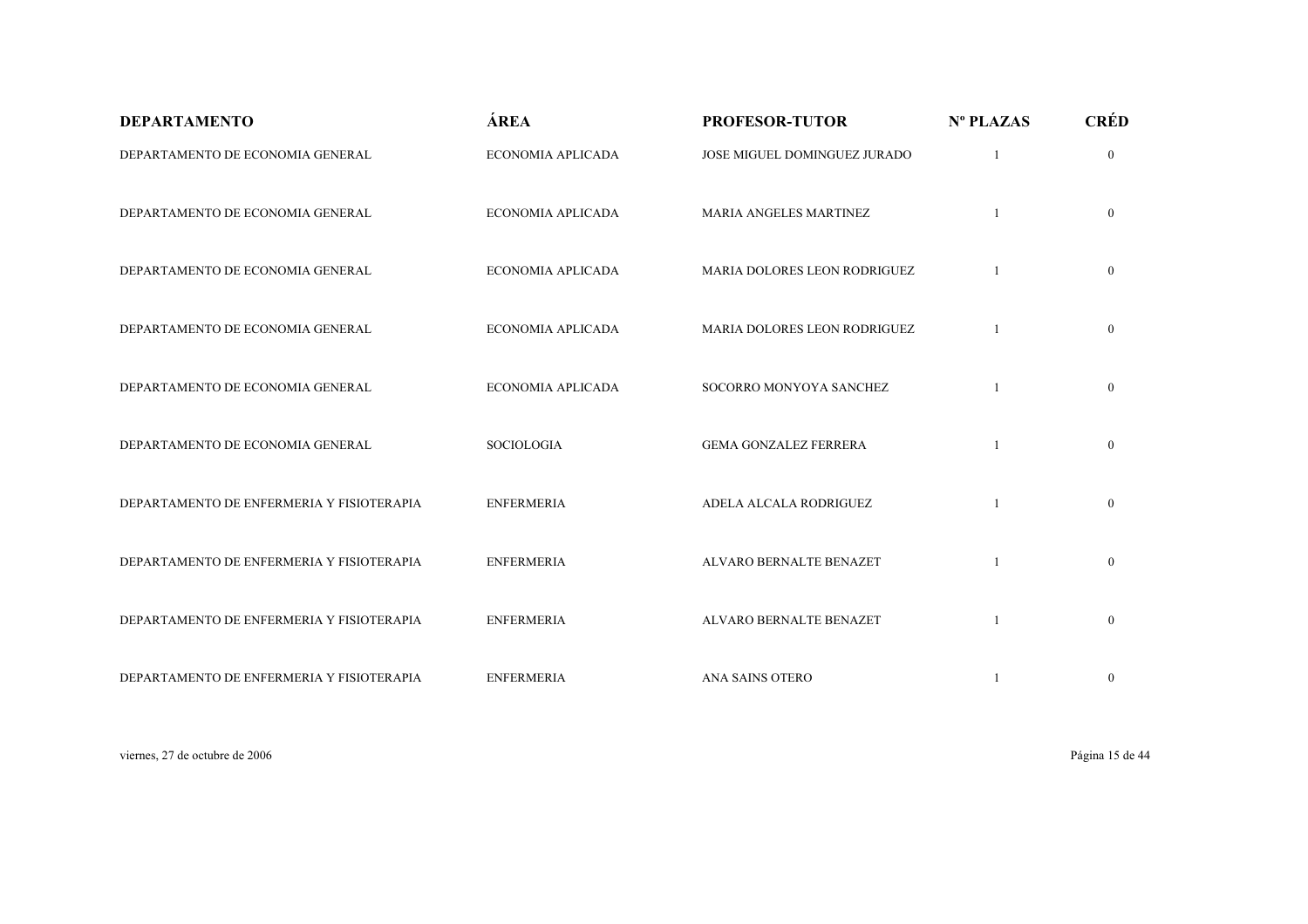| <b>DEPARTAMENTO</b>                       | ÁREA              | <b>PROFESOR-TUTOR</b>          | Nº PLAZAS | <b>CRÉD</b>    |
|-------------------------------------------|-------------------|--------------------------------|-----------|----------------|
| DEPARTAMENTO DE ENFERMERIA Y FISIOTERAPIA | <b>ENFERMERIA</b> | <b>CARMEN ARRIBAS BARAHONA</b> |           | $\overline{0}$ |
| DEPARTAMENTO DE ENFERMERIA Y FISIOTERAPIA | <b>ENFERMERIA</b> | CRISTINA COSTA ALONSO          |           | $\overline{0}$ |
| DEPARTAMENTO DE ENFERMERIA Y FISIOTERAPIA | <b>ENFERMERIA</b> | CRISTINA GAVIRA FENANDEZ       |           | $\overline{0}$ |
| DEPARTAMENTO DE ENFERMERIA Y FISIOTERAPIA | <b>ENFERMERIA</b> | CRISTINA GAVIRA FERNANDEZ      |           | $\overline{0}$ |
| DEPARTAMENTO DE ENFERMERIA Y FISIOTERAPIA | <b>ENFERMERIA</b> | JULIO DE LA TORRE FERNANDEZ-   |           | $\overline{0}$ |
| DEPARTAMENTO DE ENFERMERIA Y FISIOTERAPIA | <b>ENFERMERIA</b> | MARIA DEL CARMEN PAUBLETE      |           | $\overline{0}$ |
| DEPARTAMENTO DE ENFERMERIA Y FISIOTERAPIA | <b>ENFERMERIA</b> | MARIA JESUS RODRIGUEZ CORNEJO  |           | $\overline{0}$ |
| DEPARTAMENTO DE ENFERMERIA Y FISIOTERAPIA | <b>ENFERMERIA</b> | MARIA JOSE GARCIA CABANILLAS   |           | $\overline{0}$ |
| DEPARTAMENTO DE ENFERMERIA Y FISIOTERAPIA | <b>ENFERMERIA</b> | MARTINA FRNANDEZ GUTIERREZ     |           | $\overline{0}$ |
| DEPARTAMENTO DE ENFERMERIA Y FISIOTERAPIA | <b>ENFERMERIA</b> | PILAR BAS SARMIENTO            |           | $\mathbf{0}$   |

viernes, 27 de octubre de 2006 Página 16 de 44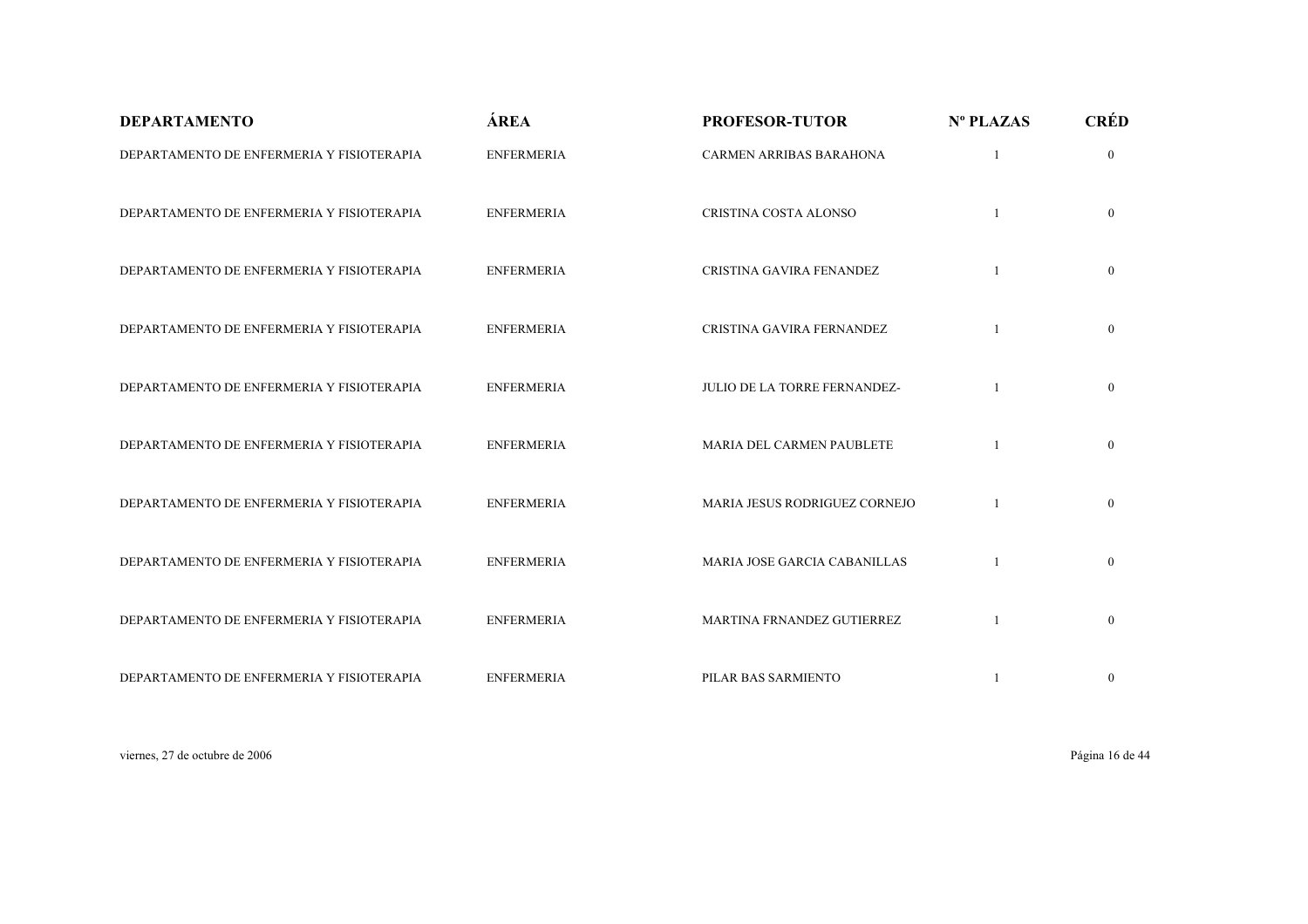| <b>DEPARTAMENTO</b>                                             | ÁREA                                                   | <b>PROFESOR-TUTOR</b>         | Nº PLAZAS | <b>CRÉD</b>    |
|-----------------------------------------------------------------|--------------------------------------------------------|-------------------------------|-----------|----------------|
| DEPARTAMENTO DE ENFERMERIA Y FISIOTERAPIA                       | <b>ENFERMERIA</b>                                      | PILAR BAS SARMIENTO           |           | $\overline{0}$ |
| DEPARTAMENTO DE ENFERMERIA Y FISIOTERAPIA                       | <b>ENFERMERIA</b>                                      | PILAR CORRERO ROMAN           |           | $\overline{0}$ |
| DEPARTAMENTO DE ESTADISTICA E INVESTIGACION<br><b>OPERATIVA</b> | <b>ESTADISTICA E INVESTIGACION</b><br><b>OPERATIVA</b> | FERNANDO FERNANDEZ PALACIN    |           | 3              |
| DEPARTAMENTO DE ESTADISTICA E INVESTIGACION<br><b>OPERATIVA</b> | <b>ESTADISTICA E INVESTIGACION</b><br><b>OPERATIVA</b> | MANUEL MUÑOZ MARQUEZ          |           | 3              |
| DEPARTAMENTO DE FILOLOGIA                                       | <b>ESTUDIOS ARBES ISLAMICOS</b>                        | JOAQUIN BUSTAMANTE COSTA      |           | $\mathfrak{Z}$ |
| DEPARTAMENTO DE FILOLOGIA                                       | <b>ESTUDIOS ARBES ISLAMICOS</b>                        | PILAR LIROLA DELGADO          |           | $\overline{0}$ |
| DEPARTAMENTO DE FILOLOGIA                                       | <b>ESTUDIOS ARBES ISLAMICOS</b>                        | PILAR LIROLA DELGADO          |           | $\overline{0}$ |
| DEPARTAMENTO DE FILOLOGIA                                       | FILOLOGIA ROMANICA                                     | ANTONIA VIÑEZ SANCHEZ         |           | $\mathbf{0}$   |
| DEPARTAMENTO DE FILOLOGIA                                       | LENGUA ESPAÑOLA                                        | <b>MANUEL RIVAS ZANCARRON</b> |           | $\mathbf{0}$   |
| DEPARTAMENTO DE FILOLOGIA                                       | LENGUA ESPAÑOLA                                        | MANUEL RIVAS ZANCARRON        |           | $\mathbf{0}$   |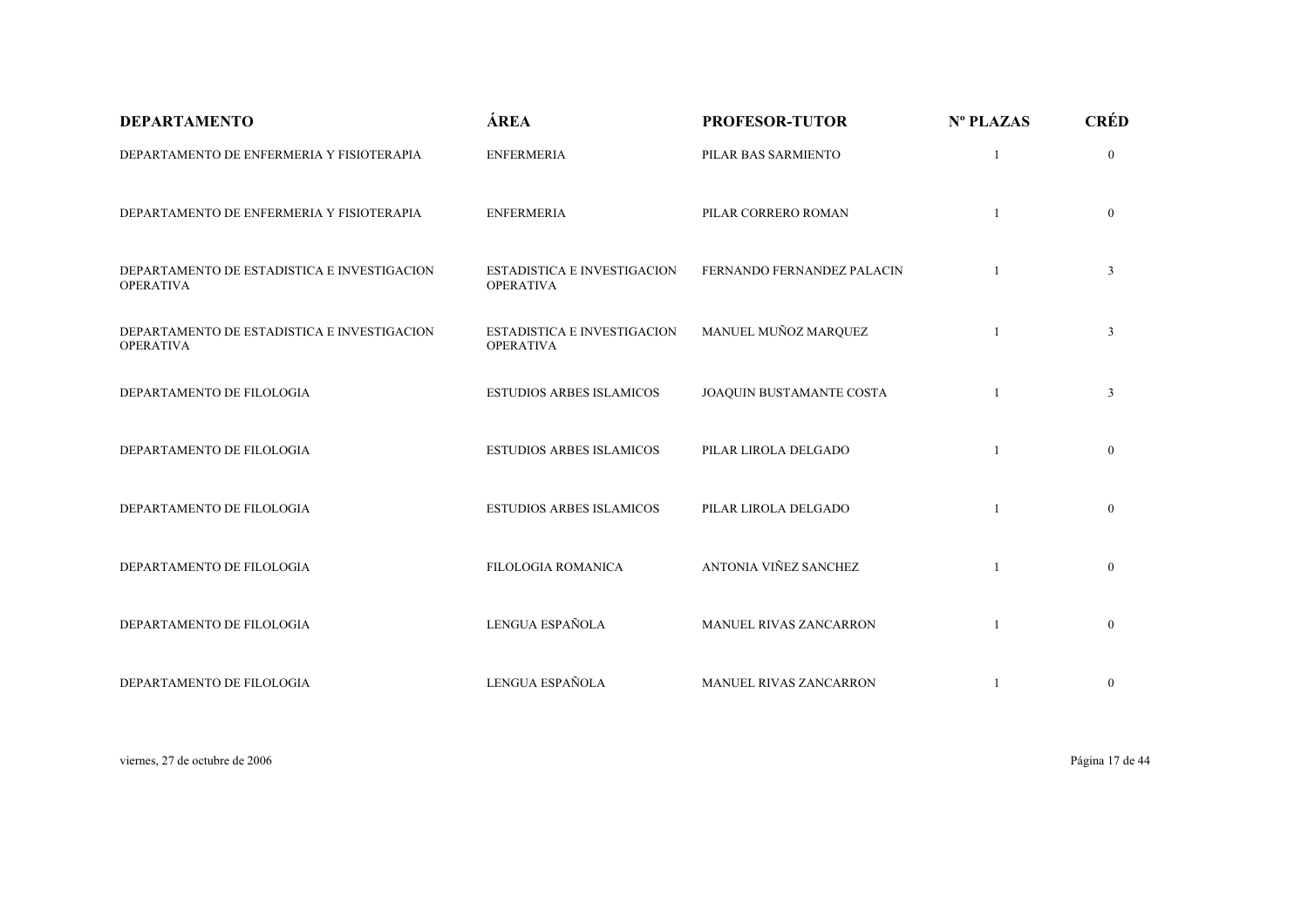| <b>DEPARTAMENTO</b>       | ÁREA                | <b>PROFESOR-TUTOR</b>       | Nº PLAZAS    | <b>CRÉD</b>    |
|---------------------------|---------------------|-----------------------------|--------------|----------------|
| DEPARTAMENTO DE FILOLOGIA | LENGUA ESPAÑOLA     | NURIA CAMPOS CARRASCO       | $\mathbf{1}$ | $\mathbf{0}$   |
| DEPARTAMENTO DE FILOLOGIA | LENGUA ESPAÑOLA     | NURIA CAMPOS CARRASCO       |              | $\overline{0}$ |
| DEPARTAMENTO DE FILOLOGIA | LENGUA ESPAÑOLA     | PEDRO PABLO DEVIS MARQUEZ   | $\mathbf{1}$ | $\mathbf{0}$   |
| DEPARTAMENTO DE FILOLOGIA | LENGUA ESPAÑOLA     | PEDRO PABLO DEVIS MARQUEZ   |              | $\overline{0}$ |
| DEPARTAMENTO DE FILOLOGIA | LENGUA ESPAÑOLA     | TERESA BASTARDIN CANDON     |              | $\overline{0}$ |
| DEPARTAMENTO DE FILOLOGIA | LENGUA ESPAÑOLA     | TERESA BASTARDIN CANDON     |              | $\overline{0}$ |
| DEPARTAMENTO DE FILOLOGIA | LENGUA ESPAÑOLA     | VICTORIANO GAVIÑO RODRIGUEZ |              | $\mathbf{0}$   |
| DEPARTAMENTO DE FILOLOGIA | LENGUA ESPAÑOLA     | VICTORIANO GAVIÑO RODRIGUEZ |              | $\mathbf{0}$   |
| DEPARTAMENTO DE FILOLOGIA | LINGÜÍSTICA GENERAL | ANA ISABEL RODRIGUEZ-PIÑERO |              | $\overline{0}$ |
| DEPARTAMENTO DE FILOLOGIA | LINGÜÍSTICA GENERAL | <b>CARMEN VARO VARO</b>     |              | $\mathbf{0}$   |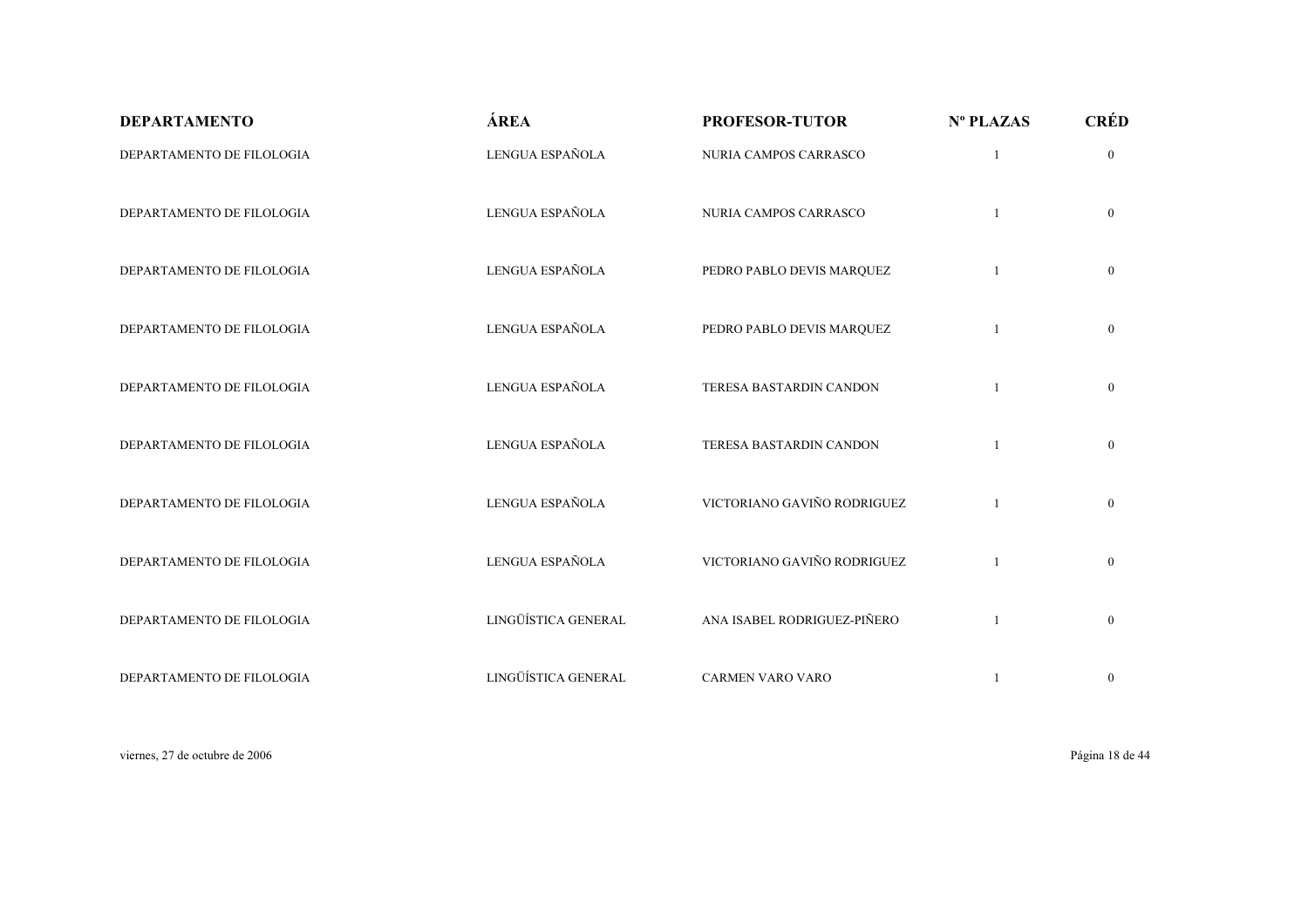| <b>DEPARTAMENTO</b>       | ÁREA                | <b>PROFESOR-TUTOR</b>             | Nº PLAZAS    | <b>CRÉD</b>    |
|---------------------------|---------------------|-----------------------------------|--------------|----------------|
| DEPARTAMENTO DE FILOLOGIA | LINGÜÍSTICA GENERAL | <b>GERARD FERNANDEZ SMITH</b>     | $\mathbf{1}$ | $\overline{0}$ |
| DEPARTAMENTO DE FILOLOGIA | LINGÜÍSTICA GENERAL | LUIS ESCORIZA MORERA              |              | $\overline{0}$ |
| DEPARTAMENTO DE FILOLOGIA | LINGÜÍSTICA GENERAL | MARIA DOLORES MUÑOZ NUÑEZ         |              | $\overline{0}$ |
| DEPARTAMENTO DE FILOLOGIA | LINGÜÍSTICA GENERAL | <b>MARIA JESUS PAREDES DUARTE</b> |              | $\overline{0}$ |
| DEPARTAMENTO DE FILOLOGIA | LINGÜÍSTICA GENERAL | MARIA TADEA DIAZ HORMIGO          |              | $\overline{0}$ |
| DEPARTAMENTO DE FILOLOGIA | LITERATURA ESPAÑOLA | ANA SOFIA PEREZ-BUSTAMENTE        |              | $\overline{0}$ |
| DEPARTAMENTO DE FILOLOGIA | LITERATURA ESPAÑOLA | CONCEPCION REVERTE BERNAL         |              | $\mathfrak{Z}$ |
| DEPARTAMENTO DE FILOLOGIA | LITERATURA ESPAÑOLA | CONCEPCION REVERTE BERNAL         |              | $\mathfrak{Z}$ |
| DEPARTAMENTO DE FILOLOGIA | LITERATURA ESPAÑOLA | FERNANDO DURAN LOPEZ              | $\mathbf{1}$ | $\overline{0}$ |
| DEPARTAMENTO DE FILOLOGIA | LITERATURA ESPAÑOLA | FERNANDO DURAN LOPEZ              |              | $\mathbf{0}$   |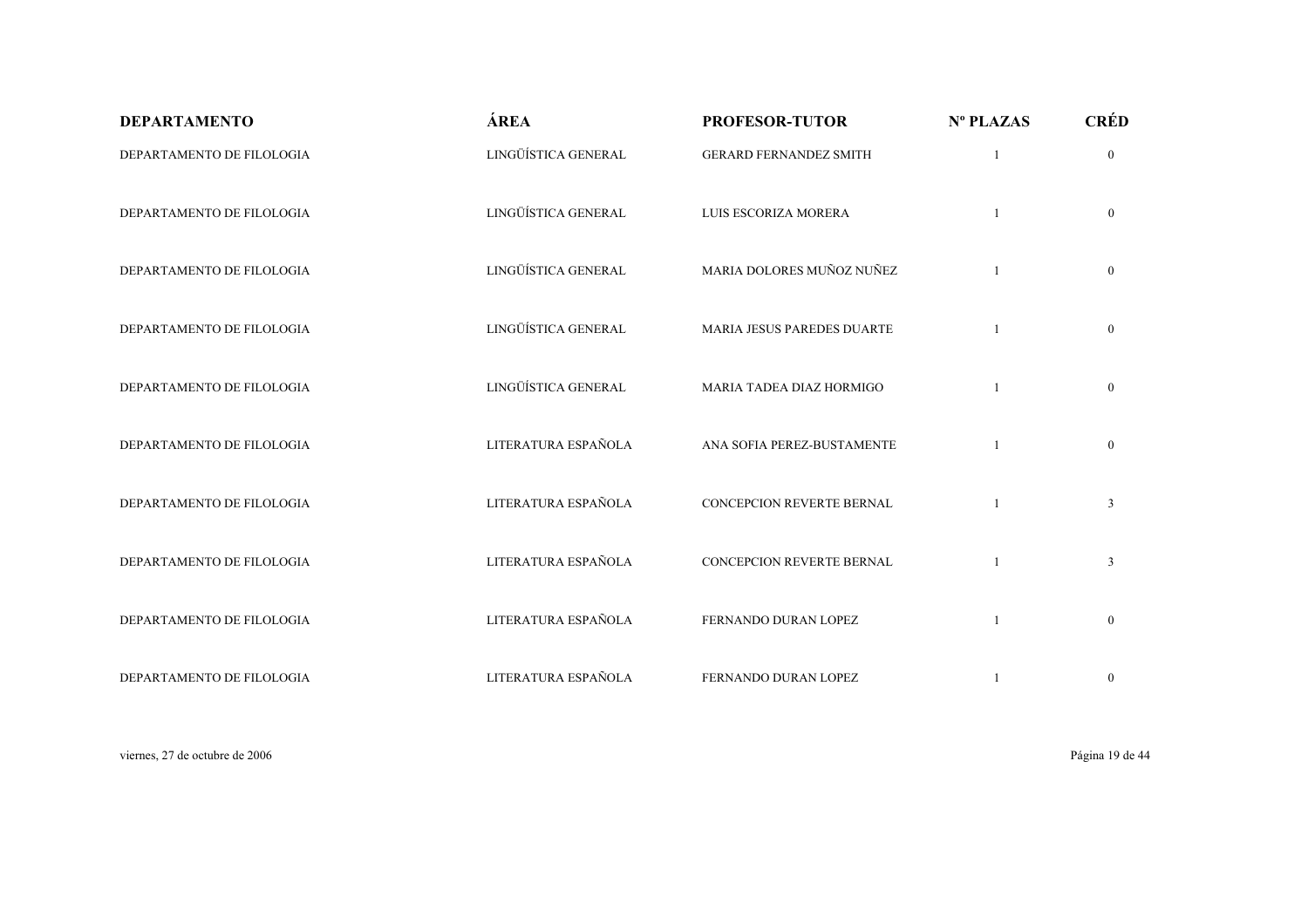| <b>DEPARTAMENTO</b>               | ÁREA                    | <b>PROFESOR-TUTOR</b>      | Nº PLAZAS    | <b>CRÉD</b>    |
|-----------------------------------|-------------------------|----------------------------|--------------|----------------|
| DEPARTAMENTO DE FILOLOGIA         | LITERATURA ESPAÑOLA     | <b>JOSE JURADO MORALES</b> | $\mathbf{1}$ | $\overline{0}$ |
| DEPARTAMENTO DE FILOLOGIA         | LITERATURA ESPAÑOLA     | <b>JOSE JURADO MORALES</b> |              | $\overline{0}$ |
| DEPARTAMENTO DE FILOLOGIA         | LITERATURA ESPAÑOLA     | MANUEL J. RAMOS ORTEGA     | $\mathbf{1}$ | $\mathfrak{Z}$ |
| DEPARTAMENTO DE FILOLOGIA         | LITERATURA ESPAÑOLA     | MANUEL J. RAMOS ORTEGA     |              | $\mathfrak{Z}$ |
| DEPARTAMENTO DE FILOLOGIA         | LITERATURA ESPAÑOLA     | MARIA JESUS RUIZ FERNANDEZ |              | $\mathbf{0}$   |
| DEPARTAMENTO DE FILOLOGIA         | LITERATURA ESPAÑOLA     | MARIETA CANTOS CASENAVE    |              | $\mathbf{0}$   |
| DEPARTAMENTO DE FILOLOGIA         | LITERATURA ESPAÑOLA     | NIEVES VAZQUEZ RECIO       | $\mathbf{1}$ | $\mathbf{0}$   |
| DEPARTAMENTO DE FILOLOGIA         | LITERATURA ESPAÑOLA     | NIEVES VAZQUEZ RECIO       | -1           | $\mathbf{0}$   |
| DEPARTAMENTO DE FILOLOGIA         | LITERATURA ESPAÑOLA     | ROSARIO MARTINEZ GALAN     |              | $\mathbf{0}$   |
| DEPARTAMENTO DE FILOLOGIA CLASICA | <b>FILOLOGIA GRIEGA</b> | FRANCISCO J. ORTOLA SALAS  |              | $\mathbf{0}$   |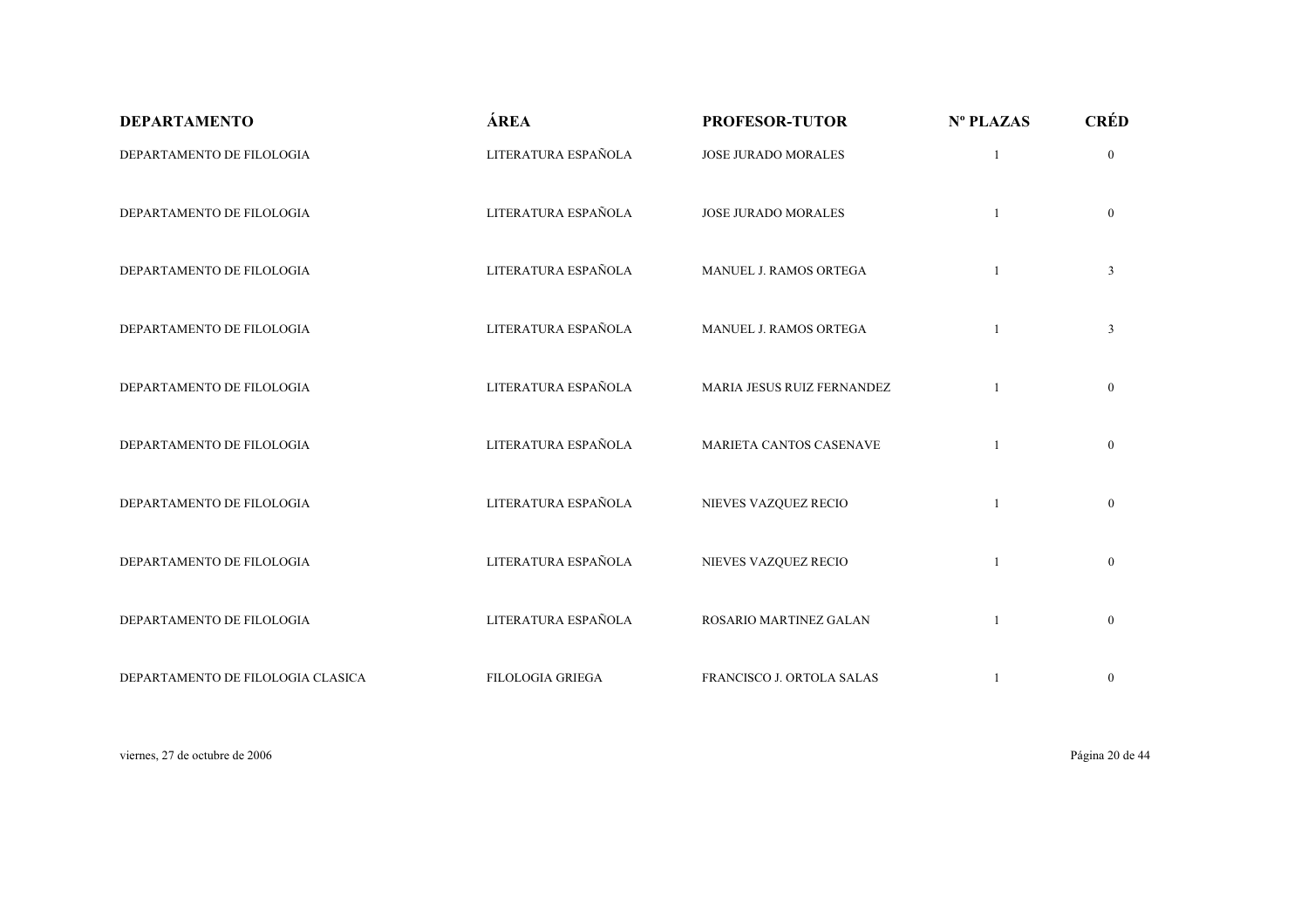| <b>DEPARTAMENTO</b>                          | ÁREA                    | <b>PROFESOR-TUTOR</b>        | Nº PLAZAS    | <b>CRÉD</b>  |
|----------------------------------------------|-------------------------|------------------------------|--------------|--------------|
| DEPARTAMENTO DE FILOLOGIA CLASICA            | <b>FILOLOGIA GRIEGA</b> | RAFAEL J. GALLE CEUDO        | $\mathbf{1}$ | $\mathbf{0}$ |
| DEPARTAMENTO DE FILOLOGIA CLASICA            | <b>FILOLOGIA LATINA</b> | ANTONIO RUIZ CASTELLANOS     |              | $\mathbf{0}$ |
| DEPARTAMENTO DE FILOLOGIA CLASICA            | <b>FILOLOGIA LATINA</b> | EDUARDO DEL PINO GONZALEZ    |              | $\mathbf{0}$ |
| DEPARTAMENTO DE FILOLOGIA FRANCESA E INGLESA | <b>ALEMAN</b>           | ANTON HAIDL DIETLMEIER       |              | $\mathbf{0}$ |
| DEPARTAMENTO DE FILOLOGIA FRANCESA E INGLESA | <b>ALEMAN</b>           | <b>ANTONHAIDL DIETLMEIER</b> |              | $\mathbf{0}$ |
| DEPARTAMENTO DE FILOLOGIA FRANCESA E INGLESA | <b>ALEMAN</b>           | CRISTINA HOLGADO SAEZ        |              | $\mathbf{0}$ |
| DEPARTAMENTO DE FILOLOGIA FRANCESA E INGLESA | <b>ALEMAN</b>           | ISABEL GALLEGO GALLARDO      |              | $\mathbf{0}$ |
| DEPARTAMENTO DE FILOLOGIA FRANCESA E INGLESA | <b>ALEMAN</b>           | RAUL DAVILA ROMERO           |              | $\mathbf{0}$ |
| DEPARTAMENTO DE FILOLOGIA FRANCESA E INGLESA | <b>ALEMAN</b>           | <b>RAUL DAVILA ROMERO</b>    |              | $\mathbf{0}$ |
| DEPARTAMENTO DE FILOLOGIA FRANCESA E INGLESA | FILOLOGIA FRANCESA      | LOURDES RUBIALES BONILLA     |              | $\bf{0}$     |

viernes, 27 de octubre de 2006 Página 21 de 44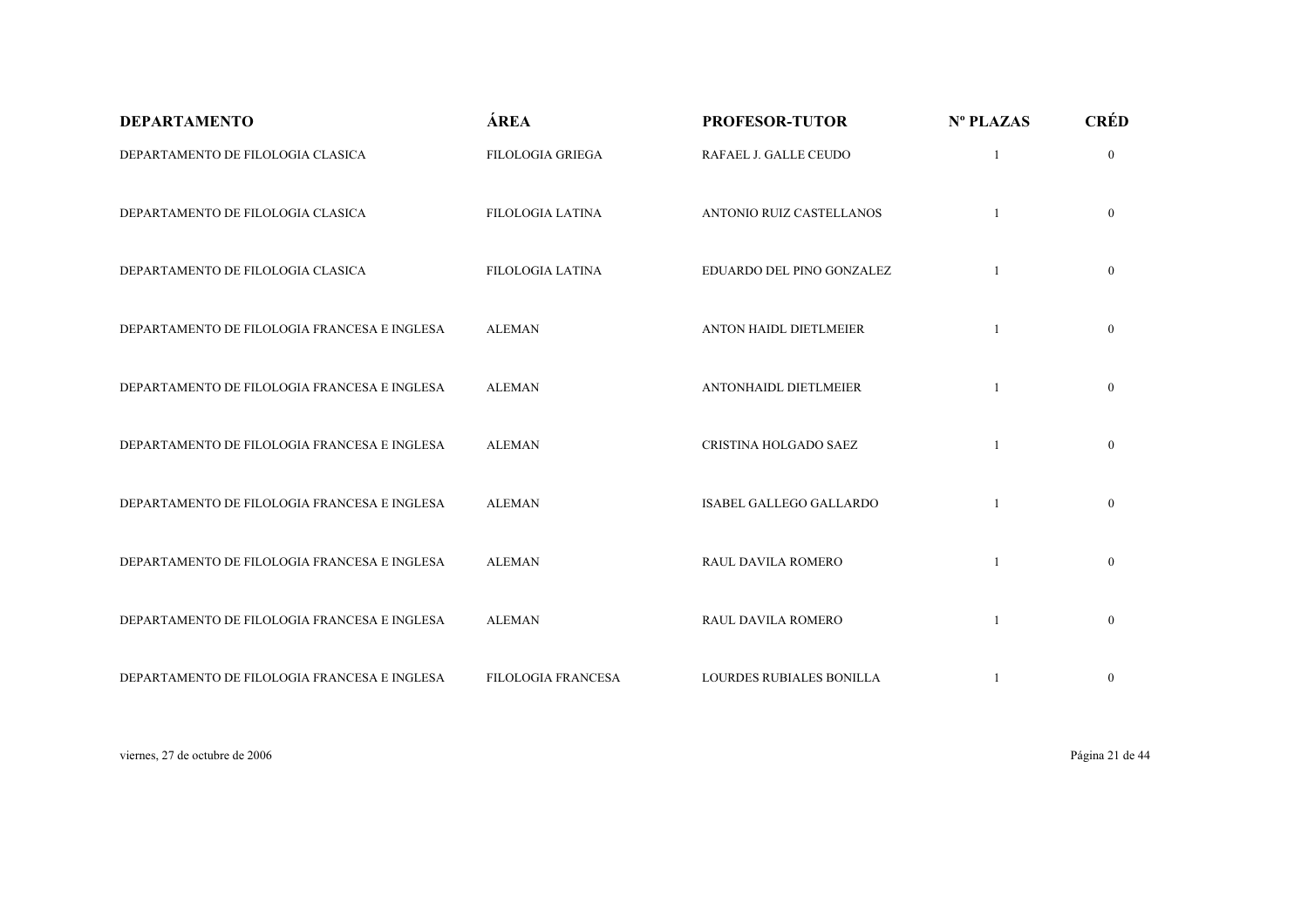| <b>DEPARTAMENTO</b>                          | ÁREA                      | <b>PROFESOR-TUTOR</b>            | Nº PLAZAS | <b>CRÉD</b>    |
|----------------------------------------------|---------------------------|----------------------------------|-----------|----------------|
| DEPARTAMENTO DE FILOLOGIA FRANCESA E INGLESA | <b>FILOLOGIA FRANCESA</b> | LOURDES RUBIALES BONILLA         |           | $\overline{0}$ |
| DEPARTAMENTO DE FILOLOGIA FRANCESA E INGLESA | FILOLOGIA FRANCESA        | MARIA LUISA MORA MILLAN          |           | $\overline{0}$ |
| DEPARTAMENTO DE FILOLOGIA FRANCESA E INGLESA | <b>FILOLOGIA FRANCESA</b> | <b>MARIA LUISA MORA MILLAN</b>   |           | $\overline{0}$ |
| DEPARTAMENTO DE FILOLOGIA FRANCESA E INGLESA | <b>FILOLOGIA FRANCESA</b> | MERCEDES TRAVIESO GANAZA         |           | $\overline{0}$ |
| DEPARTAMENTO DE FILOLOGIA FRANCESA E INGLESA | <b>FILOLOGIA FRANCESA</b> | PEDRO PARDO JIMENEZ              |           | $\overline{0}$ |
| DEPARTAMENTO DE FILOLOGIA FRANCESA E INGLESA | FILOLOGIA FRANCESA        | PEDRO PARDO JIMENEZ              |           | $\overline{0}$ |
| DEPARTAMENTO DE FILOLOGIA FRANCESA E INGLESA | <b>FILOLOGIA INGLESA</b>  | ANTONIO GARCIA MORILLA           |           | $\overline{0}$ |
| DEPARTAMENTO DE FILOLOGIA FRANCESA E INGLESA | <b>FILOLOGIA INGLESA</b>  | ANTONIO GARCIA MORILLA           |           | $\overline{0}$ |
| DEPARTAMENTO DE FILOLOGIA FRANCESA E INGLESA | <b>FILOLOGIA INGLESA</b>  | <b>JOSE LUIS BERBEIRA GARDON</b> |           | $\overline{0}$ |
| DEPARTAMENTO DE FILOLOGIA FRANCESA E INGLESA | <b>FILOLOGIA INGLESA</b>  | JOSE LUIS BERBERIRA GARDON       |           | $\mathbf{0}$   |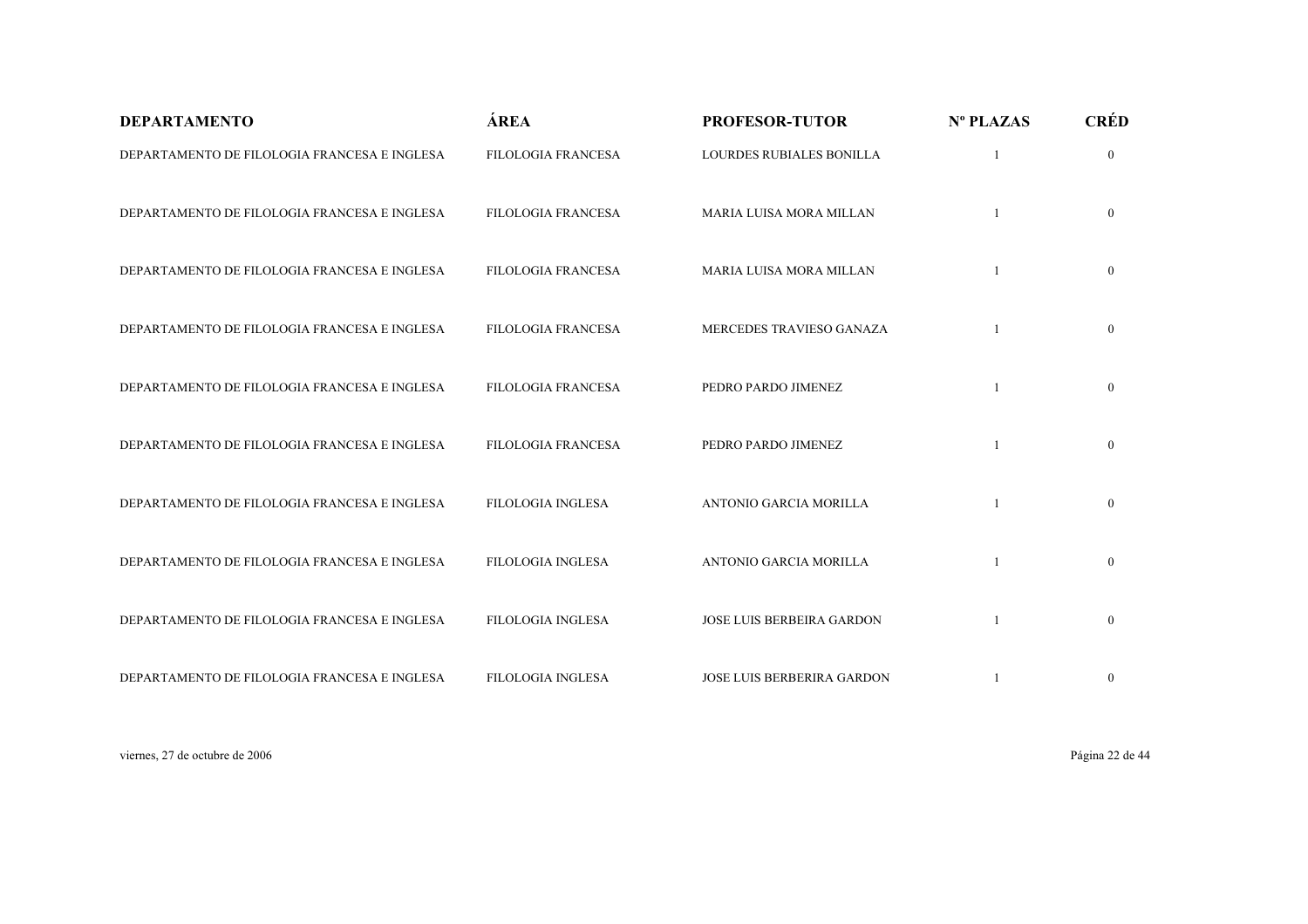| <b>DEPARTAMENTO</b>                                                       | ÁREA                                             | <b>PROFESOR-TUTOR</b>        | Nº PLAZAS    | <b>CRÉD</b>    |
|---------------------------------------------------------------------------|--------------------------------------------------|------------------------------|--------------|----------------|
| DEPARTAMENTO DE FILOLOGIA FRANCESA E INGLESA                              | <b>FILOLOGIA INGLESA</b>                         | RAFAEL VELEZ NUÑEZ           |              | $\mathbf{0}$   |
| DEPARTAMENTO DE FISICA APLICADA                                           | <b>FISICA APLICADA</b>                           | BEGOÑA TEJEDOR ALVAREZ       | $\mathbf{1}$ | $\mathbf{0}$   |
| DEPARTAMENTO DE FISICA APLICADA                                           | <b>FISICA APLICADA</b>                           | <b>JOSE MENDEZ ZAPATA</b>    |              | $\mathbf{0}$   |
| DEPARTAMENTO DE FISICA APLICADA                                           | <b>FISICA APLICADA</b>                           | RAFAEL MAÑANES SALINAS       |              | $\Omega$       |
| DEPARTAMENTO DE FISICA APLICADA                                           | <b>FISICA APLICADA</b>                           | RAFAEL MAÑANES SALINAS       | 1            | $\overline{0}$ |
| DEPARTAMENTO DE FISICA DE LA MATERIA<br>CONDENSADA                        | FISICA DE LA MATERIA<br><b>CONDENSADA</b>        | MARIA DEL CARMEN BARRERA     |              | 3              |
| DEPARTAMENTO DE FISICA DE LA MATERIA<br><b>CONDENSADA</b>                 | <b>FISICA DE LA MATERIA</b><br><b>CONDENSADA</b> | MILAGROSA RAMIREZ DEL SOLAR  |              | $\mathfrak{Z}$ |
| DEPARTAMENTO DE HISTORIA MODERNA,<br>CONTEMPORANEA, DE AMERICA Y DEL ARTE | HISTORIA CONTEMPORANEA                           | DOLORES LOZANO SALADO        |              | $\overline{0}$ |
| DEPARTAMENTO DE HISTORIA MODERNA,<br>CONTEMPORANEA, DE AMERICA Y DEL ARTE | HISTORIA CONTEMPORANEA                           | <b>DOLORES LOZANO SALADO</b> | 1            | $\mathbf{0}$   |
| DEPARTAMENTO DE HISTORIA MODERNA,<br>CONTEMPORANEA, DE AMERICA Y DEL ARTE | HISTORIA CONTEMPORANEA                           | <b>JULIO PEREZ SERRANO</b>   |              | $\mathbf{0}$   |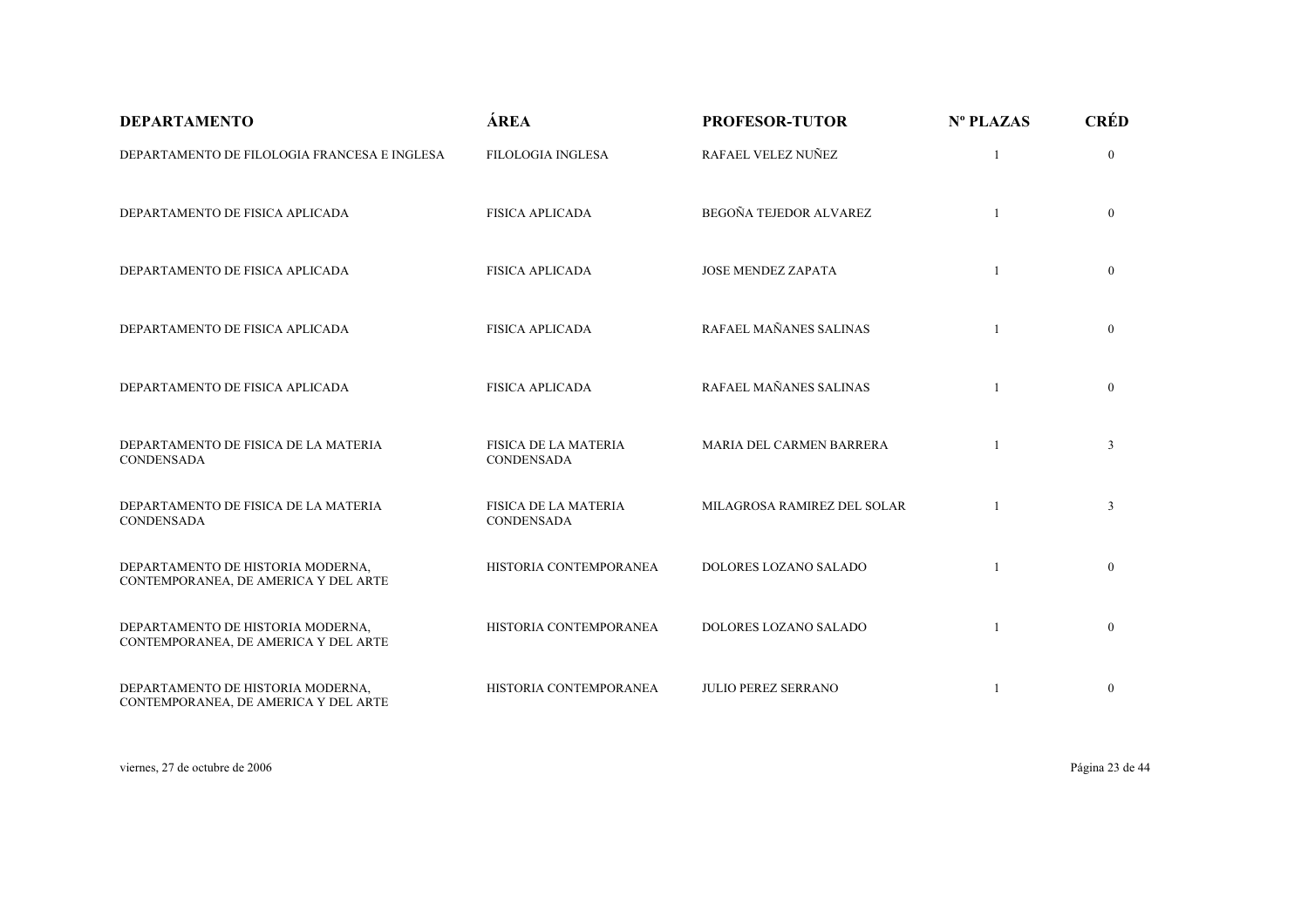| <b>DEPARTAMENTO</b>                                                       | ÁREA                                               | <b>PROFESOR-TUTOR</b>         | Nº PLAZAS    | <b>CRÉD</b>    |
|---------------------------------------------------------------------------|----------------------------------------------------|-------------------------------|--------------|----------------|
| DEPARTAMENTO DE HISTORIA MODERNA,<br>CONTEMPORANEA, DE AMERICA Y DEL ARTE | HISTORIA CONTEMPORANEA                             | <b>JULIO PEREZ SERRANO</b>    |              | $\mathbf{0}$   |
| DEPARTAMENTO DE HISTORIA MODERNA,<br>CONTEMPORANEA, DE AMERICA Y DEL ARTE | HISTORIA DE AMERICA                                | MARIA DOLORES PEREZ MURILLO   |              | $\mathbf{0}$   |
| DEPARTAMENTO DE HISTORIA MODERNA,<br>CONTEMPORANEA, DE AMERICA Y DEL ARTE | HISTORIA DE AMERICA                                | MARIA DOLORES PEREZ MURILLO   |              | $\mathbf{0}$   |
| DEPARTAMENTO DE HISTORIA MODERNA,<br>CONTEMPORANEA, DE AMERICA Y DEL ARTE | HISTORIA MODERNA                                   | ARTURO MORGADO GARCIA         |              | $\mathbf{0}$   |
| DEPARTAMENTO DE HISTORIA, GEOGRAFIA Y FILOSOFIA                           | AROUEOLOGIA                                        | ALICIA AREVALO GONZALEZ       |              | $\mathbf{0}$   |
| DEPARTAMENTO DE HISTORIA, GEOGRAFIA Y FILOSOFIA                           | ARQUEOLOGIA                                        | DARIO BERNAL CASASOLA         | $\mathbf{1}$ | $\mathbf{0}$   |
| DEPARTAMENTO DE HISTORIA, GEOGRAFIA Y FILOSOFIA                           | AROUEOLOGIA                                        | DARIO BERNAL CASASOLA         |              | $\mathbf{0}$   |
| DEPARTAMENTO DE HISTORIA, GEOGRAFIA Y FILOSOFIA                           | ARQUEOLOGIA                                        | <b>INMACULADA PEREZ LOPEZ</b> |              | $\mathbf{0}$   |
| DEPARTAMENTO DE HISTORIA, GEOGRAFIA Y FILOSOFIA                           | AROUEOLOGIA                                        | <b>INMACULADA PEREZ LOPEZ</b> |              | $\mathbf{0}$   |
| DEPARTAMENTO DE HISTORIA, GEOGRAFIA Y FILOSOFIA                           | <b>CIENCIAS Y TECNICAS</b><br><b>HISTOGRAFICAS</b> | MARIA BELEN PIQUERAS GARCIA   |              | $\overline{0}$ |

viernes, 27 de octubre de 2006 Página 24 de 44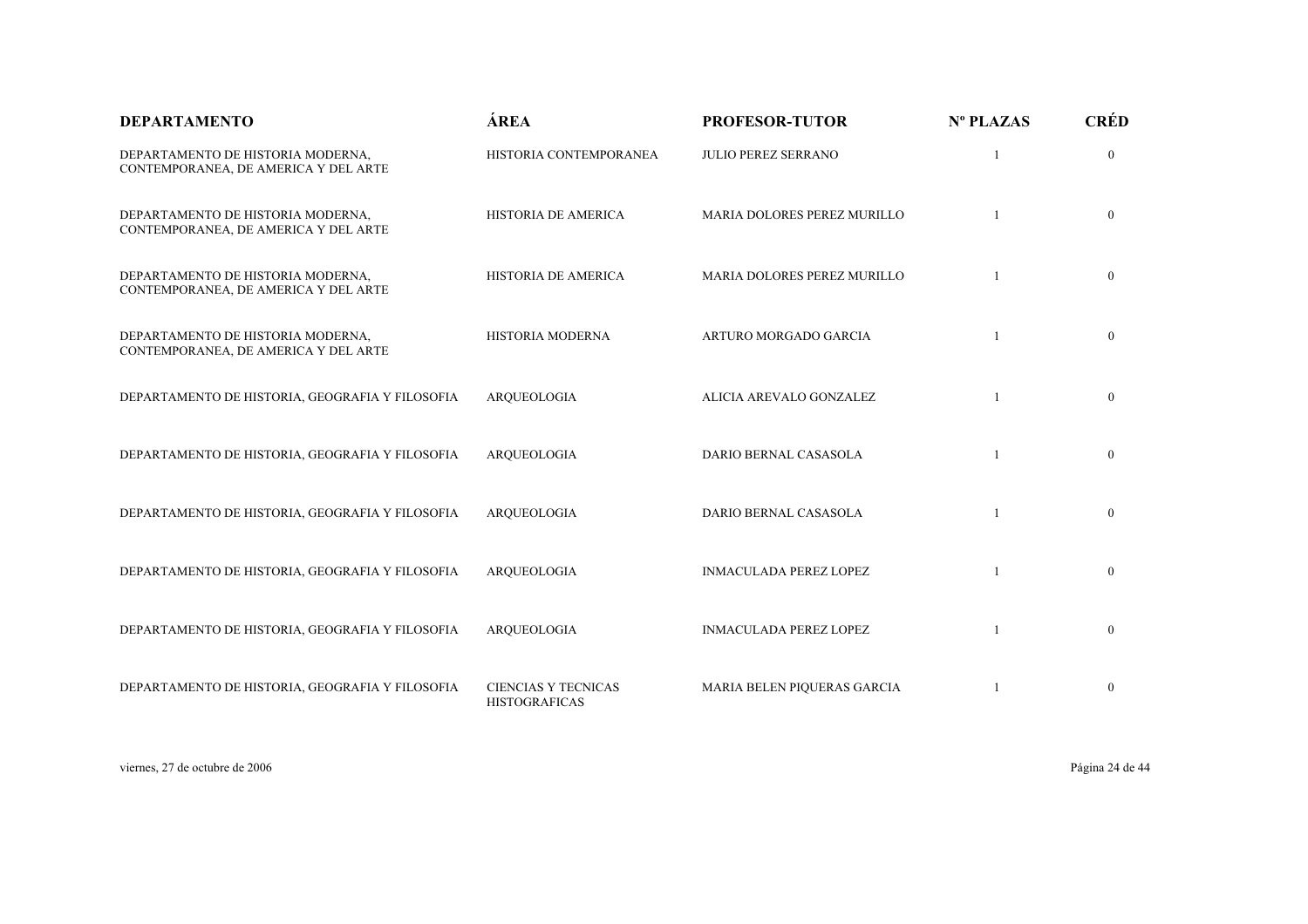| <b>DEPARTAMENTO</b>                             | ÁREA                                                  | <b>PROFESOR-TUTOR</b>          | Nº PLAZAS | <b>CRÉD</b>    |
|-------------------------------------------------|-------------------------------------------------------|--------------------------------|-----------|----------------|
| DEPARTAMENTO DE HISTORIA, GEOGRAFIA Y FILOSOFIA | <b>CIENCIAS Y TECNICAS</b><br><b>HISTORIOGRAFICAS</b> | MARIA BELEN PIQUERAS GARCIA    |           | $\mathbf{0}$   |
| DEPARTAMENTO DE HISTORIA, GEOGRAFIA Y FILOSOFIA | <b>GEOGRAFIA FISICA</b>                               | MANUEL COLON DIAZ              |           | $\overline{0}$ |
| DEPARTAMENTO DE HISTORIA, GEOGRAFIA Y FILOSOFIA | <b>GEOGRAFIA FISICA</b>                               | MANUEL COLON DIAZ              |           | $\overline{0}$ |
| DEPARTAMENTO DE HISTORIA, GEOGRAFIA Y FILOSOFIA | HISTORIA ANTIGUA                                      | <b>EMILIO MARTIN GUTIERREZ</b> |           | $\overline{0}$ |
| DEPARTAMENTO DE HISTORIA, GEOGRAFIA Y FILOSOFIA | HISTORIA ANTIGUA                                      | FRANCISCO J. GUZMAN ARMARIO    |           | $\overline{0}$ |
| DEPARTAMENTO DE HISTORIA, GEOGRAFIA Y FILOSOFIA | HISTORIA ANTIGUA                                      | JOSE LUIS CAÑIZAR PALACIOS     |           | $\overline{0}$ |
| DEPARTAMENTO DE HISTORIA, GEOGRAFIA Y FILOSOFIA | HISTORIA ANTIGUA                                      | MERCEDES SERRATO GARRIDO       |           | $\overline{0}$ |
| DEPARTAMENTO DE HISTORIA, GEOGRAFIA Y FILOSOFIA | HISTORIA MEDIEVAL                                     | EMILIO MARTIN GUTIERREZ        |           | $\mathbf{0}$   |
| DEPARTAMENTO DE HISTORIA, GEOGRAFIA Y FILOSOFIA | HISTORIA MEDIEVAL                                     | RAFAEL SANCHEZ SAUS            |           | $\overline{0}$ |
| DEPARTAMENTO DE HISTORIA, GEOGRAFIA Y FILOSOFIA | HISTORIA MEDIEVAL                                     | RAFAEL SANCHEZ SAUS            |           | $\mathbf{0}$   |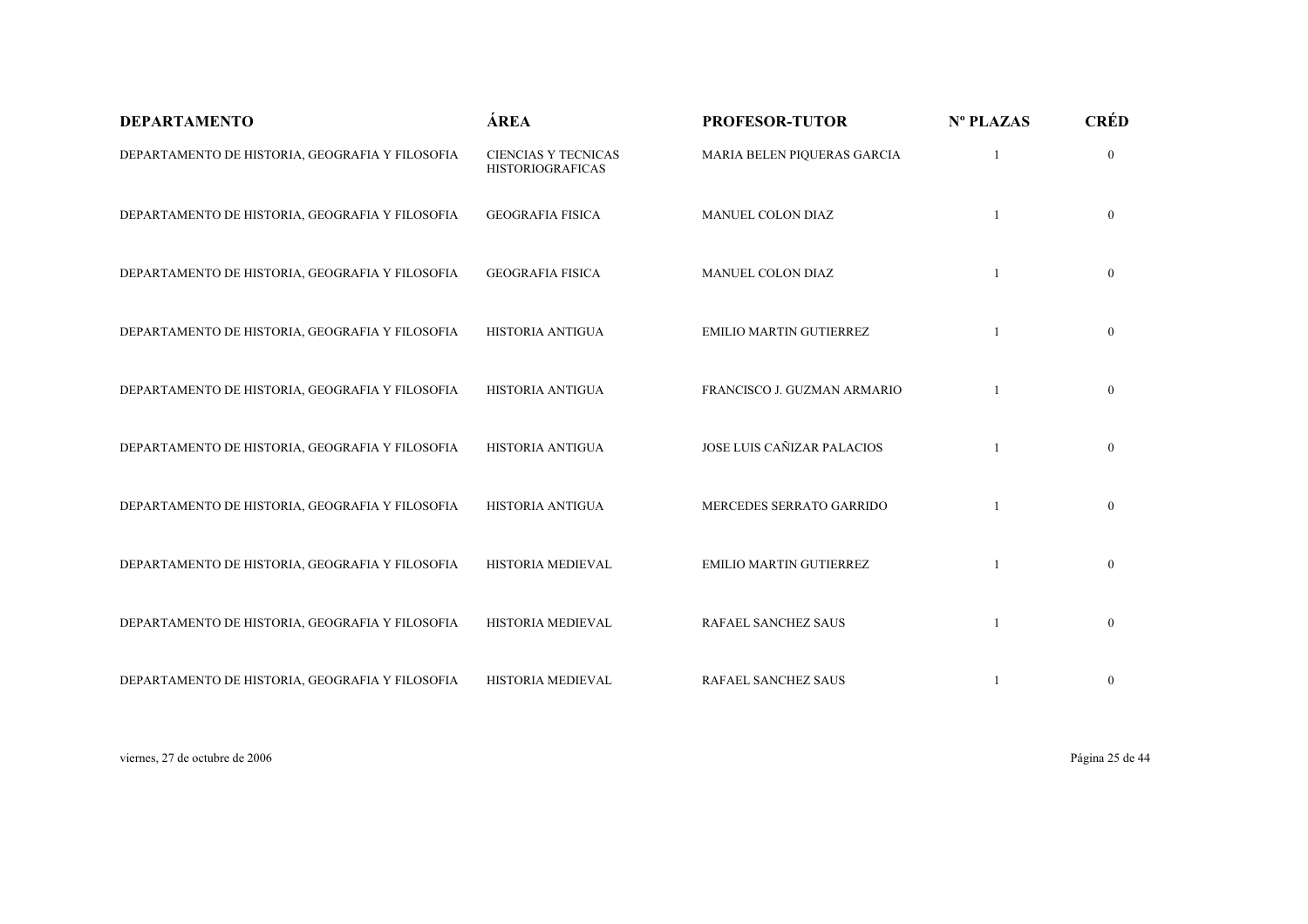| <b>DEPARTAMENTO</b>                                           | ÁREA                                                 | <b>PROFESOR-TUTOR</b>         | Nº PLAZAS    | <b>CRÉD</b>    |
|---------------------------------------------------------------|------------------------------------------------------|-------------------------------|--------------|----------------|
| DEPARTAMENTO DE HISTORIA, GEOGRAFIA Y FILOSOFIA               | PREHISTORIA                                          | JOSE ANTONIO RUIZ GIL         |              | $\mathbf{0}$   |
| DEPARTAMENTO DE HISTORIA, GEOGRAFIA Y FILOSOFIA               | <b>PREHISTORIA</b>                                   | <b>JOSE RAMOS MUÑOZ</b>       | $\mathbf{1}$ | $\mathbf{0}$   |
| DEPARTAMENTO DE HISTORIA, GEOGRAFIA Y FILOSOFIA               | <b>PREHISTORIA</b>                                   | <b>JOSE RAMOS MUÑOZ</b>       |              | $\overline{0}$ |
| DEPARTAMENTO DE HISTORIA, GEOGRAFIA Y FILOSOFIA               | PREHISTORIA                                          | VICENTE CASTAÑEDA FERNANDEZ   |              | $\mathbf{0}$   |
| DEPARTAMENTO DE INGENIERIA DE SISTEMAS Y<br><b>AUTOMATICA</b> | ARQUITECTURA Y TECNOLOGIA<br>DE COMPUTADORES         | ARTURO MORGADO ESTEVEZ        |              | $\mathbf{0}$   |
| DEPARTAMENTO DE INGENIERIA DE SISTEMAS Y<br><b>AUTOMATICA</b> | ARQUITECTURA Y TECNOLOGIA<br>DE COMPUTADORES         | ARTURO MORGADO ESTEVEZ        |              | $\mathbf{0}$   |
| DEPARTAMENTO DE INGENIERIA DE SISTEMAS Y<br><b>AUTOMATICA</b> | <b>ELECTRONICA</b>                                   | JUAN JOSE GONZALEZ DE LA ROSA |              | $\mathbf{0}$   |
| DEPARTAMENTO DE INGENIERIA DE SISTEMAS Y<br><b>AUTOMATICA</b> | <b>ELECTRONICA</b>                                   | JUAN JOSE GONZALEZ DE LA ROSA |              | $\mathbf{0}$   |
| DEPARTAMENTO DE INGENIERIA DE SISTEMAS Y<br><b>AUTOMATICA</b> | <b>INGENIERIA DE SISTEMAS Y</b><br><b>AUTOMATICA</b> | EDUARDO ROMERO BRUZON         |              | $\mathbf{0}$   |
| DEPARTAMENTO DE INGENIERIA DE SISTEMAS Y<br><b>AUTOMATICA</b> | <b>INGENIERIA DE SISTEMAS Y</b><br><b>AUTOMATICA</b> | EDUARDO ROMERO BRUZON         |              | $\mathbf{0}$   |

viernes, 27 de octubre de 2006 Página 26 de 44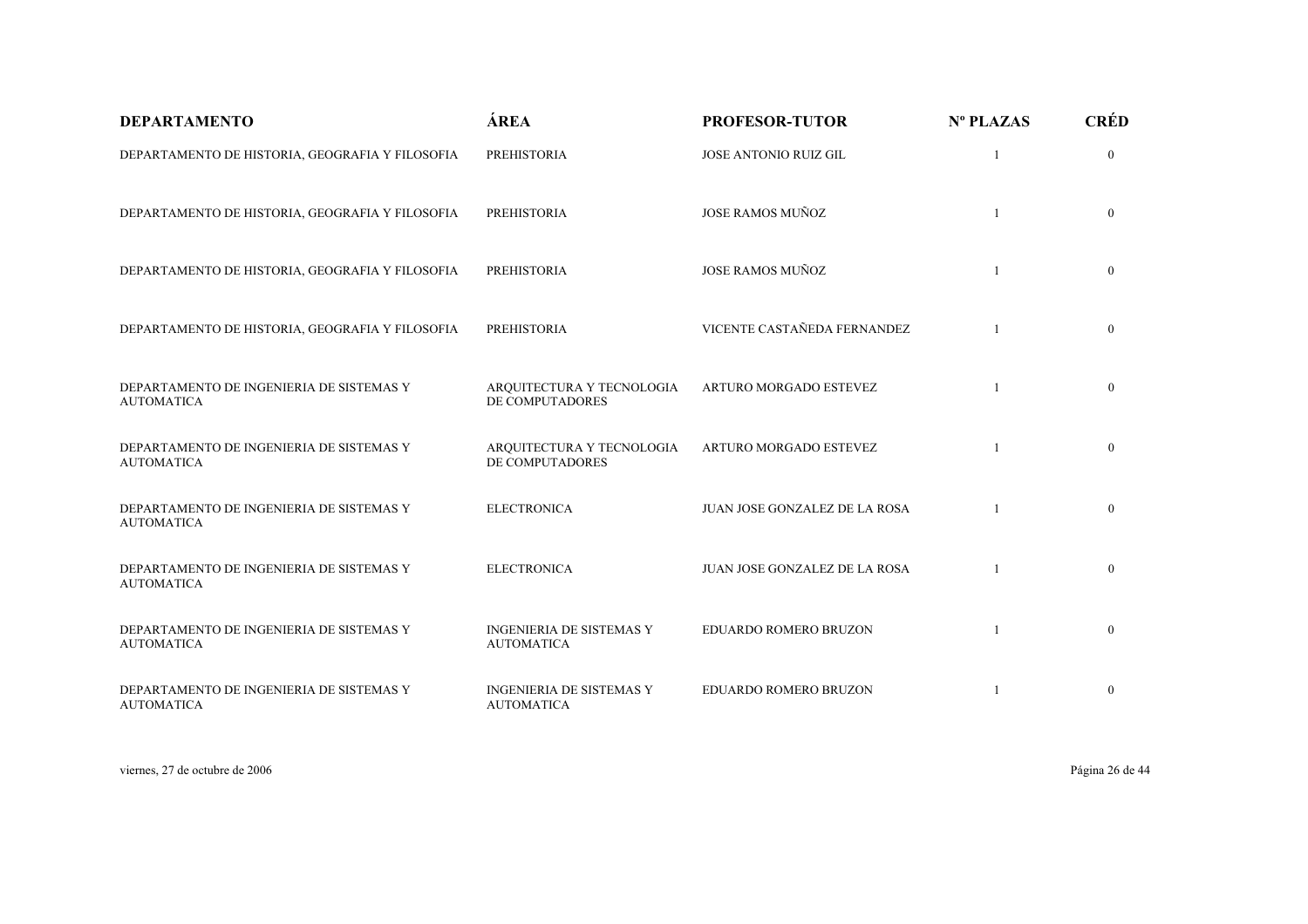| <b>DEPARTAMENTO</b>                                                | ÁREA                                                | <b>PROFESOR-TUTOR</b>        | Nº PLAZAS | <b>CRÉD</b>    |
|--------------------------------------------------------------------|-----------------------------------------------------|------------------------------|-----------|----------------|
| DEPARTAMENTO DE INGENIERIA DE SISTEMAS Y<br><b>AUTOMATICA</b>      | TECNOLOGIA ELECTRONICA                              | ALFONSO ALBA CAÑAVERAL       |           | $\overline{0}$ |
| DEPARTAMENTO DE INGENIERIA DE SISTEMAS Y<br><b>AUTOMATICA</b>      | TECNOLOGIA ELECTRONICA                              | CRISTOBAL CORREDOR CEBRIAN   |           | $\overline{0}$ |
| DEPARTAMENTO DE INGENIERIA ELECTRICA                               | <b>INGENIERIA ELECTRICA</b>                         | HIGINIO SANCHEZ SAINZ        |           | $\overline{0}$ |
| DEPARTAMENTO DE INGENIERIA ELECTRICA                               | <b>INGENIERIA ELECTRICA</b>                         | HIGINIO SANCHEZ SAINZ        |           | $\overline{0}$ |
| DEPARTAMENTO DE INGENIERIA ELECTRICA                               | <b>INGENIERIA ELECTRICA</b>                         | JOSE RAMON SAENZ RUIZ        |           | $\overline{2}$ |
| DEPARTAMENTO DE INGENIERIA ELECTRICA                               | <b>INGENIERIA ELECTRICA</b>                         | <b>JOSE RAMON SAENZ RUIZ</b> |           | $\overline{2}$ |
| DEPARTAMENTO DE INGENIERIA ELECTRICA                               | <b>INGENIERIA ELECTRICA</b>                         | <b>MAXIMO PEREZ BRAZA</b>    |           | $\overline{2}$ |
| DEPARTAMENTO DE INGENIERIA ELECTRICA                               | <b>INGENIERIA ELECTRICA</b>                         | <b>MAXIMO PEREZ BRAZA</b>    |           | $\overline{2}$ |
| DEPARTAMENTO DE INGENIERIA INDUSTRAL E<br><b>INGENIERIA CIVIL</b>  | <b>INGENIERIA MECANICA</b>                          | <b>RAUL MARTIN GARCIA</b>    |           | $\mathbf{0}$   |
| DEPARTAMENTO DE INGENIERIA INDUSTRIAL E<br><b>INGENIERIA CIVIL</b> | <b>EXPRESION GRAFICA EN LA</b><br><b>INGENIERIA</b> | PEDRO LUIS GUERRERO SANTOS   |           | $\mathbf{0}$   |

viernes, 27 de octubre de 2006 Página 27 de 44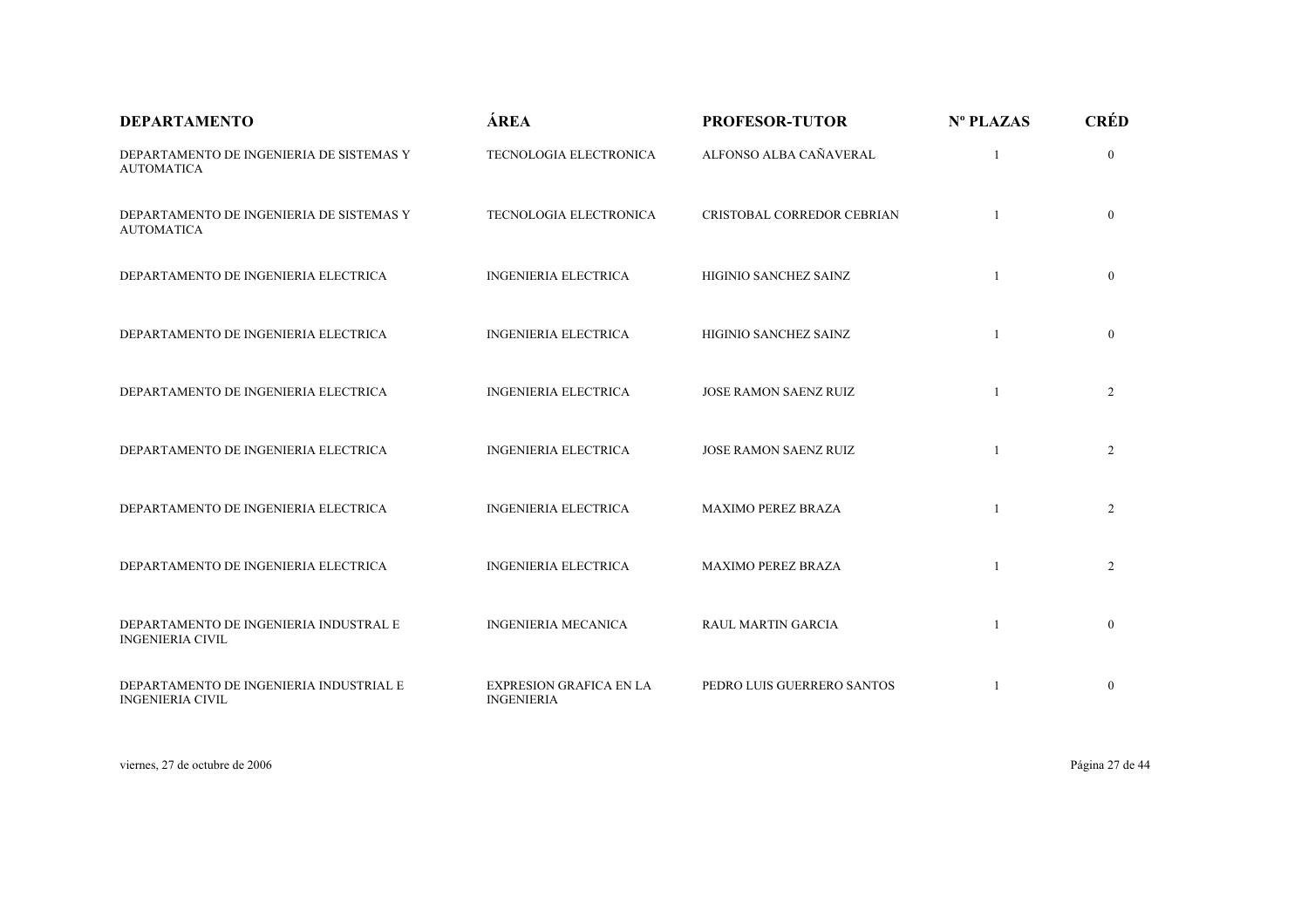| <b>DEPARTAMENTO</b>                                                | ÁREA                                                          | <b>PROFESOR-TUTOR</b>             | $N^{\circ}$ PLAZAS | <b>CRÉD</b>    |
|--------------------------------------------------------------------|---------------------------------------------------------------|-----------------------------------|--------------------|----------------|
| DEPARTAMENTO DE INGENIERIA INDUSTRIAL E<br><b>INGENIERIA CIVIL</b> | <b>INGENIERIA MECANICA</b>                                    | <b>RAUL MARTIN GARCIA</b>         | 1                  | $\mathbf{0}$   |
| DEPARTAMENTO DE INGENIERIA INDUSTRIAL E<br><b>INGENIERIA CIVIL</b> | MECANICA DE LOS MEDIOS<br><b>CONTINUOS Y TEORIA DE</b>        | <b>MARIA DOLORES RUBIO CINTAS</b> |                    | $\overline{0}$ |
| DEPARTAMENTO DE INGENIERIA INDUSTRIAL E<br><b>INGENIERIA CIVIL</b> | <b>MECANICA DE LOS MEDIOS</b><br><b>CONTINUOS Y TEORIA DE</b> | MIGUEL ANGEL MANCHA GARCIA        |                    | $\overline{0}$ |
| DEPARTAMENTO DE INGENIERIA MECANICA Y DISEÑO<br><b>INDUSTRIAL</b>  | <b>INGENIERIA DE LOS PROCESOS</b><br><b>DE FABRICACION</b>    | MANUEL SANCHEZ CARRILERO          |                    | $\mathbf{0}$   |
| DEPARTAMENTO DE INGENIERIA MECANICA Y DISEÑO<br><b>INDUSTRIAL</b>  | <b>INGENIERIA DE LOS PROCESOS</b><br><b>DE FABRICACION</b>    | MANUEL SANCHEZ CARRILERO          |                    | $\mathbf{0}$   |
| DEPARTAMENTO DE INGENIERIA MECANICA Y DISEÑO<br><b>INDUSTRIAL</b>  | <b>INGENIERIA DE LOS PROCESOS</b><br><b>DE FABRICACION</b>    | <b>MARIANO MARCOS BARCENA</b>     |                    | $\mathbf{0}$   |
| DEPARTAMENTO DE INGENIERIA MECANICA Y DISEÑO<br><b>INDUSTRIAL</b>  | <b>INGENIERIA DE LOS PROCESOS</b><br><b>DE FABRICACION</b>    | <b>MARIANO MARCOS BARCENA</b>     |                    | $\mathbf{0}$   |
| DEPARTAMENTO DE INGENIERIA MECANICA Y DISEÑO<br><b>INDUSTRIAL</b>  | <b>INGENIERIA DE LOS PROCESOS</b><br>DE FABRICACION           | MIGUEL ALVAREZ ALCON              |                    | $\mathbf{0}$   |
| DEPARTAMENTO DE INGENIERIA MECANICA Y DISEÑO<br><b>INDUSTRIAL</b>  | <b>INGENIERIA DE LOS PROCESOS</b><br>DE FABRICACION           | MIGUEL ALVAREZ ALCON              |                    | $\mathbf{0}$   |
| DEPARTAMENTO DE INGENIERIA MECANICA Y DISEÑO<br><b>INDUSTRIAL</b>  | <b>INGENIERIA MECANICA</b>                                    | FRANCISCO JAVIER VICARIO          | -1                 | $\mathbf{0}$   |

viernes, 27 de octubre de 2006 Página 28 de 44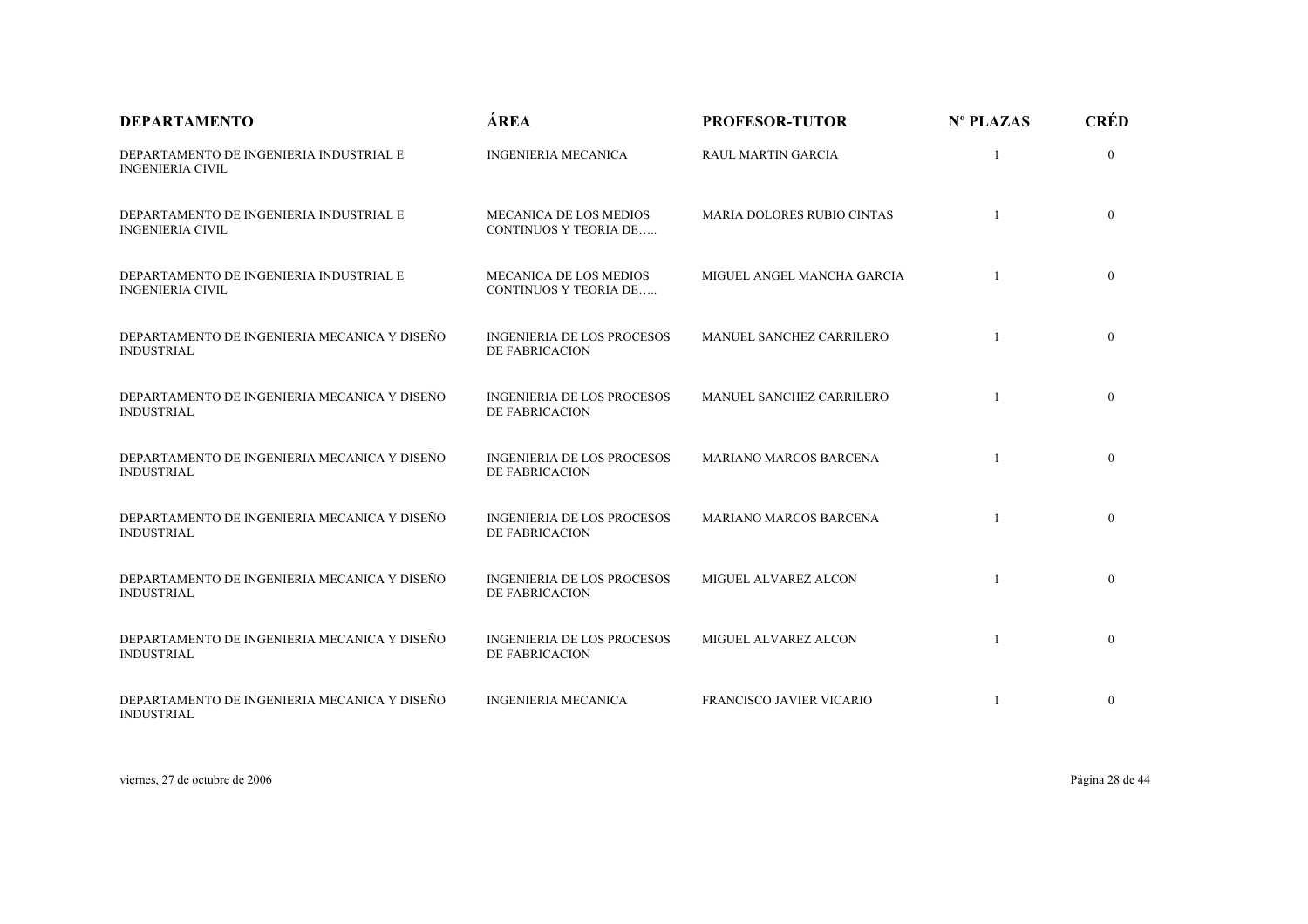| <b>DEPARTAMENTO</b>                                               | ÁREA                                                                                                                                                                                                                                                                                                                                                                                                                                                                                                                              | <b>PROFESOR-TUTOR</b>     | Nº PLAZAS    | <b>CRÉD</b>    |
|-------------------------------------------------------------------|-----------------------------------------------------------------------------------------------------------------------------------------------------------------------------------------------------------------------------------------------------------------------------------------------------------------------------------------------------------------------------------------------------------------------------------------------------------------------------------------------------------------------------------|---------------------------|--------------|----------------|
| DEPARTAMENTO DE INGENIERIA MECANICA Y DISEÑO<br><b>INDUSTRIAL</b> | <b>INGENIERIA MECANICA</b><br>FRANCISCO JAVIER VICARIO<br><b>INGENIERIA MECANICA</b><br>JOSE ENRIQUE DIAZ VAZQUEZ<br><b>INGENIERIA MECANICA</b><br>JOSE ENRIQUE DIAZ VAZQUEZ<br>PROYECTOS EN INGENIERIA<br>ANDRES PASTOR FERNANDEZ<br>PROYESTOS EN INGENIERIA<br>ANDRES PASTOR FERNANDEZ<br><b>INGENIERIA QUIMICA</b><br>ANA MARIA BLANDINO GARRIDO<br><b>INGENIERIA QUIMICA</b><br>ANA MARIA BLANDINO GARRIDO<br><b>INGENIERIA QUIMICA</b><br>CASIMIRO MANTELL SERRANO<br><b>INGENIERIA QUIMICA</b><br>CLARA MARIA PEREYRA LOPEZ |                           | $\mathbf{0}$ |                |
| DEPARTAMENTO DE INGENIERIA MECANICA Y DISEÑO<br><b>INDUSTRIAL</b> |                                                                                                                                                                                                                                                                                                                                                                                                                                                                                                                                   |                           |              | $\mathbf{0}$   |
| DEPARTAMENTO DE INGENIERIA MECANICA Y DISEÑO<br><b>INDUSTRIAL</b> |                                                                                                                                                                                                                                                                                                                                                                                                                                                                                                                                   |                           |              | $\mathbf{0}$   |
| DEPARTAMENTO DE INGENIERIA MECANICA Y DISEÑO<br><b>INDUSTRIAL</b> |                                                                                                                                                                                                                                                                                                                                                                                                                                                                                                                                   |                           |              | $\mathbf{0}$   |
| DEPARTAMENTO DE INGENIERIA MECANICA Y DISEÑO<br><b>INDUSTRIAL</b> |                                                                                                                                                                                                                                                                                                                                                                                                                                                                                                                                   |                           |              | $\mathbf{0}$   |
| DEPARTAMENTO DE INGENIERIA QUIMICA                                |                                                                                                                                                                                                                                                                                                                                                                                                                                                                                                                                   |                           |              | 3              |
| DEPARTAMENTO DE INGENIERIA QUIMICA                                |                                                                                                                                                                                                                                                                                                                                                                                                                                                                                                                                   |                           |              | $\mathfrak{Z}$ |
| DEPARTAMENTO DE INGENIERIA QUIMICA                                |                                                                                                                                                                                                                                                                                                                                                                                                                                                                                                                                   |                           |              | $\mathfrak{Z}$ |
| DEPARTAMENTO DE INGENIERIA QUIMICA                                |                                                                                                                                                                                                                                                                                                                                                                                                                                                                                                                                   |                           |              | 3              |
| DEPARTAMENTO DE INGENIERIA QUIMICA                                | <b>INGENIERIA QUIMICA</b>                                                                                                                                                                                                                                                                                                                                                                                                                                                                                                         | CLARA MARIA PEREYRA LOPEZ |              | 3              |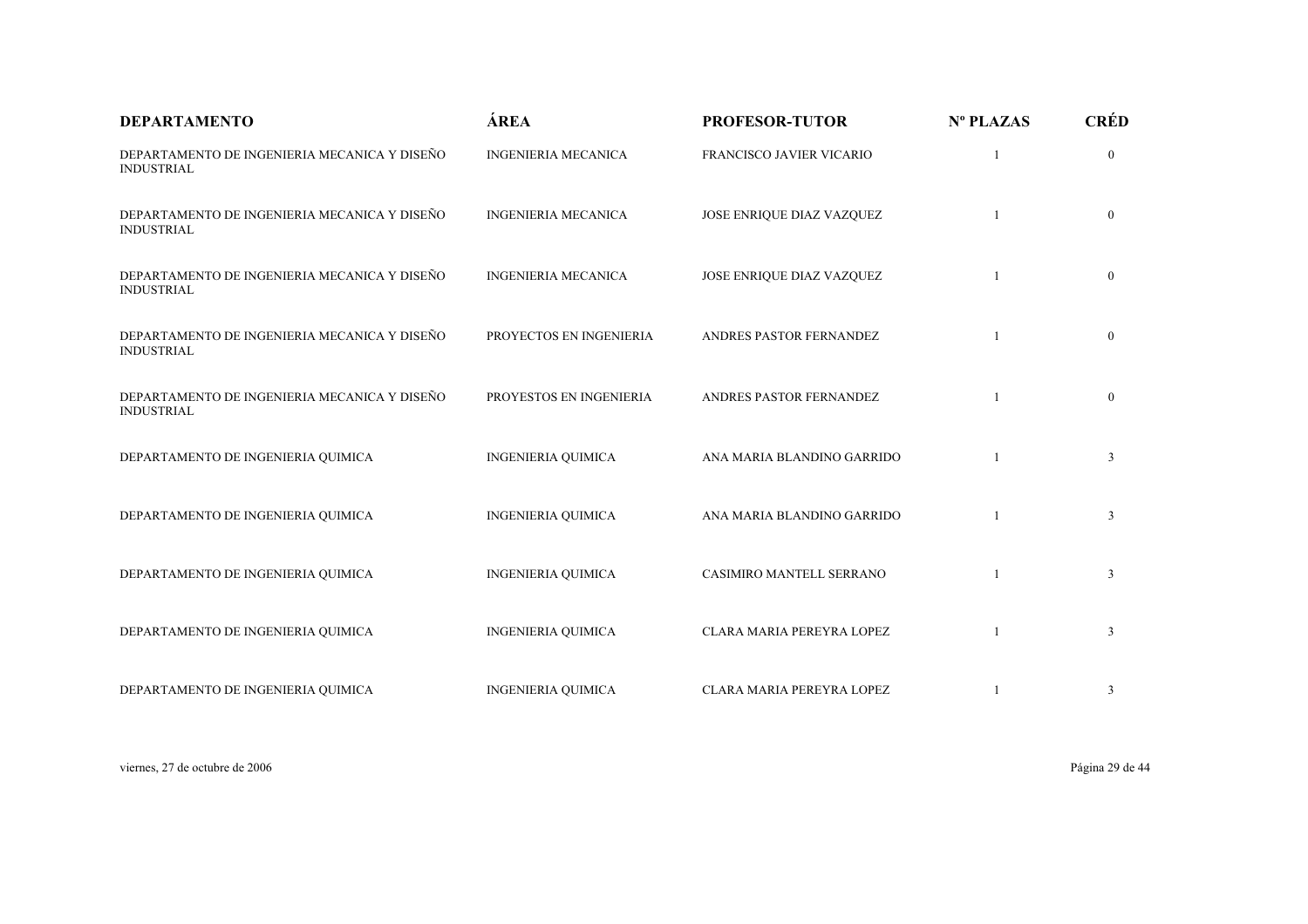| <b>DEPARTAMENTO</b>                | ÁREA                                     | <b>PROFESOR-TUTOR</b>           | Nº PLAZAS    | <b>CRÉD</b>    |
|------------------------------------|------------------------------------------|---------------------------------|--------------|----------------|
| DEPARTAMENTO DE INGENIERIA QUIMICA | <b>INGENIERIA QUIMICA</b>                | ENRIQUE MARTINEZ DE LA OSSA     |              | $\mathfrak{Z}$ |
| DEPARTAMENTO DE INGENIERIA QUIMICA | <b>INGENIERIA QUIMICA</b>                | <b>ILDEFONSO CARO PINA</b>      | 1            | $\mathfrak{Z}$ |
| DEPARTAMENTO DE INGENIERIA QUIMICA | <b>INGENIERIA QUIMICA</b>                | <b>ILDESONFO CARO PINA</b>      | $\mathbf{1}$ | 3              |
| DEPARTAMENTO DE INGENIERIA QUIMICA | <b>INGENIERIA QUIMICA</b>                | JOSE MANUEL GOMEZ MONTES DE OCA | 1            | $\mathfrak{Z}$ |
| DEPARTAMENTO DE INGENIERIA QUIMICA | <b>INGENIERIA QUIMICA</b>                | LUIS ISIDORO ROMERO GARCIA      |              | $\mathfrak{Z}$ |
| DEPARTAMENTO DE INGENIERIA QUIMICA | <b>INGENIERIA QUIMICA</b>                | MARIA DEL MAR MESA DIAZ         |              | 3              |
| DEPARTAMENTO DE INGENIERIA QUIMICA | <b>INGENIERIA QUIMICA</b>                | MIGUEL RODRIGUEZ RODRIGUEZ      |              | 3              |
| DEPARTAMENTO DE INGENIERIA QUIMICA | <b>INGENIERIA QUIMICA</b><br>(ALGECIRAS) | FERNANDO SOTO FERNANDEZ         |              | 3              |
| DEPARTAMENTO DE INGENIERIA QUIMICA | <b>INGENIERIA QUIMICA</b><br>(ALGECIRAS) | FERNANDO SOTO FERNANDEZ         |              | 3              |
| DEPARTAMENTO DE INGENIERIA QUIMICA | <b>INGENIERIA QUIMICA</b><br>(ALGECIRAS) | INMACULADA SANTIAGO FERNANDEZ   |              | $\mathfrak{Z}$ |

viernes, 27 de octubre de 2006 Página 30 de 44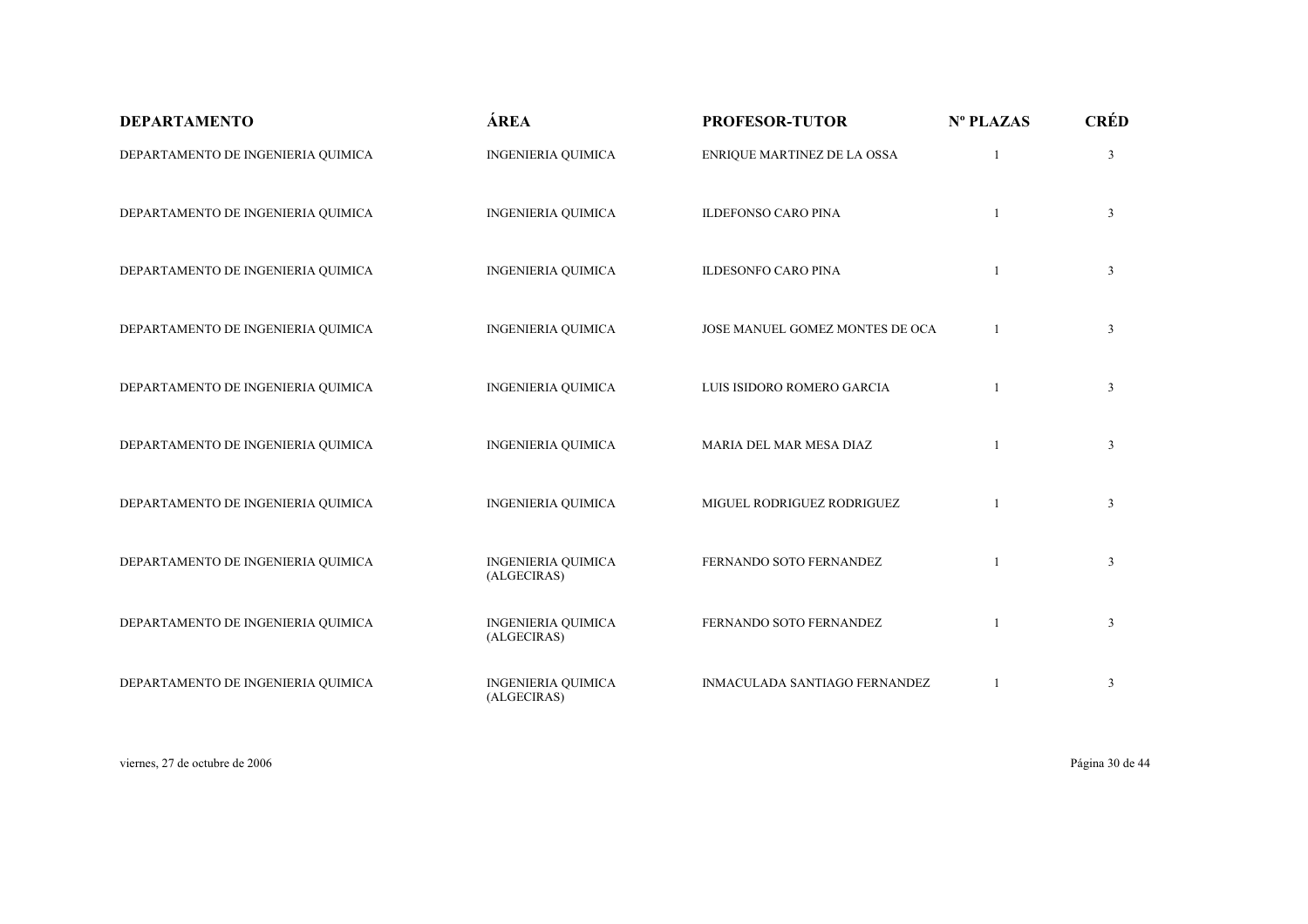| <b>DEPARTAMENTO</b>                | ÁREA                                     | <b>PROFESOR-TUTOR</b>          | Nº PLAZAS    | <b>CRÉD</b>    |
|------------------------------------|------------------------------------------|--------------------------------|--------------|----------------|
| DEPARTAMENTO DE INGENIERIA QUIMICA | <b>INGENIERIA QUIMICA</b><br>(ALGECIRAS) | LEON COHEN MESONERO            |              | 3              |
| DEPARTAMENTO DE INGENIERIA QUIMICA | <b>INGENIERIA</b><br>QUIMICA(ALGECIRAS)  | LEON COHEN MESONERO            |              | $\mathfrak{Z}$ |
| DEPARTAMENTO DE INGENIERIA QUIMICA | TECNOLOGIA DE ALIMENTOS                  | LUIS PEREZ RODRIGUEZ           | 1            | $\mathfrak{Z}$ |
| DEPARTAMENTO DE INGENIERIA QUIMICA | TECNOLOGIA DE ALIMENTOS                  | LUIS PEREZ RODRIGUEZ           | $\mathbf{1}$ | $\mathfrak{Z}$ |
| DEPARTAMENTO DE INGENIERIA QUIMICA | TECNOLOGIA DE ALIMENTOS                  | VICTOR PALACIOS MACIAS         | 1            | $\mathfrak{Z}$ |
| DEPARTAMENTO DE INGENIERIA QUIMICA | TECNOLOGIA DE ALIMENTOS                  | VICTOR PALACIOS MACIAS         |              | 3              |
| DEPARTAMENTO DE INGENIERIA QUIMICA | TECNOLOGIA DEL MEDIO<br><b>AMBIENTE</b>  | <b>ENRIQUE NEBOT SANZ</b>      | $\mathbf{1}$ | $\mathfrak{Z}$ |
| DEPARTAMENTO DE INGENIERIA QUIMICA | TECNOLOGIA DEL MEDIO<br><b>AMBIENTE</b>  | <b>JOSE LUS GARCIA MORALES</b> |              | $\mathfrak{Z}$ |
| DEPARTAMENTO DE INGENIERIA QUIMICA | TECNOLOGIA DEL MEDIO<br><b>AMBIENTE</b>  | JOSE MARIA QUIROGA ALONSO      | $\mathbf{1}$ | $\mathfrak{Z}$ |
| DEPARTAMENTO DE INGENIERIA QUIMICA | TECNOLOGIA DEL MEDIO<br><b>AMBIENTE</b>  | JUAN ANTONIO LOPEZ RAMIREZ     |              | 3              |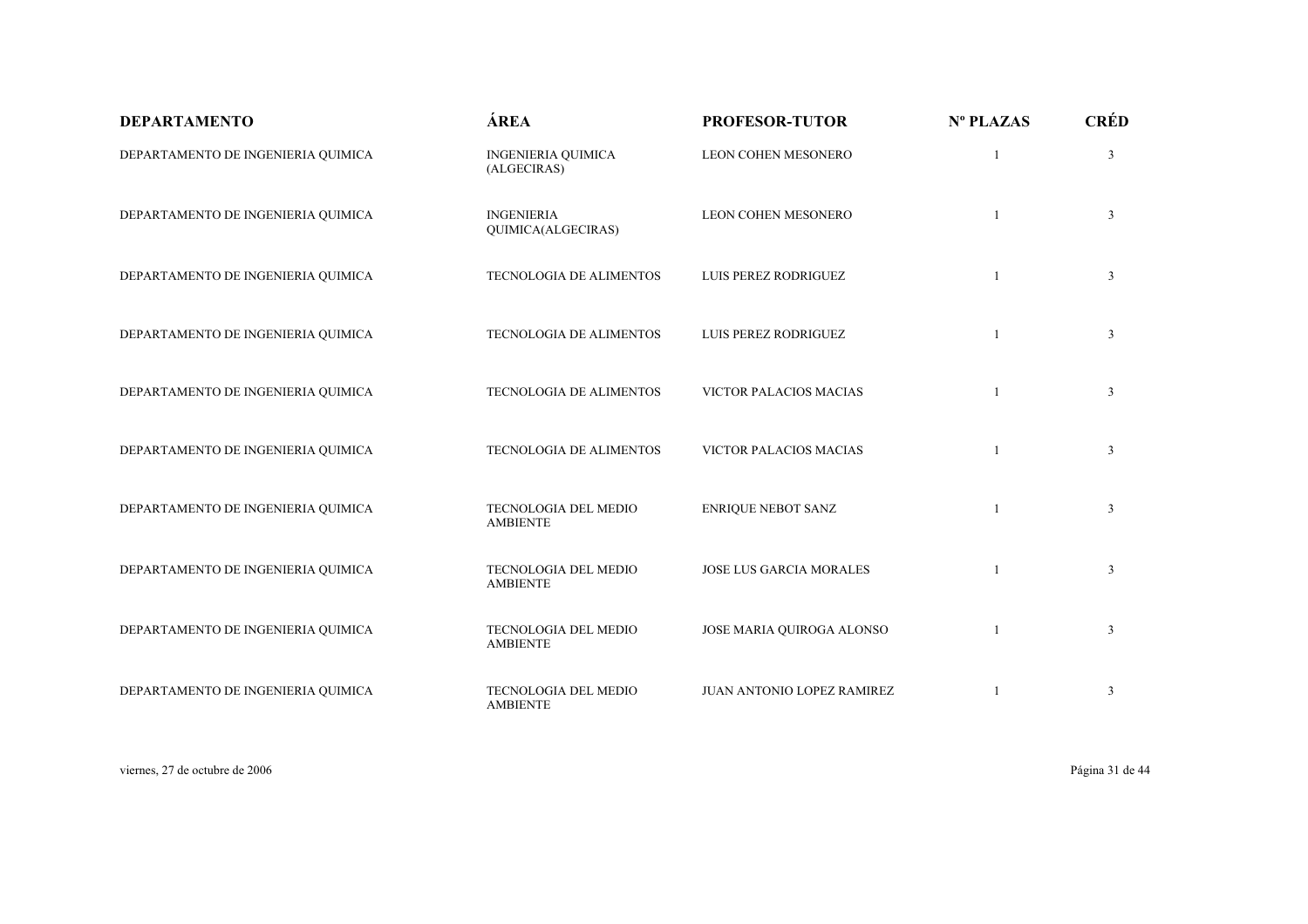| <b>DEPARTAMENTO</b>                                         | ÁREA                                                                               | <b>PROFESOR-TUTOR</b>         | Nº PLAZAS    | <b>CRÉD</b>    |
|-------------------------------------------------------------|------------------------------------------------------------------------------------|-------------------------------|--------------|----------------|
| DEPARTAMENTO DE INGENIERIA QUIMICA                          | TECNOLOGIA DEL MEDIO<br><b>AMBIENTE</b>                                            | MONTSERRAT PEREZ GARCIA       |              | $\mathfrak{Z}$ |
| DEPARTAMENTO DE INGENIERIA QUIMICA                          | TECNOLOGIA DEL MEDIO<br><b>AMBIENTE</b>                                            | MONTSERRAT PEREZ GARCIA       | $\mathbf{1}$ | $\overline{3}$ |
| DEPARTAMENTO DE INGENIERIA QUIMICA                          | TECNOLOGIA DEL MEDIO<br><b>AMBIENTE</b>                                            | ROSARIO SOLERA DEL RIO        | $\mathbf{1}$ | $\overline{3}$ |
| DEPARTAMENTO DE INGENIERIA QUIMICA                          | TECNOLOGIA DEL MEDIO<br><b>AMBIENTE</b>                                            | ROSARIO SOLERA DEL RIO        | $\mathbf{1}$ | $\overline{3}$ |
| DEPARTAMENTO DE LENGUAJES Y SISTEMAS<br><b>INFORMATICOS</b> | CIENCIAS DE LA COMPUTACION E ANTONIO TOMEU ARDASMAL<br><b>INTELIGENCIA ARTIF.</b>  |                               | $\mathbf{1}$ | 2              |
| DEPARTAMENTO DE LENGUAJES Y SISTEMAS<br><b>INFORMATICOS</b> | CIENCIAS DE LA COMPUTACION E ANTONIO TOMEU HARDASMAL<br><b>INTELIGENCIA ARTIF.</b> |                               |              | 2              |
| DEPARTAMENTO DE LENGUAJES Y SISTEMAS<br><b>INFORMATICOS</b> | CIENCIAS DE LA COMPUTACION E MANUEL LAGUIA BONILLO<br><b>INTELIGENCIA ARTIF.</b>   |                               | $\mathbf{1}$ | 2              |
| DEPARTAMENTO DE LENGUAJES Y SISTEMAS<br><b>INFORMATICOS</b> | <b>LENGUAJES Y SISTEMAS</b><br><b>INFORMATICOS</b>                                 | FRANCISCO PALOMO LOZANO       |              | $\overline{2}$ |
| DEPARTAMENTO DE LENGUAJES Y SISTEMAS<br><b>INFORMATICOS</b> | LENGUAJES Y SISTEMAS<br><b>INFORMATICOS</b>                                        | <b>INMACULADA MEDINA BULO</b> |              | 2              |
| DEPARTAMENTO DE LENGUAJES Y SISTEMAS<br><b>INFORMATICOS</b> | <b>LENGUAJES Y SISTEMAS</b><br><b>INFORMATICOS</b>                                 | Mª CARMEN DE CASTRO CABRERA   |              | 2              |

viernes, 27 de octubre de 2006 Página 32 de 44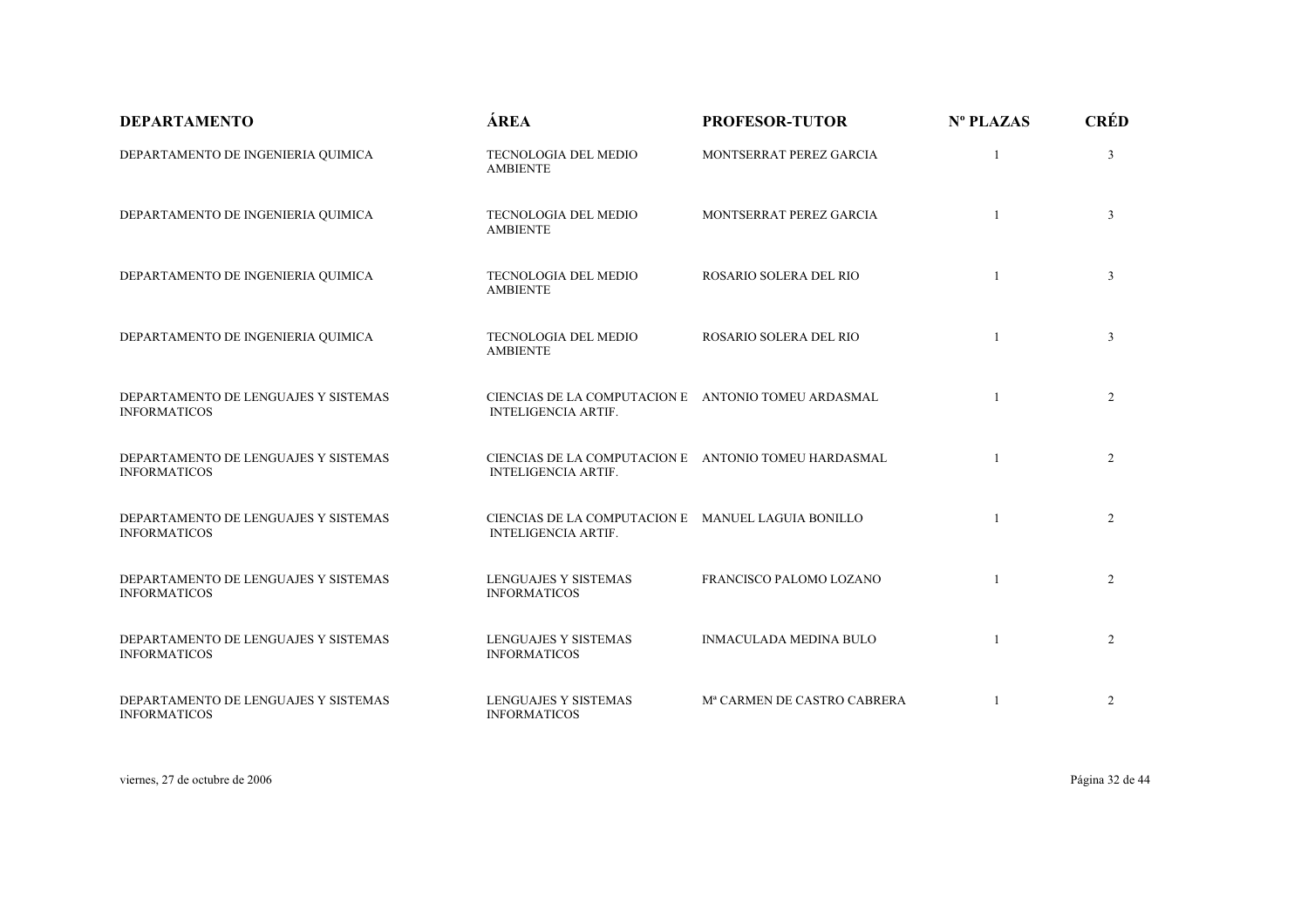| <b>DEPARTAMENTO</b>                                         | ÁREA                                                 | <b>PROFESOR-TUTOR</b>       | Nº PLAZAS    | <b>CRÉD</b>    |
|-------------------------------------------------------------|------------------------------------------------------|-----------------------------|--------------|----------------|
| DEPARTAMENTO DE LENGUAJES Y SISTEMAS<br><b>INFORMATICOS</b> | <b>LENGUAJES Y SISTEMAS</b><br><b>INFORMATICOS</b>   | Mª CARMEN DE CASTRO CABRERA |              | $\overline{2}$ |
| DEPARTAMENTO DE LENGUAJES Y SISTEMAS<br><b>INFORMATICOS</b> | <b>LENGUAJES Y SISTEMAS</b><br><b>INFORMATICOS</b>   | MANUEL PALOMO DUARTE        |              | $\overline{2}$ |
| DEPARTAMENTO DE MAQUINAS Y MOTORES TERMICOS                 | MAQUINAS Y MOTORES TERMICOS RICARDO HERNANDEZ MOLINA |                             |              | $\mathbf{0}$   |
| DEPARTAMENTO DE MATEMATICAS                                 | <b>ALGEBRA</b>                                       | MARIA ANGELES MORENO FRIAS  |              | $\mathfrak{Z}$ |
| DEPARTAMENTO DE MATEMATICAS                                 | ANALISIS MATEMATICO                                  | FRANCISCO BENITEZ TRUJILLO  |              | $\mathbf{0}$   |
| DEPARTAMENTO DE MATEMATICAS                                 | ANALISIS MATEMATICO                                  | FRANCISCO BENITEZ TRUJILLO  |              | $\overline{0}$ |
| DEPARTAMENTO DE MATEMATICAS                                 | ANALISIS MATEMATICO                                  | JUAN LUIS ROMERO ROMERO     |              | $\mathbf{0}$   |
| DEPARTAMENTO DE MATEMATICAS                                 | <b>ANALISIS MATEMATICO</b>                           | JUAN LUIS ROMERO ROMERO     |              | $\mathbf{0}$   |
| DEPARTAMENTO DE MATEMATICAS                                 | <b>GEOMETRIA Y TOPOLOGIA</b>                         | LUIS GIRALDO SUAREZ         | $\mathbf{1}$ | $\mathbf{0}$   |
| DEPARTAMENTO DE MATEMATICAS                                 | <b>GEOMETRIA Y TOPOLOGIA</b>                         | LUIS GIRALDO SUAREZ         |              | $\bf{0}$       |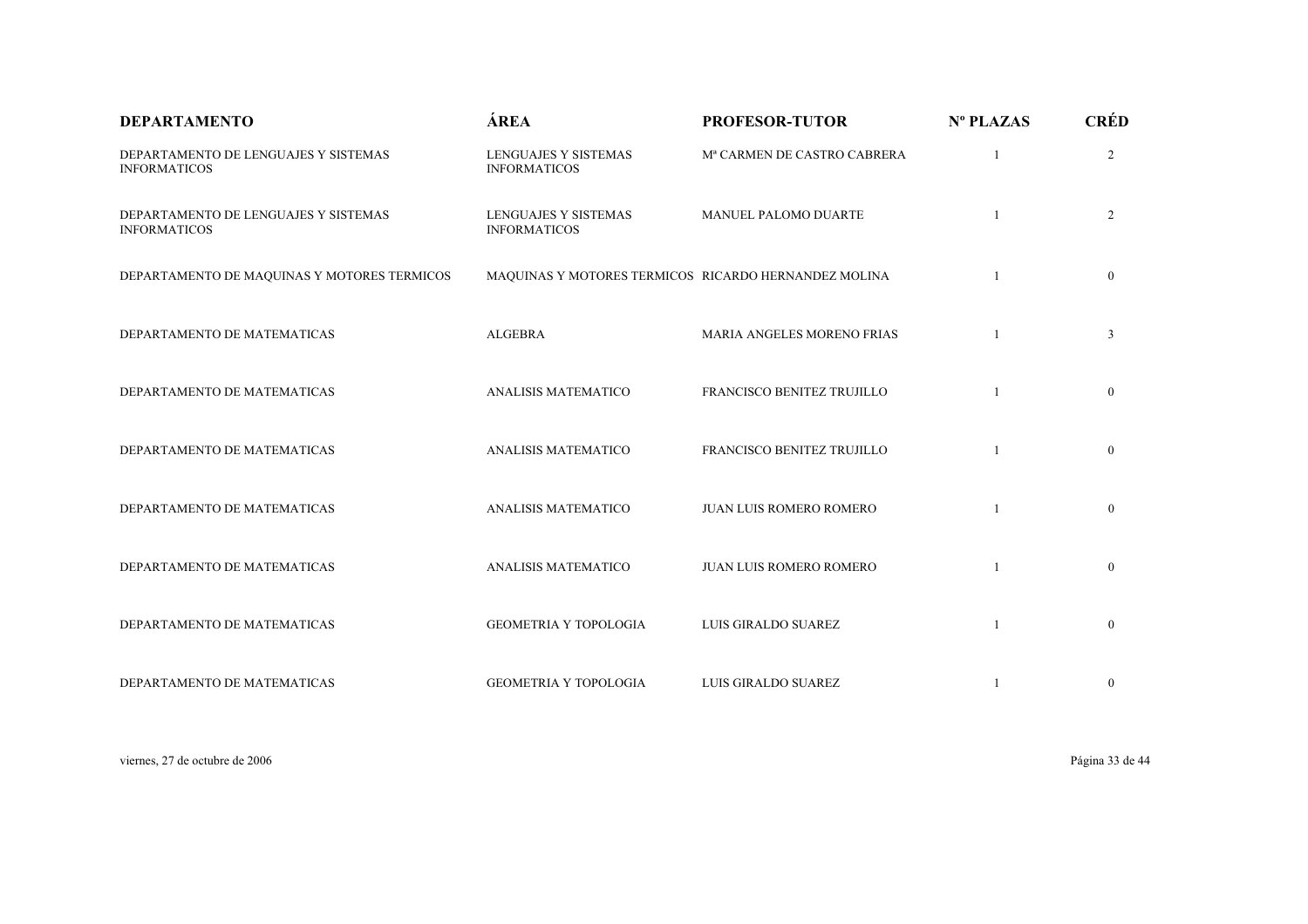| <b>DEPARTAMENTO</b>                      | ÁREA                     | <b>PROFESOR-TUTOR</b>            | Nº PLAZAS | <b>CRÉD</b>    |
|------------------------------------------|--------------------------|----------------------------------|-----------|----------------|
| DEPARTAMENTO DE MEDICINA                 | <b>DERMATOLOGIA</b>      | JOAQUIN CALAP CALATAYUD          |           | $\mathbf{0}$   |
| DEPARTAMENTO DE MEDICINA                 | <b>DERMATOLOGIA</b>      | JOSE MANUEL FERNANDEZ            |           | $\overline{0}$ |
| DEPARTAMENTO DE MEDICINA                 | MEDICINA INTERNA         | ANTONIO LORENZO PEÑUELAS         |           | $\overline{0}$ |
| DEPARTAMENTO DE MEDICINA                 | <b>MEDICINA INTERNA</b>  | FRANCISCO GOMEZ RODRIGUEZ        |           | $\mathbf{0}$   |
| DEPARTAMENTO DE NEUROCIENCIAS            | <b>FARMACOLOGIA</b>      | MARIA REMEDIOS MORENO BREA       |           | $\mathbf{0}$   |
| DEPARTAMENTO DE ORGANIZACION DE EMPRESAS | ORGANIZACIÓN DE EMPRESAS | CARMEN CAMELO ORDAZ              |           | $\overline{2}$ |
| DEPARTAMENTO DE ORGANIZACION DE EMPRESAS | ORGANIZACIÓN DE EMPRESAS | CARMEN CAMELO ORDAZ              |           | $\overline{2}$ |
| DEPARTAMENTO DE ORGANIZACION DE EMPRESAS | ORGANIZACIÓN DE EMPRESAS | <b>CONCEPCION GUIL MARCHANTE</b> |           | $\overline{2}$ |
| DEPARTAMENTO DE ORGANIZACION DE EMPRESAS | ORGANIZACIÓN DE EMPRESAS | CONCEPCION GUIL MARCHATE         |           | $\overline{2}$ |
| DEPARTAMENTO DE ORGANIZACION DE EMPRESAS | ORGANIZACIÓN DE EMPRESAS | DIEGO MANUEL GARCIA GUTIERREZ    |           | $\overline{2}$ |

viernes, 27 de octubre de 2006 Página 34 de 44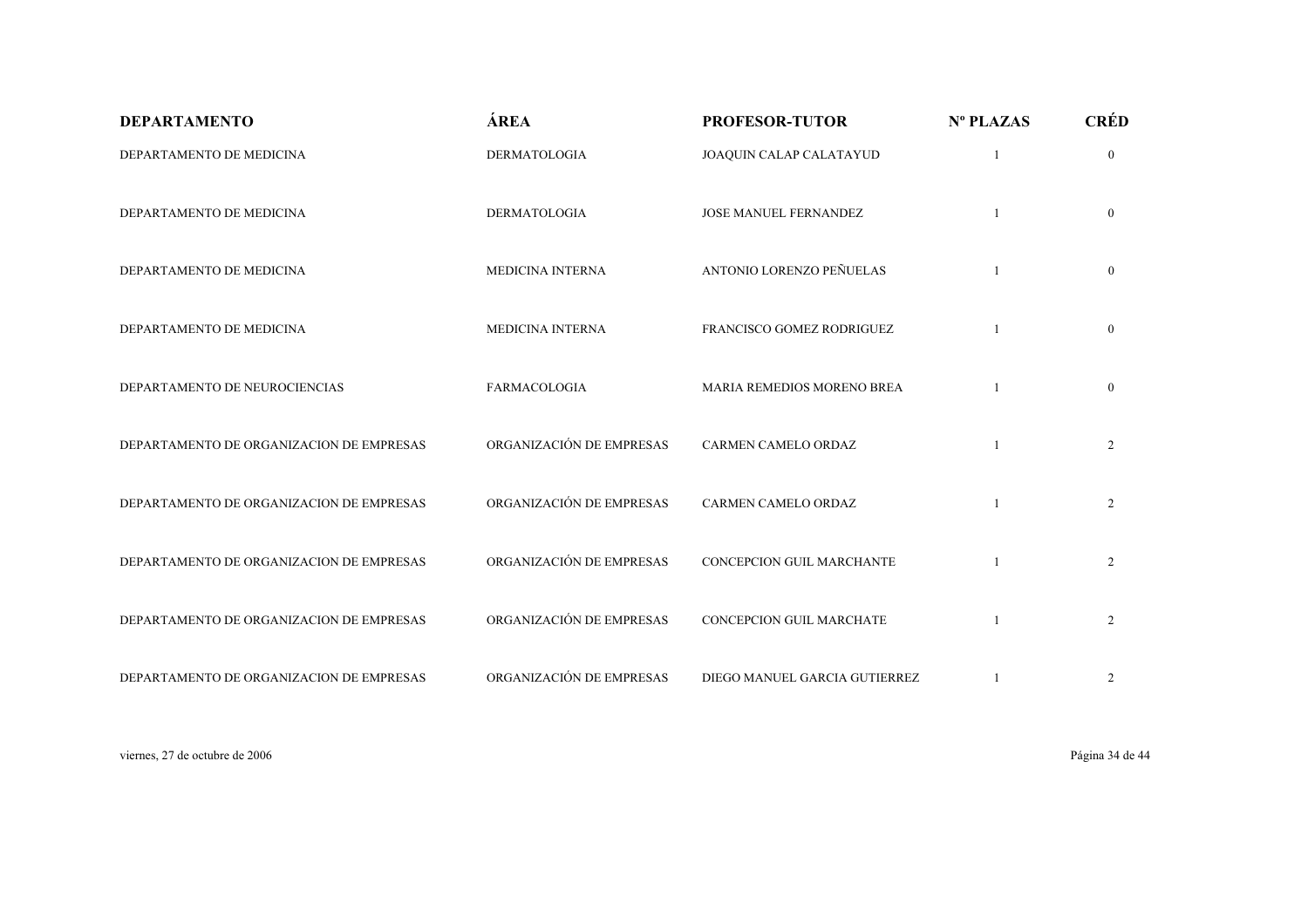| <b>DEPARTAMENTO</b>                      | ÁREA                                                  | <b>PROFESOR-TUTOR</b>             | Nº PLAZAS | <b>CRÉD</b>    |
|------------------------------------------|-------------------------------------------------------|-----------------------------------|-----------|----------------|
| DEPARTAMENTO DE ORGANIZACION DE EMPRESAS | ORGANIZACIÓN DE EMPRESAS                              | DIEGO MANUEL GARCIA GUTIERREZ     |           | $\overline{2}$ |
| DEPARTAMENTO DE ORGANIZACION DE EMPRESAS | ORGANIZACIÓN DE EMPRESAS                              | FRANCISCA ORIHUELA GALLARDO       |           | $\overline{2}$ |
| DEPARTAMENTO DE ORGANIZACION DE EMPRESAS | ORGANIZACIÓN DE EMPRESAS                              | FRANCISCA ORIHUELA GALLARDO       |           | $\overline{2}$ |
| DEPARTAMENTO DE ORGANIZACION DE EMPRESAS | ORGANIZACIÓN DE EMPRESAS                              | <b>JOSE RUIZ NAVARRO</b>          |           | $\overline{2}$ |
| DEPARTAMENTO DE ORGANIZACION DE EMPRESAS | ORGANIZACIÓN DE EMPRESAS                              | <b>JOSE SANCHEZ PEREZ</b>         | 1         | $\overline{2}$ |
| DEPARTAMENTO DE ORGANIZACION DE EMPRESAS | ORGANIZACIÓN DE EMPRESAS                              | <b>JOSE SANCHEZ PEREZ</b>         |           | $\overline{2}$ |
| DEPARTAMENTO DE ORGANIZACION DE EMPRESAS | ORGANIZACIÓN DE EMPRESAS                              | <b>SALUSTIANO MARTINEZ FIERRO</b> |           | $\overline{2}$ |
| DEPARTAMENTO DE ORGANIZACION DE EMPRESAS | ORGANIZACIÓN DE EMPRESAS                              | SALUSTIANO MARTINEZ FIERRO        |           | $\overline{2}$ |
| DEPARTAMENTO DE PSICOLOGIA               | PERSONALIDAD, EVALUACION Y<br>TRATAMIENTO PSICOLOGICO | ESPERANZA MARCHENA CONSEJERO      |           | $\mathbf{0}$   |
| DEPARTAMENTO DE PSICOLOGIA               | PERSONALIDAD, EVALUACION Y<br>TRATAMIENTO PSICOLOGICO | ESPERANZA MARCHENA CONSEJERO      |           | $\mathbf{0}$   |

viernes, 27 de octubre de 2006 Página 35 de 44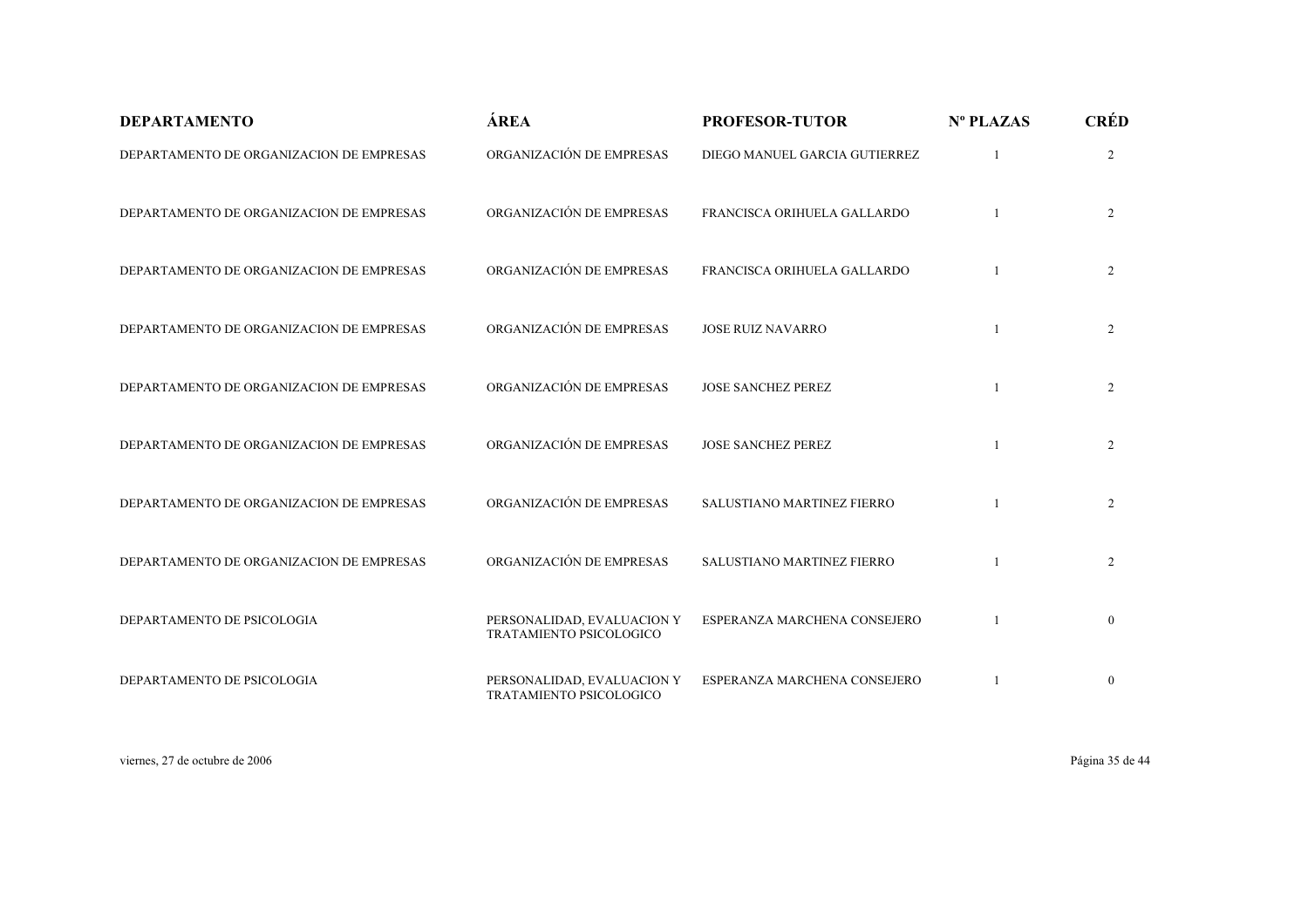| <b>DEPARTAMENTO</b>        | ÁREA                                                                      | <b>PROFESOR-TUTOR</b>                                      | Nº PLAZAS    | <b>CRÉD</b>    |
|----------------------------|---------------------------------------------------------------------------|------------------------------------------------------------|--------------|----------------|
| DEPARTAMENTO DE PSICOLOGIA | PERSONALIDAD, EVALUACION Y<br>TRATAMIENTO PSICOLOGICO                     | MARIA JOSE CASAS GIL                                       | $\mathbf{1}$ | $\Omega$       |
| DEPARTAMENTO DE PSICOLOGIA | PSICOLOGIA EVOLUTIVA Y DE LA ANGEL MARCILLA FENANDEZ<br><b>EDUCACION</b>  |                                                            |              | $\overline{0}$ |
| DEPARTAMENTO DE PSICOLOGIA | PSICOLOGIA EVOLUTIVA Y DE LA ANGEL MARCILLA FERNANDEZ<br><b>EDUCACION</b> |                                                            |              | $\overline{0}$ |
| DEPARTAMENTO DE PSICOLOGIA | PSICOLOGIA EVOLUTIVA Y DE LA JOSE I. NAVARRO GUZMAN<br><b>EDUCACION</b>   |                                                            |              | $\overline{0}$ |
| DEPARTAMENTO DE PSICOLOGIA | PSICOLOGIA EVOLUTIVA Y DE LA JOSE I. NAVARRO GUZMAN<br><b>EDUCACION</b>   |                                                            | $\mathbf{1}$ | $\overline{0}$ |
| DEPARTAMENTO DE PSICOLOGIA | PSICOLOGIA EVOLUTIVA Y DE LA MANUEL AGUILAR VILLAGRAN<br><b>EDUCACION</b> |                                                            |              | $\overline{0}$ |
| DEPARTAMENTO DE PSICOLOGIA | <b>EDUCACION</b>                                                          | PSICOLOGIA EVOLUTIVA Y DE LA MANUEL ANTONIO GARCIA SEDEÑO  |              | $\overline{0}$ |
| DEPARTAMENTO DE PSICOLOGIA | <b>EDUCACION</b>                                                          | PSICOLOGIA EVOLUTIVA Y DE LA MANUEL ANTONIO GARCIA SEDEÑO  |              | $\overline{0}$ |
| DEPARTAMENTO DE PSICOLOGIA | <b>EDUCACION</b>                                                          | PSICOLOGIA EVOLUTIVA Y DE LA MARIA DEL ROSARIO CARRERAS DE |              | $\overline{0}$ |
| DEPARTAMENTO DE PSICOLOGIA | <b>EDUCACION</b>                                                          | PSICOLOGIA EVOLUTIVA Y DE LA MARIA DEL ROSARIO CARRERAS DE |              | $\overline{0}$ |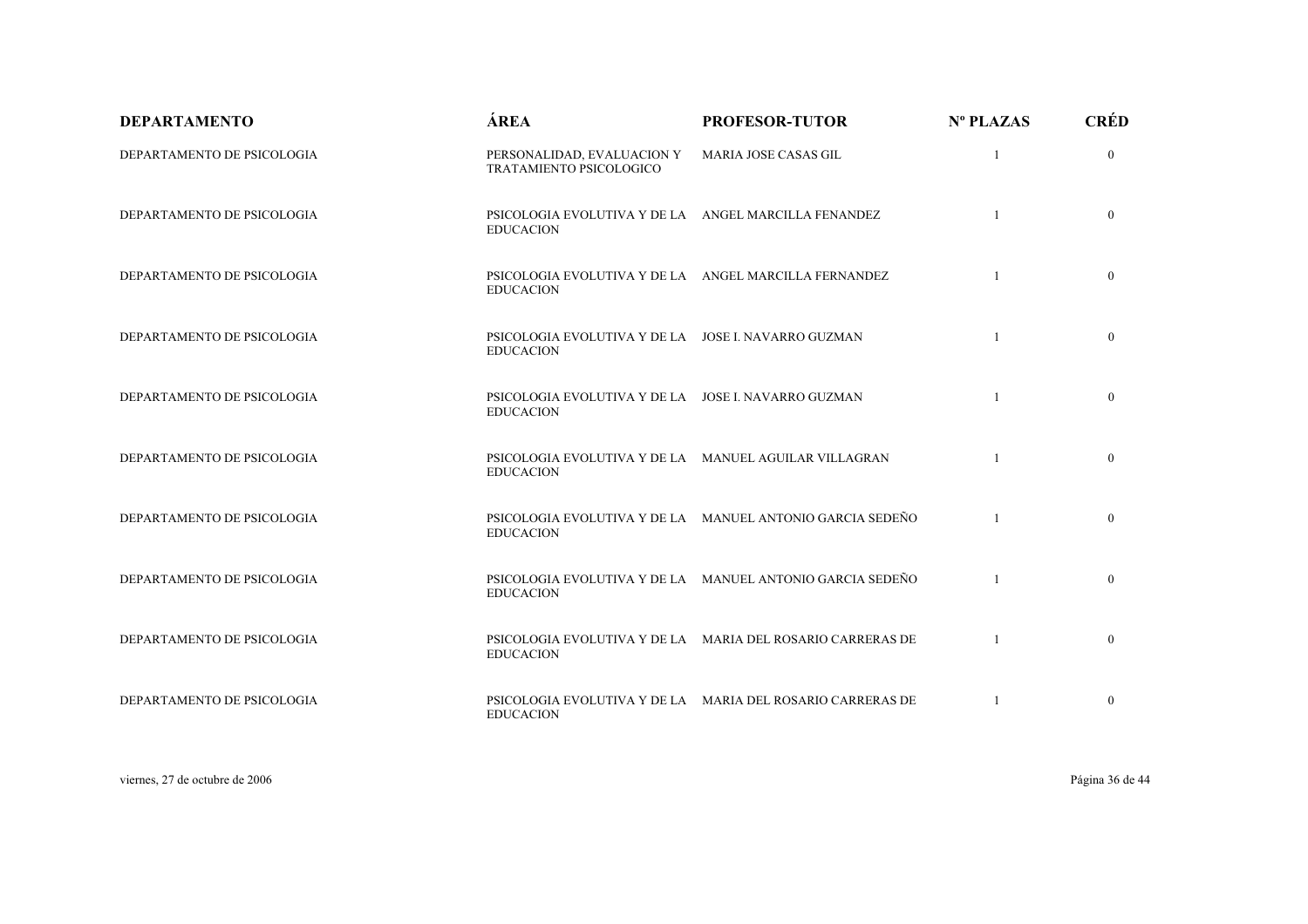| <b>DEPARTAMENTO</b>               | ÁREA                                                                 | <b>PROFESOR-TUTOR</b>        | Nº PLAZAS    | <b>CRÉD</b>    |
|-----------------------------------|----------------------------------------------------------------------|------------------------------|--------------|----------------|
| DEPARTAMENTO DE PSICOLOGIA        | PSICOLOGIA EVOLUTIVA Y DE LA MARIA TERESA LOZANO<br><b>EDUCACION</b> |                              |              | 3              |
| DEPARTAMENTO DE PSICOLOGIA        | PSICOLOGIA EVOLUTIVA Y DE LA PALOMA BRAZA LLORET<br><b>EDUCACION</b> |                              |              | $\overline{0}$ |
| DEPARTAMENTO DE PSICOLOGIA        | PSICOLOGIA EVOLUTIVA Y DE LA PALOMA BRAZA LLORET<br><b>EDUCACION</b> |                              |              | $\overline{0}$ |
| DEPARTAMENTO DE QUIMICA ANALITICA | <b>QUIMICA ANALITICA</b>                                             | CARLOS MORENO AGUILAR        | 1            | $\overline{3}$ |
| DEPARTAMENTO DE QUIMICA ANALITICA | <b>QUIMICA ANALITICA</b>                                             | CARLOS MORENO AGUILAR        | $\mathbf{1}$ | 3              |
| DEPARTAMENTO DE QUIMICA ANALITICA | <b>QUIMICA ANALITICA</b>                                             | DOLORES BELLIDO MILLA        |              | 3              |
| DEPARTAMENTO DE QUIMICA ANALITICA | <b>QUIMICA ANALITICA</b>                                             | DOMINICO GUILLEN SANCHEZ     |              | $\mathfrak{Z}$ |
| DEPARTAMENTO DE QUIMICA ANALITICA | <b>QUIMICA ANALITICA</b>                                             | DOMINICO GUILLEN SANCHEZ     | 1            | $\overline{3}$ |
| DEPARTAMENTO DE QUIMICA ANALITICA | <b>QUIMICA ANALITICA</b>                                             | IGNACIO NARANJO RODRIGUEZ    |              | 3              |
| DEPARTAMENTO DE QUIMICA ANALITICA | <b>QUIMICA ANALITICA</b>                                             | JOSE LUIS HIDALGO HIDALGO DE |              | 3              |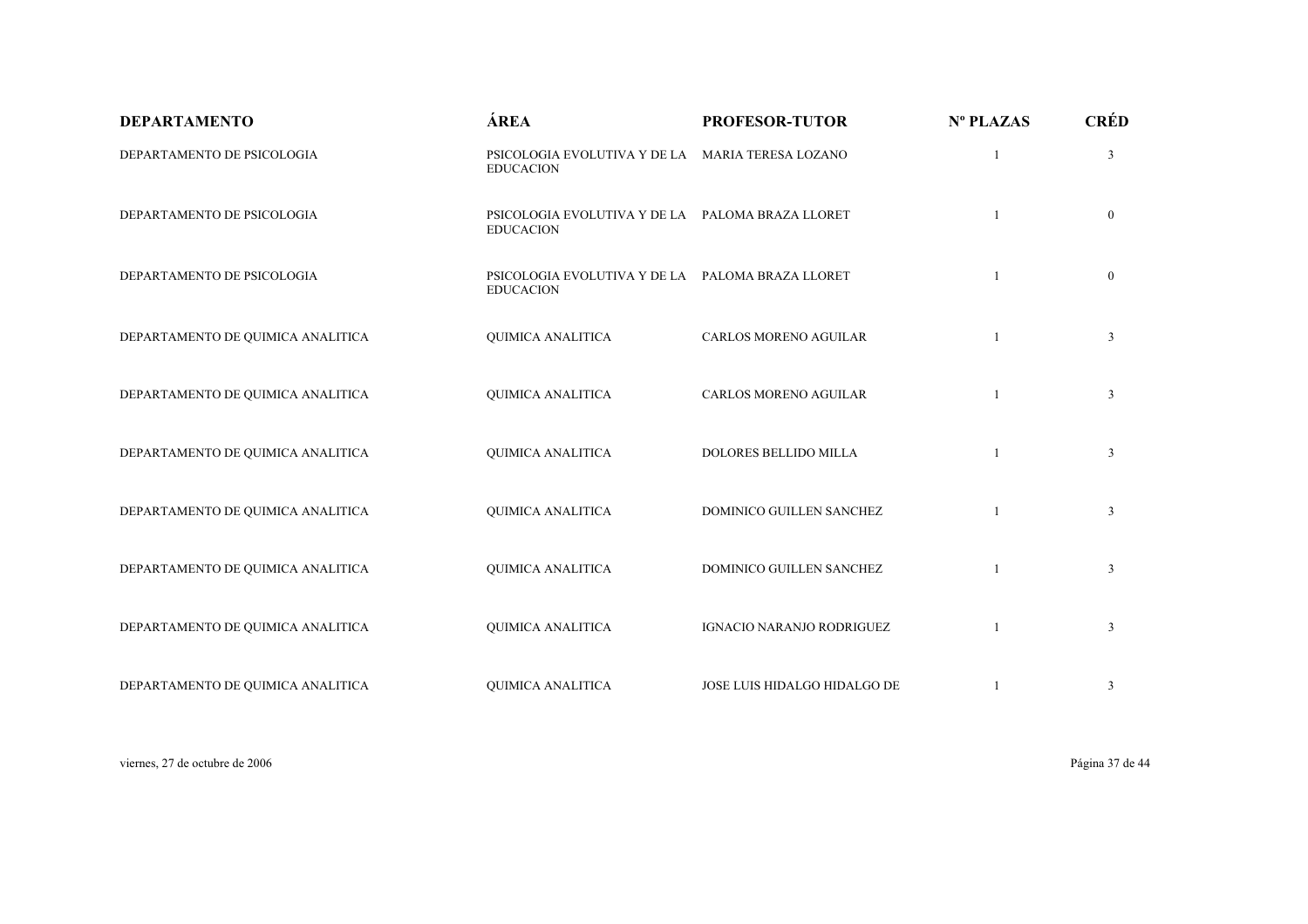| <b>DEPARTAMENTO</b>               | ÁREA                     | <b>PROFESOR-TUTOR</b>        | Nº PLAZAS      | <b>CRÉD</b>    |
|-----------------------------------|--------------------------|------------------------------|----------------|----------------|
| DEPARTAMENTO DE QUIMICA ANALITICA | <b>QUIMICA ANALITICA</b> | Mª CARMEN RODRIGUEZ DODERO   | 1              | $\mathfrak{Z}$ |
| DEPARTAMENTO DE QUIMICA ANALITICA | <b>QUIMICA ANALITICA</b> | Mª CARMEN RODRIGUEZ DODERO   |                | $\mathfrak{Z}$ |
| DEPARTAMENTO DE QUIMICA ANALITICA | <b>QUIMICA ANALITICA</b> | MANUEL PEDRO MANUEL VEZ      | $\mathbf{1}$   | $\mathfrak{Z}$ |
| DEPARTAMENTO DE QUIMICA ANALITICA | <b>QUIMICA ANALITICA</b> | MANUEL PEDRO MNUEL VEZ       |                | $\mathfrak{Z}$ |
| DEPARTAMENTO DE QUIMICA ANALITICA | <b>QUIMICA ANALITICA</b> | MARIA DE VALME GARCIA MORENO |                | $\mathfrak{Z}$ |
| DEPARTAMENTO DE QUIMICA ANALITICA | <b>QUIMICA ANALITICA</b> | MARIA DE VALME GARCIA MORENO |                | $\mathfrak{Z}$ |
| DEPARTAMENTO DE QUIMICA ANALITICA | QUIMICA ANALITICA        | MARIA DOLORES GALINDO RIAÑO  |                | $\mathfrak{Z}$ |
| DEPARTAMENTO DE QUIMICA ANALITICA | <b>QUIMICA ANALITICA</b> | MIGUEL PALMA LOVILLO         | $\overline{1}$ | $\mathbf{0}$   |
| DEPARTAMENTO DE QUIMICA ANALITICA | <b>QUIMICA ANALITICA</b> | RAMON NATERA MARIN           |                | $\mathfrak{Z}$ |
| DEPARTAMENTO DE QUIMICA ANALITICA | <b>QUIMICA ANALITICA</b> | REMEDIOS CASTRO MEJIAS       |                | $\mathfrak{Z}$ |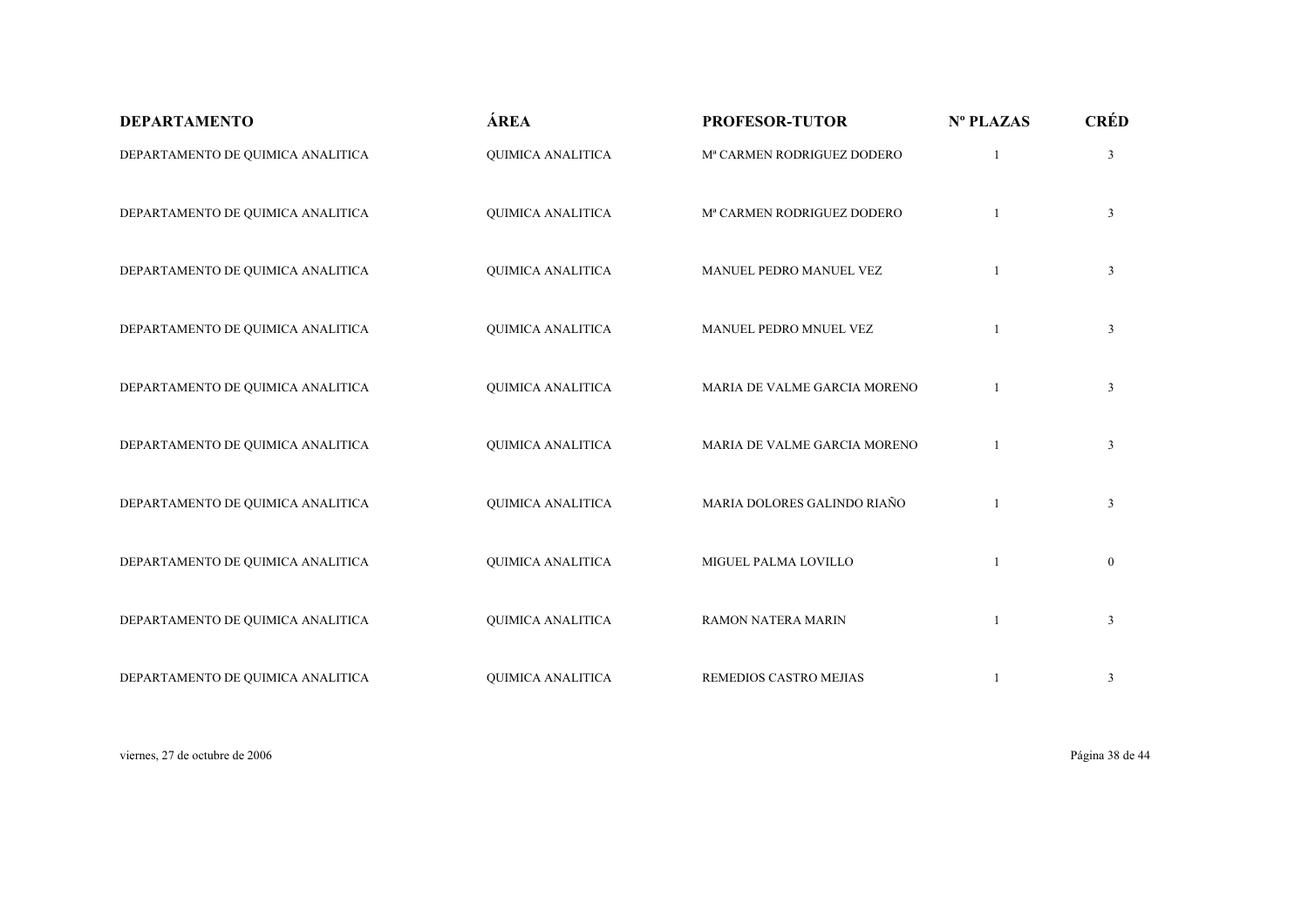| <b>DEPARTAMENTO</b>               | ÁREA                  | <b>PROFESOR-TUTOR</b>        | Nº PLAZAS    | <b>CRÉD</b>    |
|-----------------------------------|-----------------------|------------------------------|--------------|----------------|
| DEPARTAMENTO DE QUIMICA ANALITICA | QUIMICA INORGANICA    | MANUEL GARCIA VARGAS         | $\mathbf{1}$ | $\mathfrak{Z}$ |
| DEPARTAMENTO DE QUIMICA FISICA    | <b>QUIMCA FISICA</b>  | MARIA JESUS MOSQUERA DIAZ    |              | $\mathfrak{Z}$ |
| DEPARTAMENTO DE QUIMICA FISICA    | <b>QUIMCIA FISICA</b> | MARIA JOSE FELIU ORTEGA      | $\mathbf{1}$ | $\mathfrak{Z}$ |
| DEPARTAMENTO DE QUIMICA FISICA    | <b>QUIMICA FISICA</b> | ABELARDO GOMEZ PARRA         | $\mathbf{1}$ | $\mathfrak{Z}$ |
| DEPARTAMENTO DE QUIMICA FISICA    | <b>QUIMICA FISICA</b> | ALMORAIMA GIL MONTERO        | $\mathbf{1}$ | $\mathfrak{Z}$ |
| DEPARTAMENTO DE QUIMICA FISICA    | <b>QUIMICA FISICA</b> | CONCEPCION FERNANDEZ LORENZO |              | $\mathfrak{Z}$ |
| DEPARTAMENTO DE QUIMICA FISICA    | <b>QUIMICA FISICA</b> | DANIEL ESCOLAR MENDEZ        | 1            | $\mathfrak{Z}$ |
| DEPARTAMENTO DE QUIMICA FISICA    | <b>QUIMICA FISICA</b> | EDUARDO GONZALEZ MAZO        | 1            | $\mathfrak{Z}$ |
| DEPARTAMENTO DE QUIMICA FISICA    | <b>QUIMICA FISICA</b> | <b>ENRIQUE GARCIA LUQUE</b>  | 1            | $\mathfrak{Z}$ |
| DEPARTAMENTO DE QUIMICA FISICA    | <b>QUIMICA FISICA</b> | <b>JESUS FORJA PAJARES</b>   |              | 3              |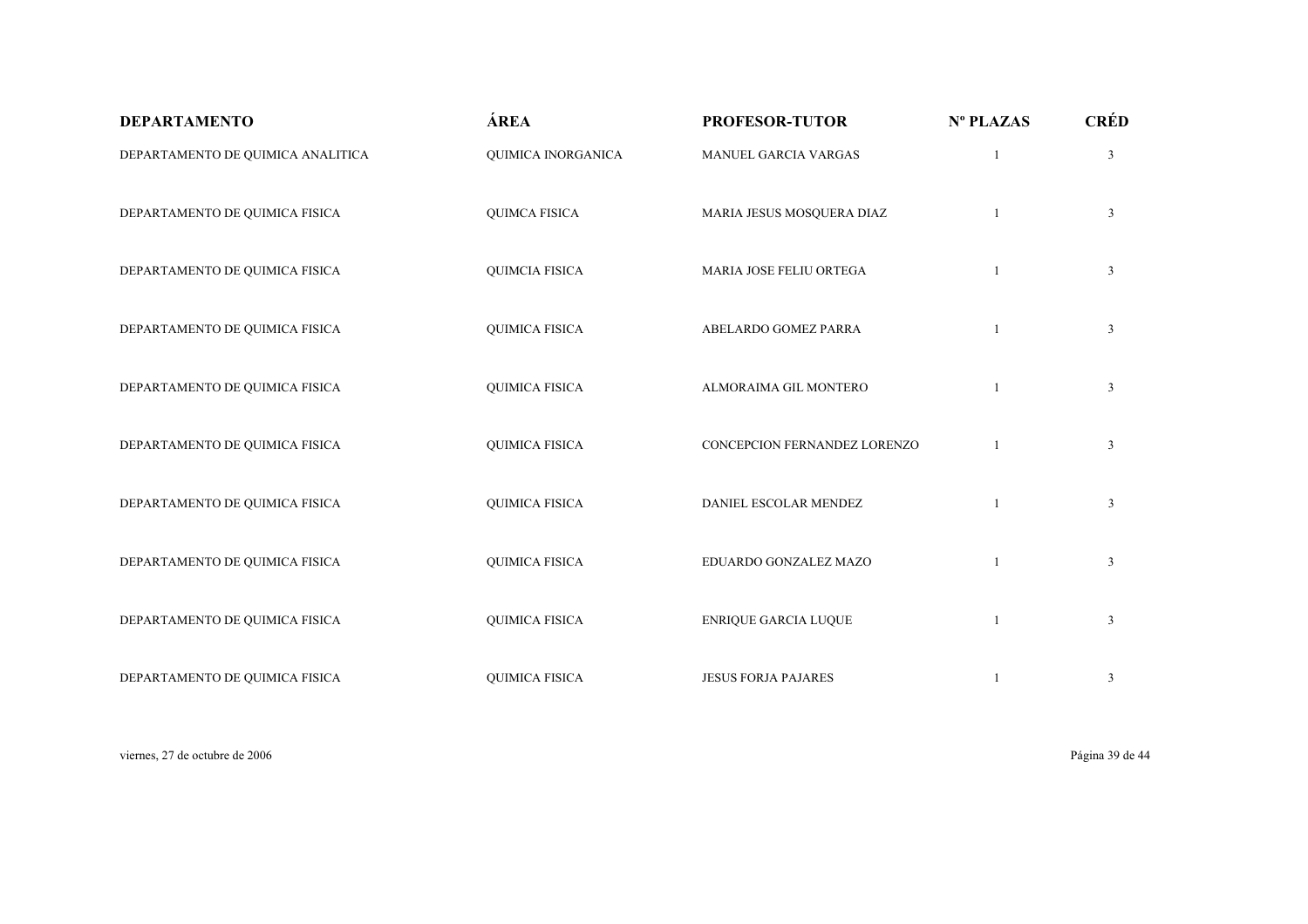| <b>DEPARTAMENTO</b>              | ÁREA                  | <b>PROFESOR-TUTOR</b>        | Nº PLAZAS    | <b>CRÉD</b>    |
|----------------------------------|-----------------------|------------------------------|--------------|----------------|
| DEPARTAMENTO DE QUIMICA FISICA   | <b>QUIMICA FISICA</b> | JOAQUIN MARTIN CALLEJA       | $\mathbf{1}$ | $\mathfrak{Z}$ |
| DEPARTAMENTO DE QUIMICA FISICA   | <b>QUIMICA FISICA</b> | JOSE ANGEL ALVAREZ SAURA     |              | $\mathfrak{Z}$ |
| DEPARTAMENTO DE QUIMICA FISICA   | <b>QUIMICA FISICA</b> | MARIA DEL ROCIO PONCE ALONSO | 1            | $\mathfrak{Z}$ |
| DEPARTAMENTO DE QUIMICA FISICA   | <b>QUIMICA FISICA</b> | MARIA ROSARIO HARO RAMOS     | $\mathbf{1}$ | $\mathfrak{Z}$ |
| DEPARTAMENTO DE QUIMICA FISICA   | <b>QUIMICA FISICA</b> | RODRIGO ALCANTARA PUERTO     | 1            | $\mathfrak{Z}$ |
| DEPARTAMENTO DE QUIMICA FISICA   | <b>QUIMICA FISICA</b> | RODRIGO ALCANTARA PUERTO     | 1            | $\mathfrak{Z}$ |
| DEPARTAMENTO DE QUIMICA FISICA   | <b>QUIMICA FISICA</b> | T. ANGEL DE VALLS CASILLAS   | 1            | $\mathfrak{Z}$ |
| DEPARTAMENTO DE QUIMICA FISICA   | <b>QUIMICA FISICA</b> | TEODORA ORTEGA DIAZ          | 1            | $\mathfrak{Z}$ |
| DEPARTAMENTO DE QUIMICA ORGANICA | QUIMICA ORGANICA      | ANA MARIA SIMONET MORALES    |              | $\mathfrak{Z}$ |
| DEPARTAMENTO DE QUIMICA ORGANICA | QUIMICA ORGANICA      | ANA MARIA SIMONET MORALES    |              | $\mathfrak{Z}$ |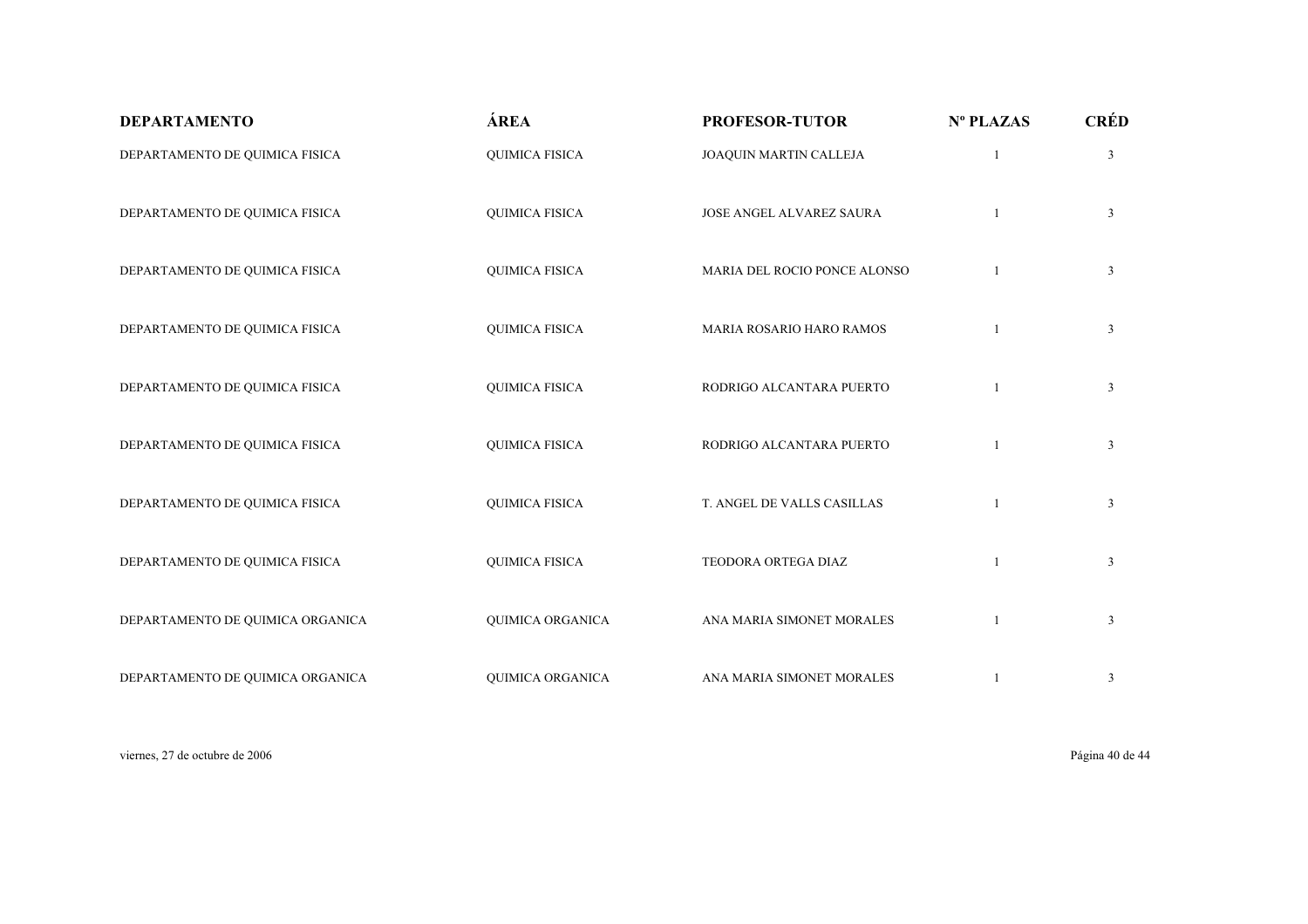| <b>DEPARTAMENTO</b>              | ÁREA                    | <b>PROFESOR-TUTOR</b>       | Nº PLAZAS    | <b>CRÉD</b>    |
|----------------------------------|-------------------------|-----------------------------|--------------|----------------|
| DEPARTAMENTO DE QUIMICA ORGANICA | QUIMICA ORGANICA        | ANTONIO JOSE MACIAS SANCHEZ | 1            | $\mathfrak{Z}$ |
| DEPARTAMENTO DE QUIMICA ORGANICA | <b>QUIMICA ORGANICA</b> | ANTONIO JOSE MACIAS SANCHEZ |              | $\mathfrak{Z}$ |
| DEPARTAMENTO DE QUIMICA ORGANICA | <b>QUIMICA ORGANICA</b> | ASCENSION TORRES MARTINEZ   |              | $\mathfrak{Z}$ |
| DEPARTAMENTO DE QUIMICA ORGANICA | QUIMICA ORGANICA        | ASCENSION TORRES MARTINEZ   |              | $\mathfrak{Z}$ |
| DEPARTAMENTO DE QUIMICA ORGANICA | QUIMICA ORGANICA        | FRANCISCO ANTONIO MACIAS    |              | $\mathfrak{Z}$ |
| DEPARTAMENTO DE QUIMICA ORGANICA | QUIMICA ORGANICA        | FRANCISCO ANTONIO MACIAS    |              | 3              |
| DEPARTAMENTO DE QUIMICA ORGANICA | QUIMICA ORGANICA        | FRANCISCO MIGUEL GUERRA     | 1            | $\mathfrak{Z}$ |
| DEPARTAMENTO DE QUIMICA ORGANICA | QUIMICA ORGANICA        | FRANCISCO MIGUEL GUERRA     |              | $\mathfrak{Z}$ |
| DEPARTAMENTO DE QUIMICA ORGANICA | QUIMICA ORGANICA        | ISIDRO GONZALEZ COLLADO     | $\mathbf{1}$ | $\overline{2}$ |
| DEPARTAMENTO DE QUIMICA ORGANICA | <b>QUIMICA ORGANICA</b> | ISIDRO GONZALEZ COLLADO     |              | $\overline{c}$ |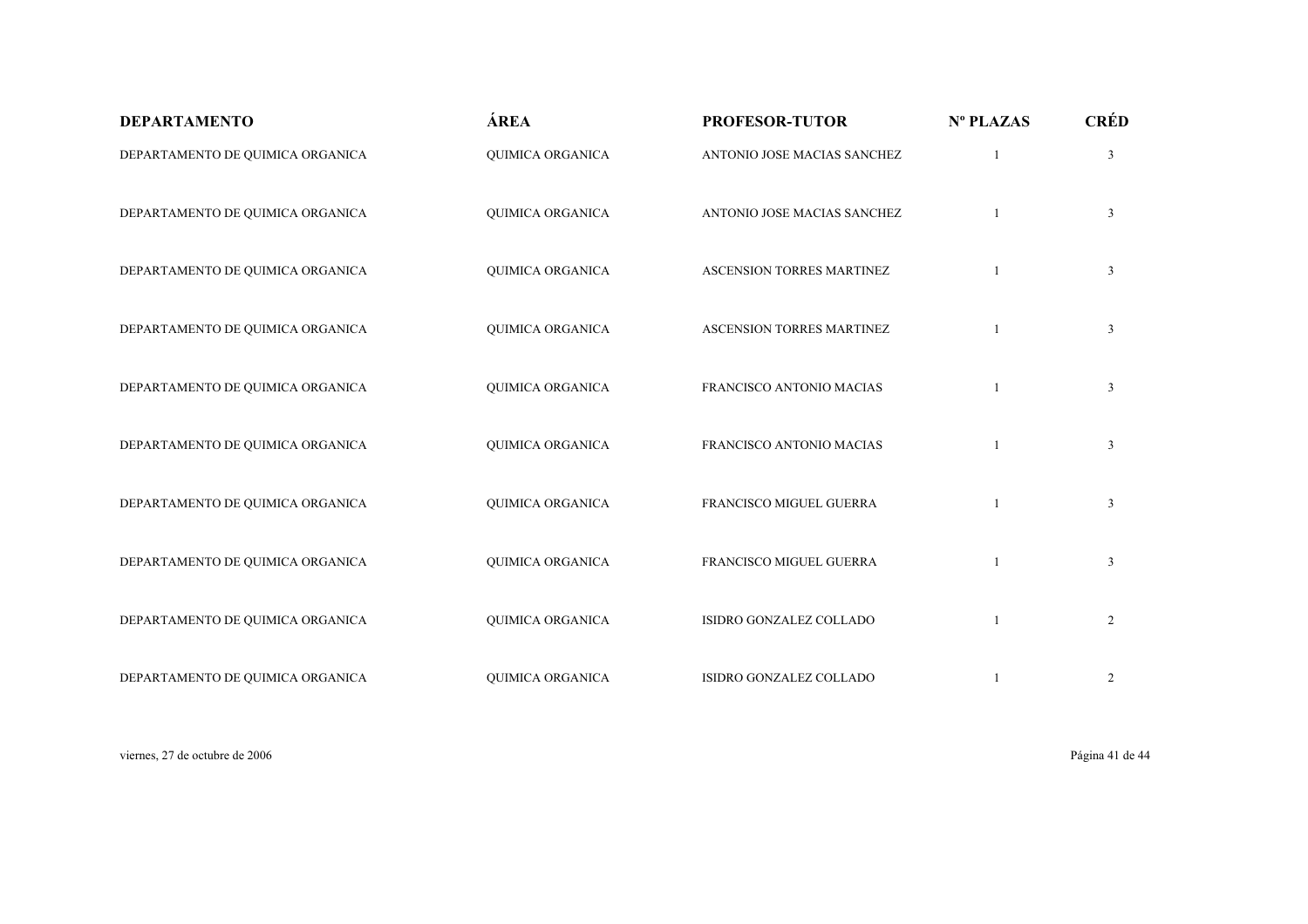| <b>DEPARTAMENTO</b>              | ÁREA                    | <b>PROFESOR-TUTOR</b>         | Nº PLAZAS      | <b>CRÉD</b>    |
|----------------------------------|-------------------------|-------------------------------|----------------|----------------|
| DEPARTAMENTO DE QUIMICA ORGANICA | <b>QUIMICA ORGANICA</b> | JOSE MANUEL IGARTUBURU        | 1              | $\mathfrak{Z}$ |
| DEPARTAMENTO DE QUIMICA ORGANICA | <b>QUIMICA ORGANICA</b> | JOSE MANUEL IGARTUBURU        |                | $\mathfrak{Z}$ |
| DEPARTAMENTO DE QUIMICA ORGANICA | QUIMICA ORGANICA        | JOSE MARIA GONZALEZ MOLINILLO | $\overline{1}$ | $\overline{2}$ |
| DEPARTAMENTO DE QUIMICA ORGANICA | QUIMICA ORGANICA        | JOSE MARIA GONZALEZ MOLINILLO |                | 3              |
| DEPARTAMENTO DE QUIMICA ORGANICA | QUIMICA ORGANICA        | JOSEFINA ALEU CASTAJEDA       | $\mathbf{1}$   | $\mathfrak{Z}$ |
| DEPARTAMENTO DE QUIMICA ORGANICA | QUIMICA ORGANICA        | JOSEFINA ALEU CASTAJEDA       |                | $\mathfrak{Z}$ |
| DEPARTAMENTO DE QUIMICA ORGANICA | QUIMICA ORGANICA        | JUAN CARLOS GARCIA GALINDO    | 1              | $\mathfrak{Z}$ |
| DEPARTAMENTO DE QUIMICA ORGANICA | QUIMICA ORGANICA        | MARIA JESUS ORTEGA AGÜERA     |                | 3              |
| DEPARTAMENTO DE QUIMICA ORGANICA | <b>QUIMICA ORGANICA</b> | MARIA JESUS ORTEGA AGÜERA     | $\mathbf{1}$   | $\mathfrak{Z}$ |
| DEPARTAMENTO DE QUIMICA ORGANICA | QUIMICA ORGANICA        | ROSA MARIA DURAN PATRON       |                | 3              |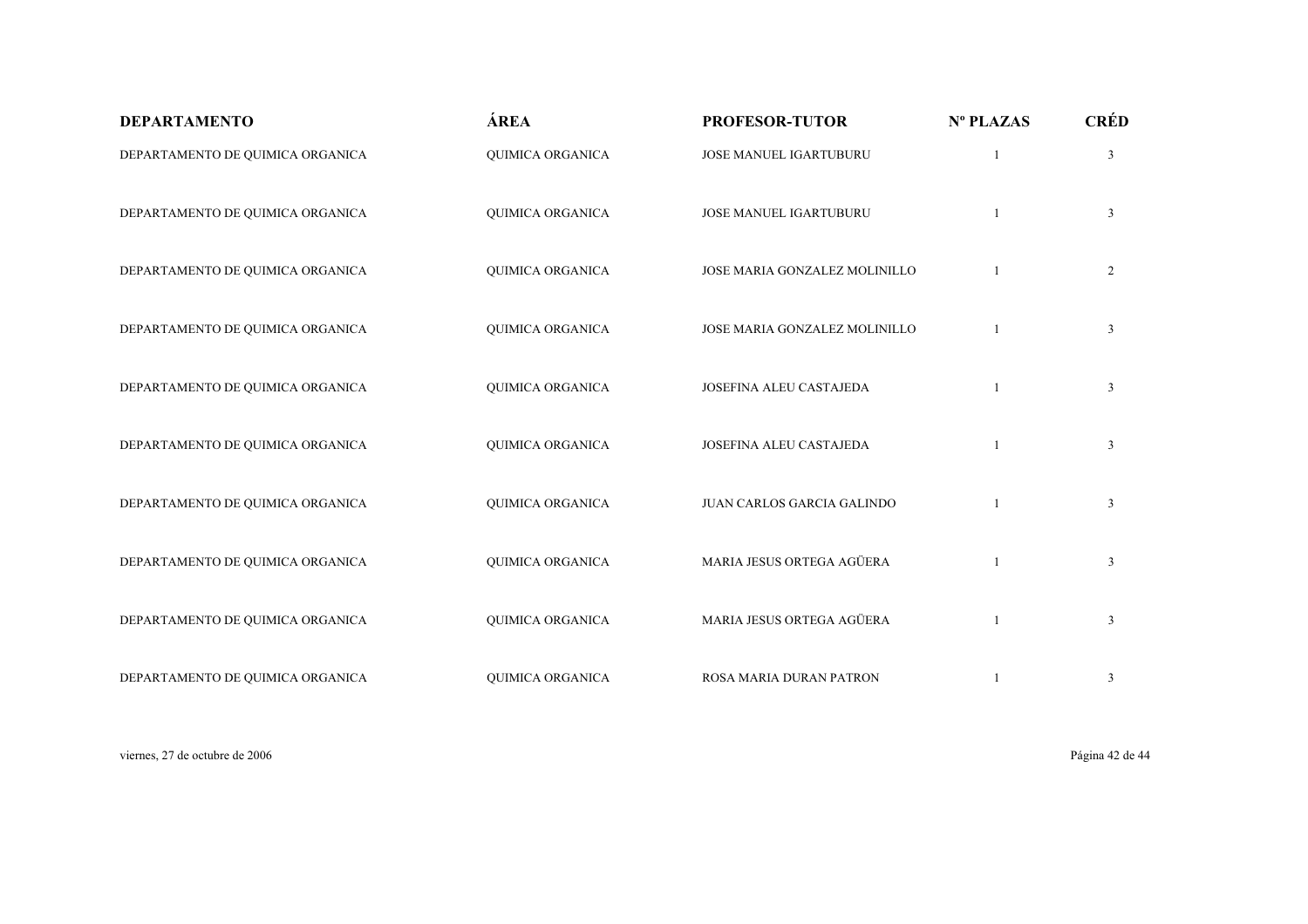| <b>DEPARTAMENTO</b>                           | ÁREA                      | <b>PROFESOR-TUTOR</b>          | Nº PLAZAS | <b>CRÉD</b>    |
|-----------------------------------------------|---------------------------|--------------------------------|-----------|----------------|
| DEPARTAMENTO DE QUIMICA ORGANICA              | QUIMICA ORGANICA          | ROSA MARIA DURAN PATRON        |           | 3              |
| DEPARTAMENTO DE QUIMICA ORGANICA              | QUIMICA ORGANICA          | ROSA MARIA VERALA MONTOYA      |           | $\mathfrak{Z}$ |
| DEPARTAMENTO DE QUIMICA ORGANICA              | QUIMICA ORGANICA          | ROSA MARIA VERELA MONTOYA      |           | $\mathfrak{Z}$ |
| DEPARTAMENTO DE QUIMICA ORGANICA              | QUIMICA ORGANICA          | ROSARIO HERNANDEZ GALAN        |           | 3              |
| DEPARTAMENTO DE QUIMICA ORGANICA              | QUIMICA ORGANICA          | ROSARIO HERNANDEZ GALAN        |           | 3              |
| DEPARTAMENTO DE QUIMICA ORGANICA              | QUIMICA ORGANICA          | ZACARIAS JORGE ESTEVEZ         |           | 3              |
| DEPARTAMENTO MATERNO-INFANTIL Y DE RADIOLOGIA | OBSTETRICIA Y GINECOLOGIA | <b>BLAS HERVIAS VIVANCOS</b>   |           | $\mathbf{0}$   |
| DEPARTAMENTO MATERNO-INFANTIL Y DE RADIOLOGIA | OBSTETRICIA Y GINECOLOGIA | <b>JOSE LUIS BARTHA RASERO</b> |           | $\mathbf{0}$   |
| DEPARTAMENTO MATERNO-INFANTIL Y DE RADIOLOGIA | OBSTETRICIA Y GINECOLOGIA | RAFAEL COMINO DELGADO          |           | $\mathbf{0}$   |
| DEPARTAMENTO MATERNO-INFANTIL Y DE RADIOLOGIA | OBSTETRICIA Y GINECOLOGIA | RAFAEL TORREJON CARDOSO        |           | $\bf{0}$       |

viernes, 27 de octubre de 2006 Página 43 de 44